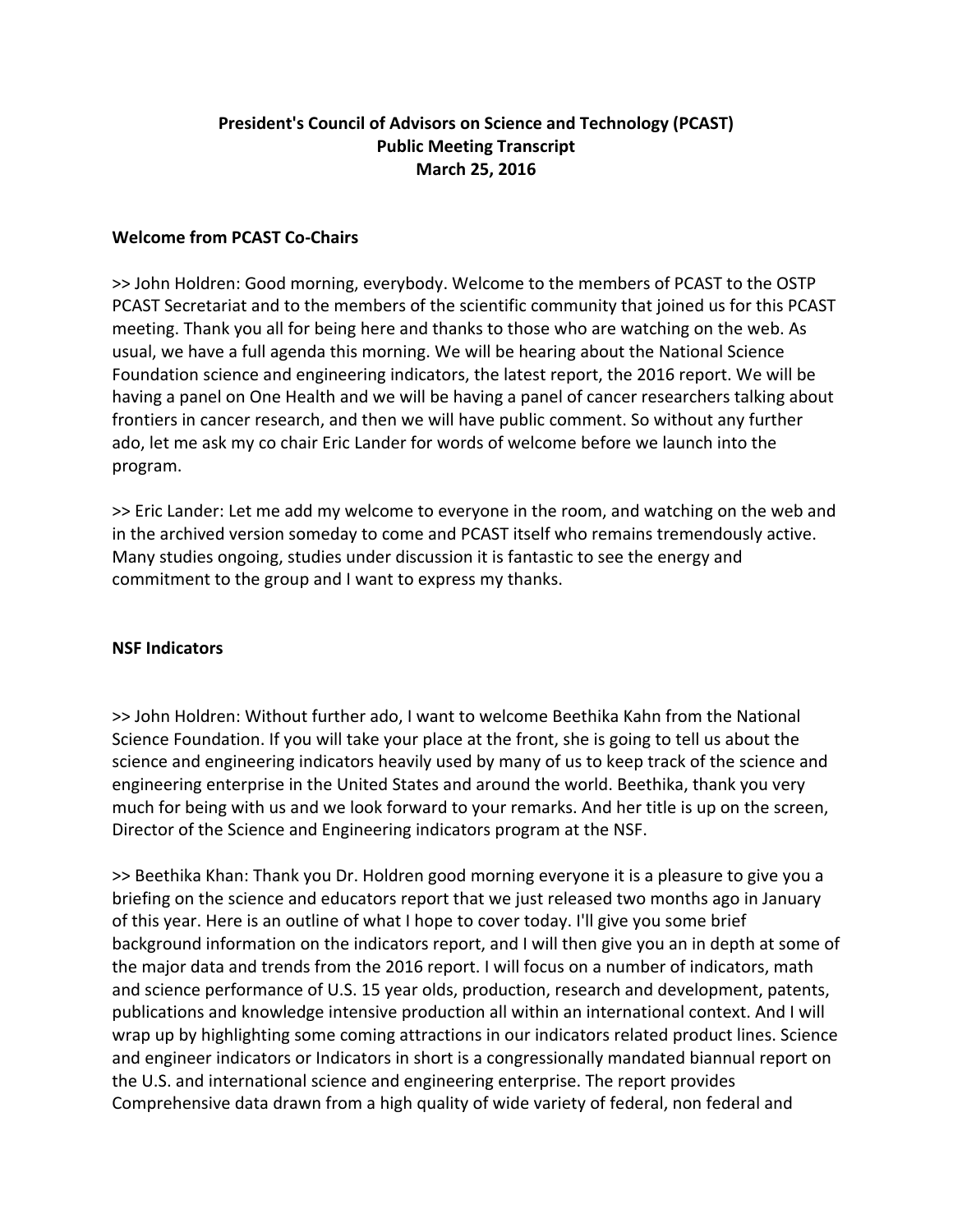international data sources. The report provides the data in context in a policy neutral and policy relevant way and the report does not offer any policy options or policy recommendations. It is prepared by the NSSES under the guidance of the National Science Board. NCSES, one of the 13 principle statistical agencies in the U.S. and housed in NSF's social, behavioral and economic science directorate and has extensive review by experts, agencies including NSF internal reviewers and national science board members for accuracy, coverage and balance of the information presented. As I just mentioned, in January of this year we released the 22nd Edition of the Indicators report. And beginning with this edition, Indicators will be published as a web based digital report rather than a printed volume. We are very excited about our new digital format. We believe that the report's new digital format will improve access to and understanding of this statistical resource. The new website is responsible on multiple platforms, allows for a greater degree of interactivity and easier navigation across Chapters and topics. The complete content of the report is downloadable as a PDF. I wouldn't recommend it, the main report, just Chapters 1‐7 without appendix is 900 plus pages, so you can customize and print part of the report as necessary. So because of the central nature of the topic, which is U.S. and global science engineering technology it has a wide and diverse audience, including but not limited to policymakers, researchers, journalists and academics. This is why we produce a suite of products which we sometimes refer to as the Indicators Ecosystem which utilizes a variety of presentation styles to make the content accessible to a wide and diverse audience. So the main report is organized around seven Chapters, the topics of which are K‐12 science and math education, SNE higher education and work force, research and development, knowledge intensive industries, innovation and global landscapes and public attitudes and understanding in science and technology, information and landscape and public attitudes and understanding science and technology. In addition there is an overview Chapter and science and engineering indicators digest, both bringing together major stories and themes from across the volume and thus draw connections among the different topics. The overview has a policy neutral synthesis on the major themes, whereas the digest uses graphics and narrative text to provide a broad brush summary. In addition, we have a state indicators data tool providing detail state level data on many of the indicators. And what's interesting about the State Data Tool is that in addition to providing the data in tabular format the tool utilizes things like maps and histograms to easily and ready to demonstrate geographic trends. And the board on top of the main report and tool, the National Science Board has authors one or more companion reports which draw on the data indicators, but unlike Indicators offer policy recommendations on various issues related to science, engineering and R&D policy in keeping with the board's statutory responsibility to shed light on these issues. So with that background lets dive into the data to explore science and engineering. I will discuss trends in a number of areas, education, degree production, research and development patterns, SME publication and knowledge intensive industries. Let me start by giving you a brief context for the data that we will discuss. This is sort of the big picture tying all the indicators together. The international and domestic science and engineering trends that we discussed in the report can be understood in light of the world wide trend towards more knowledge intensive economies and increased competition in science and engineering. In science and engineering research, the commercial utilization and other intellectual work is of growing importance. Such economies rely increasingly on a skilled work force as well as sustained development in R&D to produce discoveries and knowledge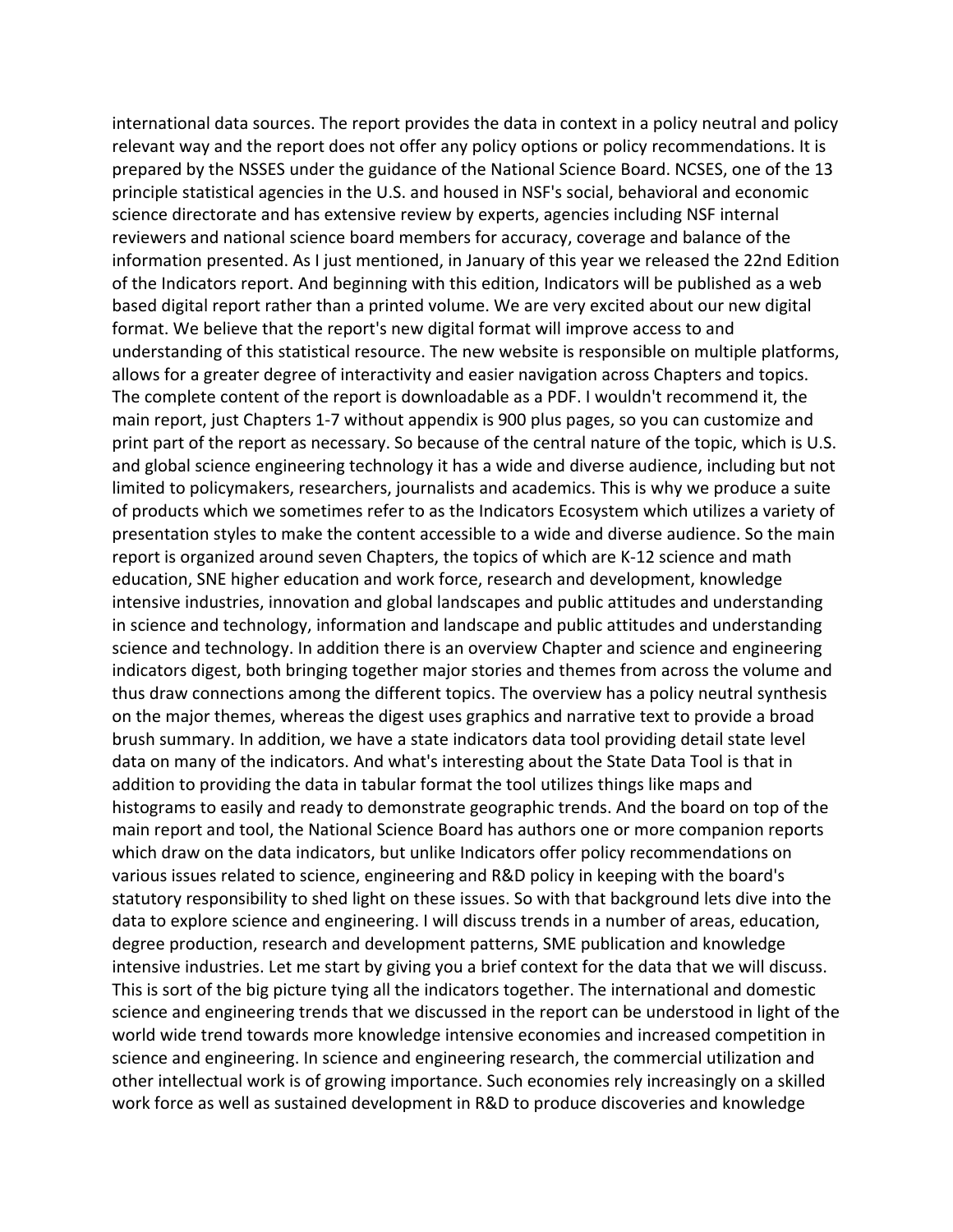streams that form the core of knowledge intensive production. Whether in manufacturing industries that produce aerospace computers, pharmaceuticals, or in service industries that provide financial business R& D health and education services. So knowledge intensive production is growing worldwide and it's increasingly a key feature of both developing and developed economies. At the high level, education, R&D, and knowledge intensive industry are intimately linked allowing companies to participate and compete in the global marketplace as well as addressing challenges in the areas of energy, health, climate and other important domains. And we are in a global connected world, so international trade, supplier chains, internationally mobile students and workers and their exchange, and global collaboration and infrastructure tie and connect this very global landscape together. This graph shows average math scores for 15 year old students in 32 developed countries. And the main story here is that the average math scores of U.S. students are toward the bottom of this list. And students from 23 developed nations statistically scored higher than students in the United States. And this graph shows the average science scores. Tells a similar story. Students from about 16 OECD other countries statistically out performed our students, that's math and science assessment scores. This graph shows S&E bachelor's degree production in selected countries. The main story here is that developing countries, primarily China and India, China represented by the black line and India actually not on this graphic. We don't have as complete a time series for India. But China and India have seen a very steep increase in the bachelor's level degree production. This shows S&E, but they have shown a steep increase since the turn of the century. As of 2012, China and India together produced nearly half of the global total of S&E first level degrees which are bachelor. And the U.S. produced another 9%. While there are some challenges comparable the international data, particularly between U.S. and China, it is clear that China is putting great emphasis on building their S&E capabilities. Some brief context on rapid growth rates. Rapid growth rates frequently echo the early stages of economic development, so as developing countries devote a lot of resources in R&D, education and knowledge intensive production, the initial rapid growth rates can exceed those seen in developed counties. Allowing some of them to approach the capabilities of the developed world. Having said that though, the long and sustained increases we have seen in China in a number of areas are quite remarkable. This graph shows S&E doctoral production. Like bachelor degrees, China represented by the solid black and India not on the graphic, increased production. And the U.S. however the U.S. total represented by the solid red line. The U.S., however, produces more S&E doctoral degrees than China or India. Now understanding the relationship between the degree production in a country and capabilities of the work force is complicated by immigration. Particularly for countries like the United States, which is a popular destination for international students. In the U.S., a considerable proportion of S&E doctoral degrees nearly 40% go to temporary visa holders and this proportion is higher, about half or more, in computer science, engineering and economics. However, if the past trends continue, nearly 2/3 of the doctoral degrees recipients with the temporary visas will remain in the U.S. for subsequent employment and we call that stay rate. We will now look at data on R&D spending and this graph shows the concentration of global R&D in selected regions. So east, southeast and South Asia and the Asia Pacific region. And North America and Europe account for nearly 90% of global R&D. The graph shows concentration in 2000 and 2013. A notable trend so global R&D, similar to degree production. Global R&D, is highly concentrated geographically. A trend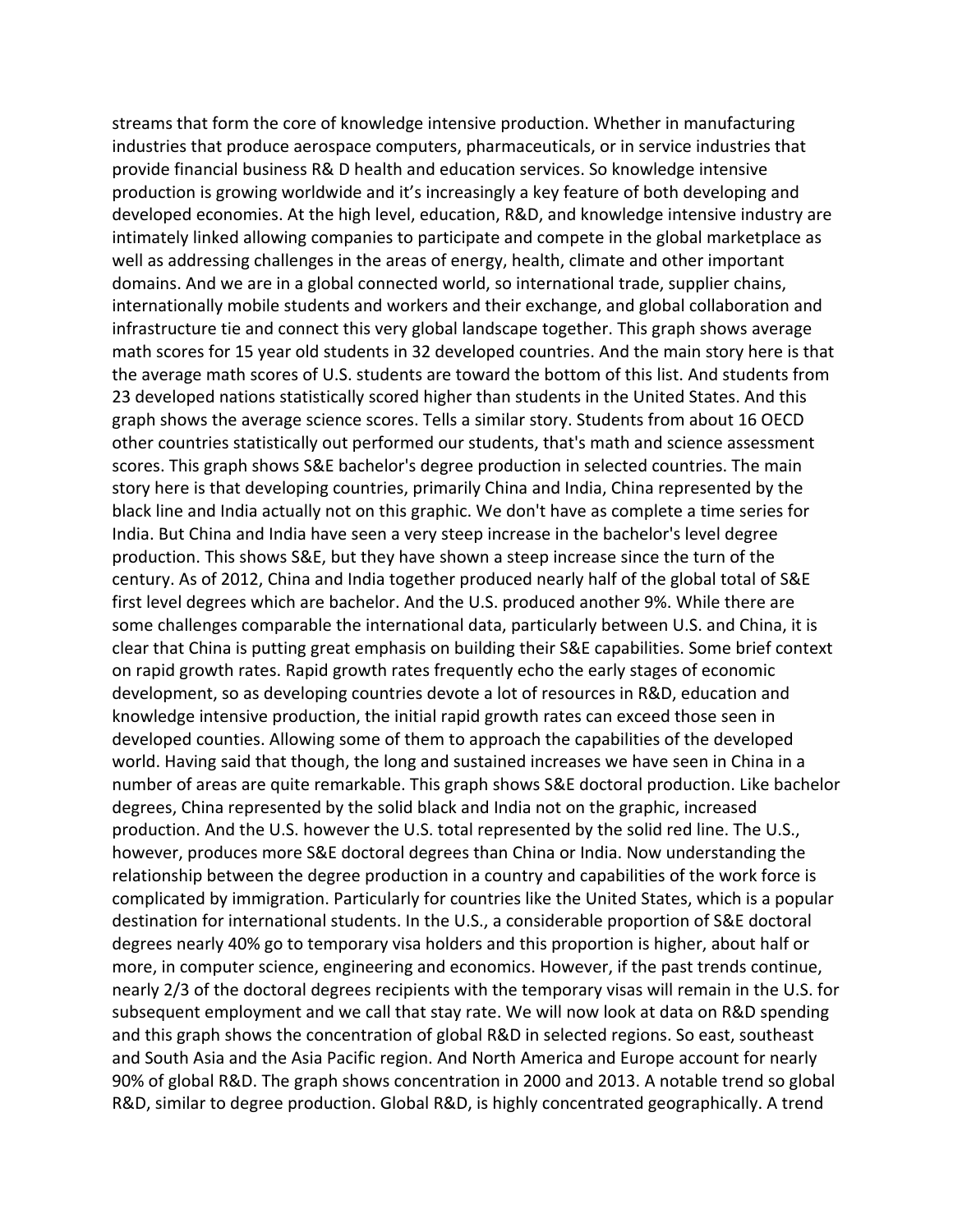over the last decade is the rapid increase in R&D spending in the Asia Pacific region primarily led by China relative to other R&D performance areas. As a result of this differential growth rate, the proportion of global R&D taking place in the Asia Pacific region has increased from about 25% in 2000 to nearly 40% in 2013.

>> John Holdren: Can I ask one question? Are those dollar figures corrected for inflation, or are those current dollars?

>> Beethika Khan: Current dollars. Yes. So the proportion between 2000 and 2013 Asia region has gone up 25% to 40% and you can see the corresponding shares in North America and Europe both declined. With that global snapshot in mind, let's look at R&D spending in selected countries and the European Union. And again these are in current dollars. The U.S. and both public and private are included in this graphic. The U.S. spends the most on R&D off any single country, accounted for about 27% of the estimated global total of \$1.7 trillion and China was second. So the U.S. was followed by China, who spent about 20% of the global total in 2013. And China's R& D total the upward sloping black line is approaching that of the European Union. And you can see the slope of the black line. China has seen a very steep growth in R&D spending in that time at about 20% annual rate between 2003 and 2013 compared to 5% average annual rate in the United States and E.U. Another country seeing quite an impressive growth is South Korea. It is hard to see the slope because of the scale, but South Korea has seen about an 11% average annual growth in the 10 year period between '03 and '13. And accounts for about 4% of global R&D. Now let me just focus on the U.S. data for just a moment. Looking at the red line, you can see the flattening in the U.S. growth rate beginning in 2008 during the great recession. And then after 2010, 2011 the uptick in growth returned. The story there is, during the great recession U.S. R&D was held up by federal R&D which got a boost from AARA, the American recovery and reinvestment act of 2009. After about 2010 2011 federal R&D has been on a declining trend. By then business R&D recovered getting an on upward trend, the uptick in growth that we have seen in the past was driven by the business sector. If you look at the last five year period between 2008 and 2013, overall we have seen a growth in U.S. R&D but R&D growth did not outpace the GDP growth in the most recent data and that's a departure from a long term historical trend. So just some context there. This graph shows R&D intensity, which is R&D as a proportion of GDP. South Korea and Israel, Israel is not on the graphic has the highest R&D intensity of about 4%. The R&D intensity of the big R&D spending companies, U.S., China and European Union between 2% and 3%. And China's R&D intensity represented by the black line has exceeded that of the European Union. Now some more context. R&D intensity is a convenient indicator for understanding countries priority to advancing science and technology, it is normalized for size. However, keep in mind that governments have only limited direct control over the size of their economy, as well as total R&D spending because businesses tend to be the leading source for funding R&D in many countries, right. This is why achieving the ratio may are a matter of some luck. Additionally countries have a tendency to specialize in different activities. For example, China does a lot of basic research than the U.S. spending about 5% of the total R&D spending on basic research compared to 17% in the U.S. Having said that though, 5% of a very large number means China does more basic research than France. But these are some important context for understanding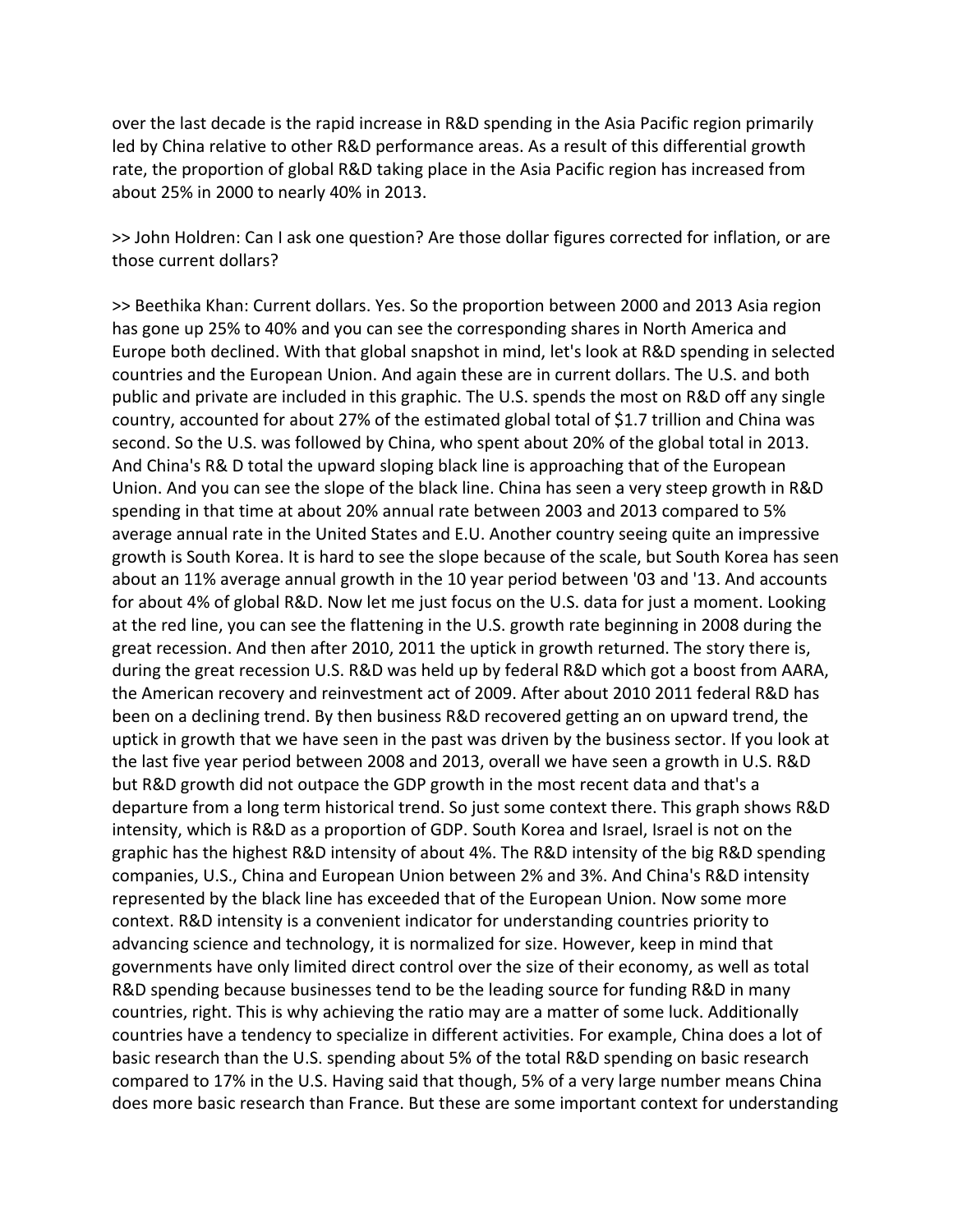who has comparative advantage in what, and how the pieces of the global puzzle fit together. So some context behind the numbers. And really quickly, speaking of relative focus on research versus development, we see a similar phenomenon in global efforts to generate clean energy, okay. Commercial investment worldwide in clean energy is focused primarily on development of later stages of technology in relatively mature areas like wind and solar. If you look at total investment globally, China leads, and attracts the most, about nearly 1/3 followed by European Union and the U.S. By contrast, the U.S. leads in a very small segment of total commercial energy that focuses on venture capital and private equity investment, and that part focuses on emerging and future trends in clean energy technologies. Again, sort of similar phenomenon we see across the board. In addition to R&D spending, we also look at peer reviewed S&E output of countries and region. And consistent with the trends seen in R&D spending and doctoral degree production, China has seen a rapid increase in its S&E publication output, and the share of the worldwide S&E publication that China accounts for now is comparable to the U.S. in terms of the number, in terms of the number China's share of the global total is comparable to the U.S. In terms of the number, that is an important caveat because U.S. publications are more influential. U.S. publication receive the most citations adjusted, after we adjust for the size of the research pool of each country, and the U.S. shares the distinction with Canada, Switzerland, the Nordic countries and the United Kingdom. This graph shows data on patents. The share of U.S. PTO patent awarded to inventors in the United States, Japan, E.U. and other developed and developing countries. And patents are a broad, you know, but imperfect indicator of invention. The propensity to patent vary across technology areas, and many patents don't lead to commercial products or useful invention. But nonetheless, this is one area where we have international data. Unlike R&D spending data, unlike R&D spending and education data, the patent data shows a dominance of the developed world. US PTO awarded about 300,000 patents in 2014, and the largest share of which went to the U.S. followed by Japan and the European Union. China and India, which are included in the developing country total in that orange part of the vertical bar, the shares going to inventors in China and India are quite small, okay. Now, for any national patent office though, data on the number of patents don't tell us anything about the quality of those patents, right? Which is why we look at triadic patents. Triadic patents are patents where they seek patent protection in three of the world's largest markets: The U.S., Europe and Japan, and they indicate patents that are likely to have high commercial value. Like the USPTO patents, U.S. and Japan and the E.U., the developed part of the world account for the vast majority of triadic patents. The shares going to China and South Korea are increasing, so they accounted for about 10% of the triadic patents in 2012 but they still received far fewer triadic patents than the global leaders. I'll wrap up my presentation with showing you some data on knowledge and technology intensive industries or KTI industries. KTI industries include high tech manufacturing and knowledge intensive services. This graph shows high tech manufacturing which includes aerospace, computer and communication equipment, semi-conductors, pharmaceuticals, and scientific instruments. High tech manufacturing is an order of magnitude smaller than knowledge intensive services but they're a big lever of R&D and they account for almost half of business R&D in the U.S. And high tech manufacturing the U.S. retains a slim lead over China accounting for 29% and China accounting for about 27% of the global output. And again, by the steep slope of the black line, you can see that China has seen a dramatic increase over time, so output has risen by a factor of 10 between 2001 2014.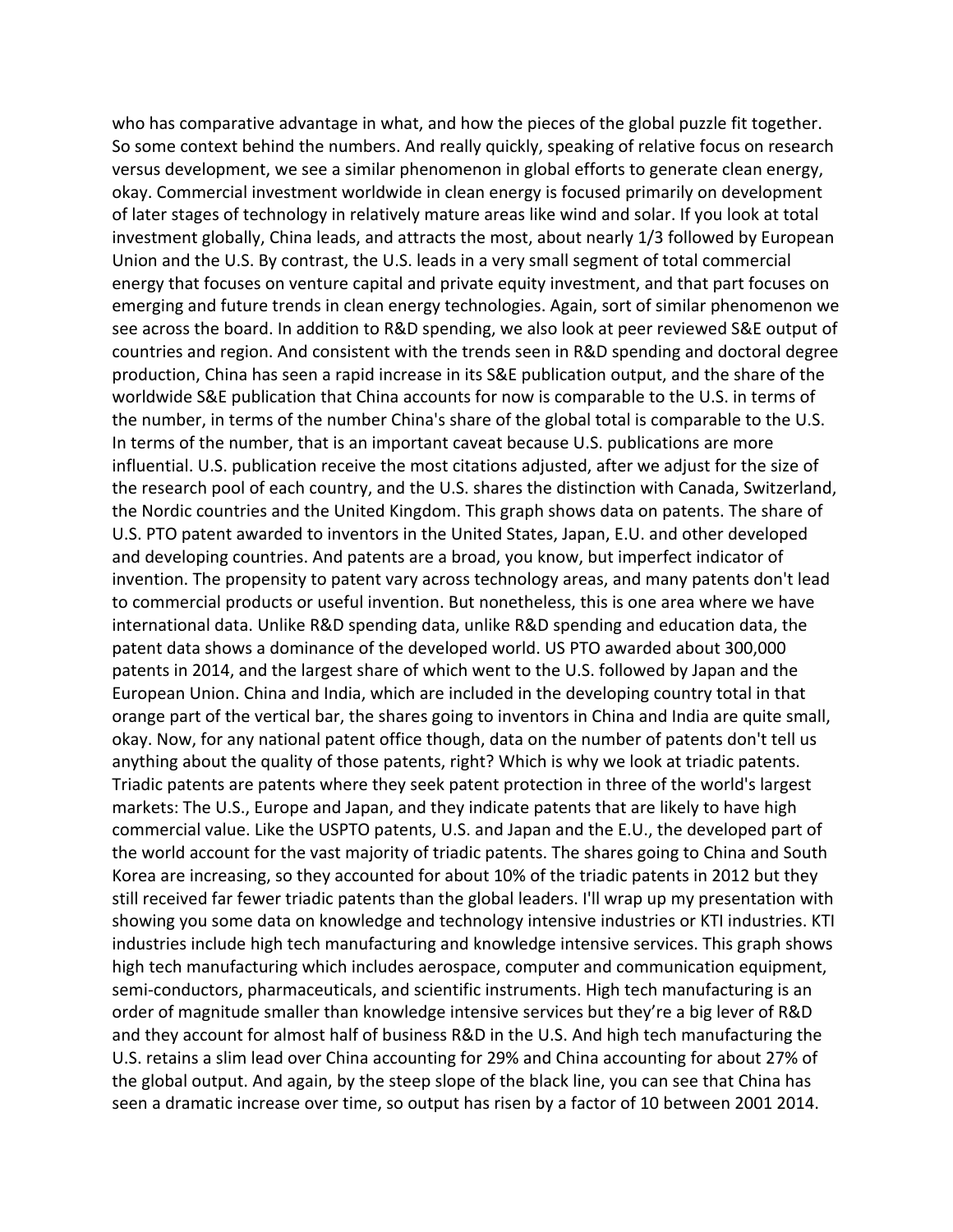And again context, we see some curves are converging but the context that is helpful is that U.S. and China concentrate in somewhat different types of activities, the U.S. is particularly strong in aerospace and scientific instruments. The supply chain which is largely domestic, and China, the largest global producer of ICT, Information Communications Technology goods and pharmaceuticals. And ICD production is the most globalized among high tech industry and usually the supply chain span multiple countries. So the part of production in China is heavily reliant on final assembly of inputs and components that are either designed or produced in other countries. So the activity in China is particularly reliant on this final phase of the supply chain. And very quickly, you can see how countries have recovered from the great recession. If you look at the U.S. line, you sort of see the flattening around the great recession and the uptick in growth seems to be back. China just kept on going, was barely affected during the Great Recession. If you look at the green line for E.U., output largely stagnant due to weakness of member country economies. And Japan, the light blue line, the output declined since the Great Recession and it is quite interesting to see how the countries recovered from the Great Recession. And the last side shows commercial knowledge intensive services including business, financial and information services. Business services include computer programming, R&D services, those are some examples. Financial services include banking, insurance, securities, information includes traditional phone, wireless, communication, TV distribution, etc. Unlike high tech manufacturing, in commercial knowledge intensive services global output is concentrated in the developed world. The U.S. and E.U. together account for more than half of the global output. China remains weak and accounts for 10% of the global output, but again is making rapid progress. Other countries actually have seen quite an impressive growth, particularly Brazil, India and Russia. Brazil and the growth in Brazil was led by financial and information services, and India was led by business services, in particular computer programming. And Russia's growth led by business and financial services. And very similar trends here in terms of recovery of the recession. And, you know, when we talked about S&E publications, yes China seeing a growth nearing U.S. in terms of publications, but other developing countries, India and Brazil seeing democrat mate particular growth also. In summary how are we doing in the U.S.? The global landscape experienced quite dramatic shifts over time. Over time we have seen a catching up catching up in particular parts of the industry in the developing world. And special concentration for developed nations that have historically led the global efforts in S&E, right. So a multi polar world for S&E is emerging after many decades of leadership in the developing world. And the developments have taken place in context of an increasingly interconnected world. Capacity building around the world in R&D and human capital, improvements in communications technology and greater international collaboration in S&E. So the U.S. still leads in a number of areas S&E doctoral degree production, high impact S&E publication, intellectual property, knowledge and technology intensive production, but parts of the developing world, particularly the Asia Pacific region led by China, is working on improving their capabilities in these areas. So we see these hubs of growing importance globally, and we will continue to watch this fast changing global landscape. Very quickly I want to highlight some coming attractions in indicators related product lines. I mentioned that the national science board authors multiple companion briefs and plan to release them in 2016 and 2017, have been redesigned to be short, timely and digital, so stay tuned for those. The board is also in the final stages of producing an infographic which is a visual tool for understanding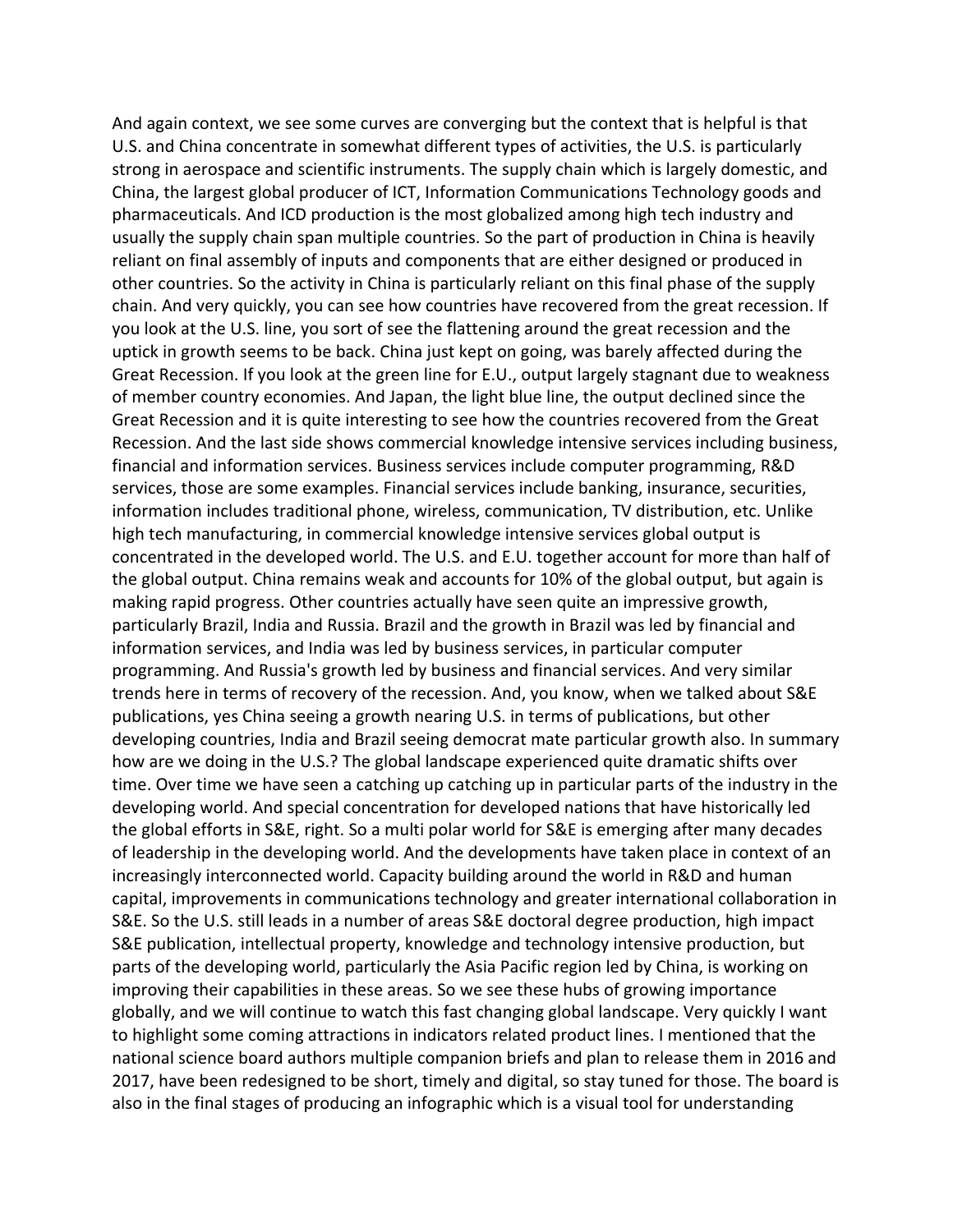trends I showed you. The board is also organizing a user workshop to rethink the future of indicators. How can we make the data more relevant? Do we have the right mix of products? How do we improve the balance of the high quality of our data and analysis in a world that expects shorter cycles for information turn around? The workshop will be the first step in addressing some of these questions. And speaking of data quality, I wanted to quickly highlight that we work with our international counterparts to develop internationally comparable data that are useful and relevant for policymakers. And a wide variety of data users. Every 10 years the OACD engages the policy holders and data users and providers into an open dialogue to review and develop its long term agenda on science, technology and innovation or STI data and indicators. This event is known as the OACD Blue Sky Forum was in 2006. And the upcoming 2016 forum will be in Belgium in September and we will carefully review the outcome of the forum to identify STI indicators for inclusion in future volumes of indicators. And WMPD, women, minorities and persons with disability in science and engineering is another congressionally mandated publication we produce which has detailed data on employment and occupation in S&E. Thank you, and I am happy to take any questions you may have.

>> John Holdren: Okay thank you very much. Our usually format of the PCAST members raising their flags and Craig Mundie is the first one up.

>> Craig Mundie: Thank you that was a good presentation. I was looking through the digest version you handed us, and one thing that trikes me both in your presentation and most of the graphs that are there, with the single exception of one, the B graph on page 7, U.S. R&D performance by type of R&D and performance in that performing sector. Historically all of this has said R&D, R&D, R&D, like that was one thing. And that one graph you break it down into basic, applied and development. I think the separation is absolutely crucial, particularly if you are trying to make policy decisions and predict the future. And I think the fact I mean many of the trends are troubling enough whether education, etc, and you look at China and recognize they are still sort of developing. They're four times our population. They have per capita GDP as a result and we measure even comparing against that. And not so good. So I am curious as you go forward you entertain the idea of very systematically reporting on basic science and applied research and development and really in a disciplined way keep them separate.

>> Beethika Khan: That is a great question. Basic, allowed, development, although we get some criticism because R&D is not as linear as the trio would suggest, basic applied development, but it is an important distinction, and again, the digest presents a very small subset of indicators. If you look at Chapter 4 of the Indicators report, we have a lot more analysis by what we call type of work which is basic, applied and development. And you can see, you know, how the funding and performance looks likely sectors and some international trends, also.

>> Craig Mundie: Your remarks demonstrated that you have the data. What troubles me is when the digest version, which is largely what the policymakers are going to consume, is presented and it tends to re consolidate everything and I think it masks how bad our situation is on a projected basis and I am sure the data is there, it's all in how it comes out and I just offer that thought.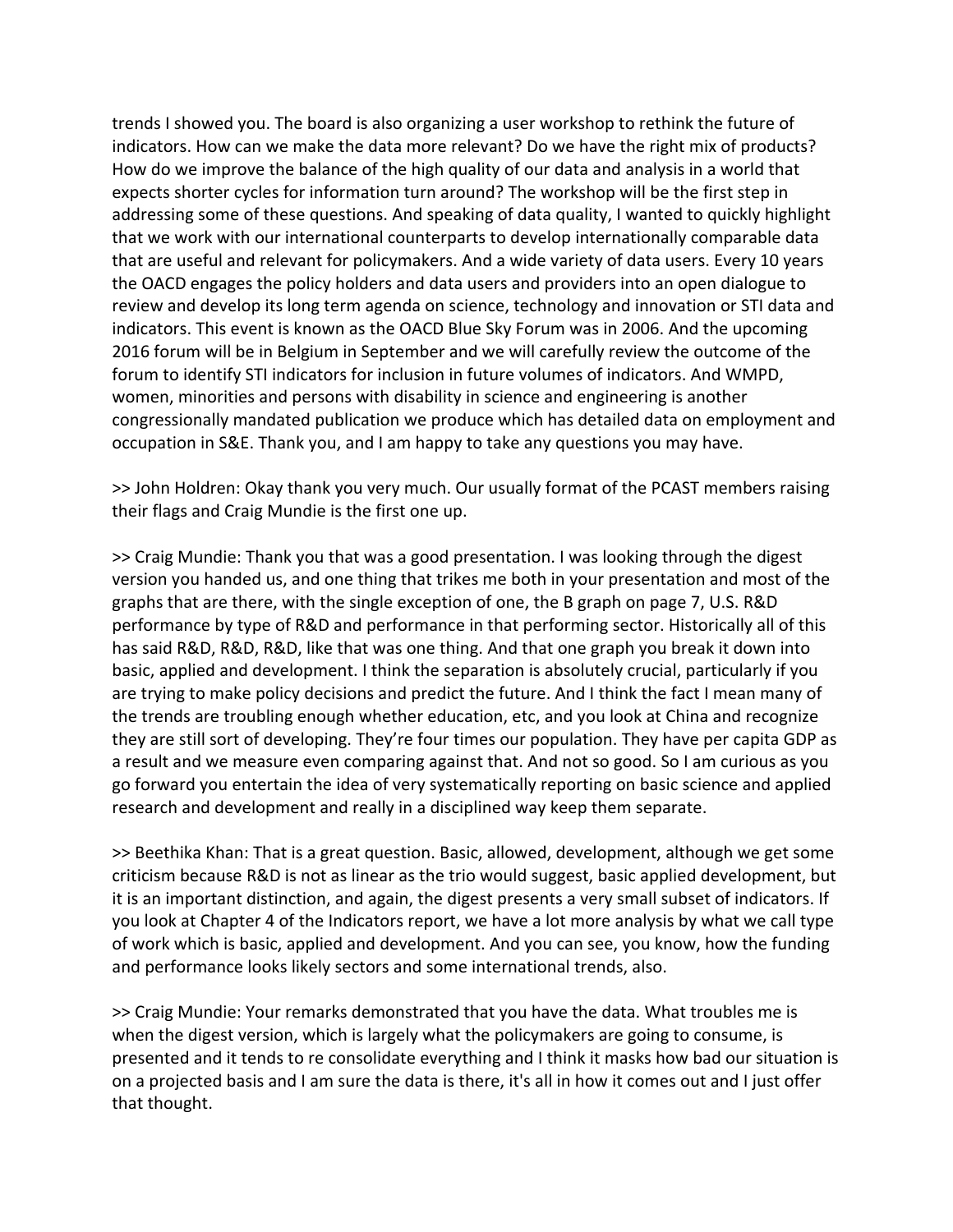>> Beethika Khan: Thank you for the comment.

>> John Holdren: I am next on my list. And let me start by saying thank you not only for the presentation, but for the amazing work you and your team do on this document. I have often commented that I may be one of the few people around the country who has used the great fat now 900 page annual or every other year report as a textbook and course on introduction to science and technology policy. It is the best such introduction, I think, out there. The question I have though has to do with timeliness and updating. The principle short coming of the document is if you look at this one, for example, in most graphs the latest data are for 2013. A few you have 2014, particularly for the United States.

### >> Beethika Khan: Yes.

>> John Holdren: Mostly it is 2013, Since it only comes out every other year, in 2017 we'll still be looking at a version of this that has 2013 data.

### >> Beethika Khan: Yes.

>> John Holdren: The question is, in the electronic age when so many more of the relevant basic statistics are becoming available online, including in other countries, what would it take for you to sort of lift your game in terms of the timeliness of the data, including the possibility of issuing a sort of an interim report online with some of the most important data updated in between the every two year publication of the giant volume.

>> Beethika Khan: Yes, thanks for the comment, point well taken. Having worked at a policy shop before I joined NSF, I know how timeliness is at the heart of being relevant. And the board is this is very central to, you know, to the board. The board frequently engages in this conversation. And our hope is we are taking baby steps, right, this is the production process for indicators is about 18 months. And it is a biannual publication. A lot of coordination happens across federal agencies, contractors, data providers, data users. Our hope is the digital format is a first step. It's a baby step, but it's a first step in the right direction. And we are very much, you know, interested in looking into what kind of efficiency gains can be had in the production process from this digital version, and how can we build on that perhaps to provide interim data updates. Because again, we are in this world where policy makers and data users they expect timely, relevant data. So, you know, one avenue that we are exploring is, you know, perhaps some intermediate data, publishing the intermediate data via either science board companion or NCSIF publication vehicles. And I mentioned WMPD, some of the workforce and education data will be updated in WMPD. And some of the KTI production data and some of the R&D data we are looking into publishing some updated data at some point before 2018, and that's a great comment. We are also looking forward to this workshop which is again a first step in exploring some of these options of how do we become more relevant? What are the options and opportunities and how our data gets used, and how can we focus on the cycle. And the cycle is central to, you know, again sort of the board talks whenever the board talks about rethinking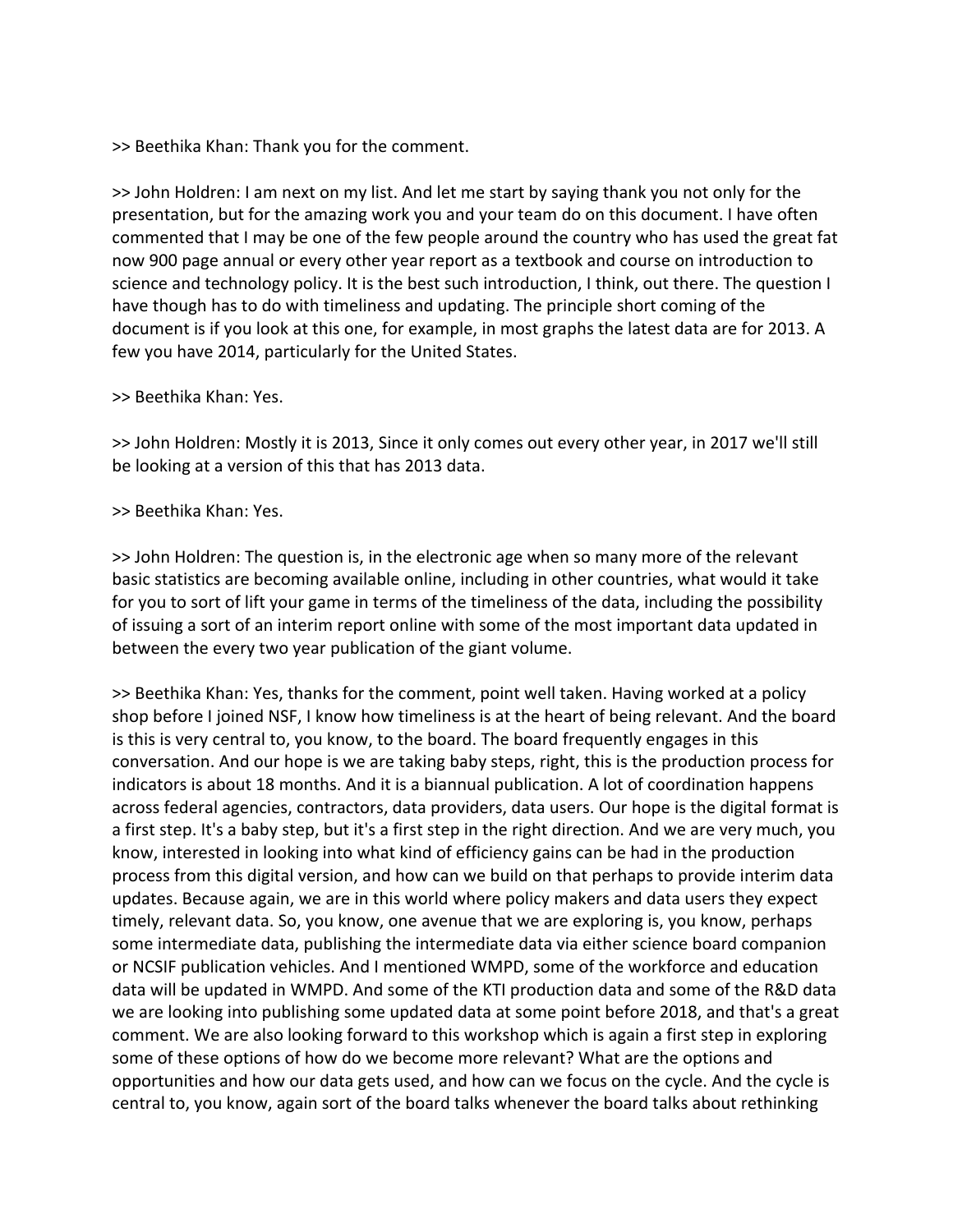indicators I see two main themes, which is data updates and outreach. So we will be working on this. It's very much central to what the board is thinking about.

>> John Holdren: Good thank you very much. Maxine Savitz is next.

>> Maxine Savitz: You will find it is very useful over the time. It is somewhat related to Craig's basic and applied, and it is the U.S. expenditures, the amount. In the 80's we crossed over where the Federal Government stopped being the major funder.

>> Beethika Khan: Right.

>> Maxine Savitz: And the industry business more, and business tends to be more applied. But do you break down in the other countries, when you give the total R&D, do we know the breakout like in China how much is business versus

>> Beethika Khan: For some of the major countries we have that data. For the U.S. we have very detailed data by the type of work. And you are absolutely right, you see that somewhere in the 1980s businesses sort of crossed the 50% line and became the major funder of R&D in the U.S. Actually, my PowerPoint presentation had a slide in the back where it shows how the R&D ecosystem in the U.S. has changed over time. So sort of federal share has been going down and business share has been going up. And yes, exactly. So the black line is the business. So somewhere in the 1980s the two crossed and businesses became the majority funder. And I believe funding source for U.S. basic research again sort of shows the proportion of basic research funded by Federal Government, business, Universities and colleges. And the same data, I have the same data for development. And development, you see that businesses do the majority, whereas this is basic research, Federal Government does it. And yeah, for some of the countries we do have that break down available, not for all countries. For China we have the break down available.

>> Maxine Savitz : And that will be, I can go online and get that data?

>> Beethika Khan: Yes, that data is in Chapter 4, national and international trends and research and development.

>> John Holdren: Good, thank you. The last question will be from Michael McQuade.

>> Michael McQuade: Thank you. I continue to echo my colleagues at the detail and macro level is a good report. The timeliness is something we all hope gets better. Technical questions. The graphs showing the geographic spin, sort of the central section, is that where they are actually spent or where the ownership of the dollars come from. So does US expenditures include what U.S. companies spend overseas?

>> Beethika Khan: U.S. expenditure includes that is it a good question. We do break the data down for multi-national enterprises. I believe it's expenditure in the U.S. actually.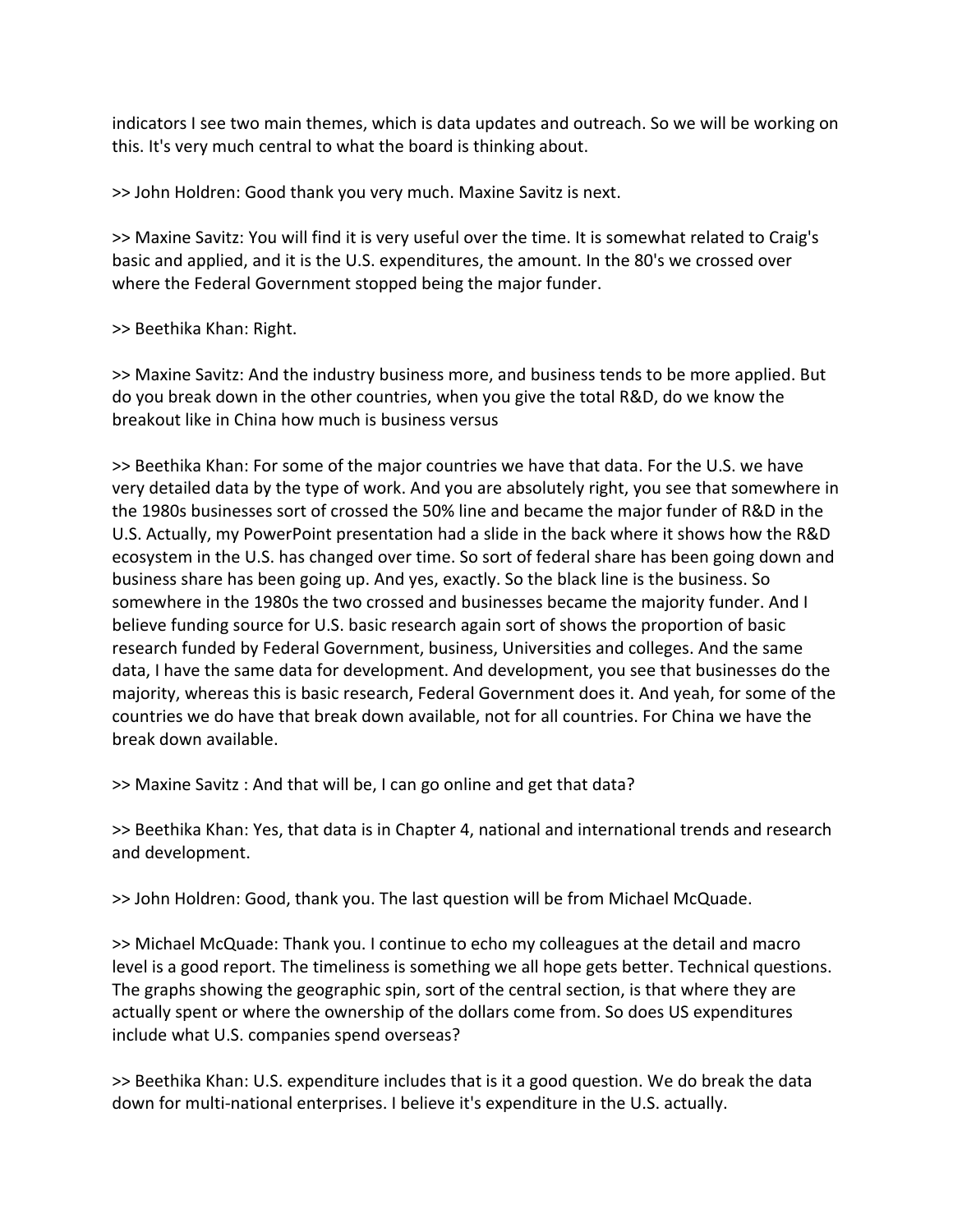>> Michael McQuade: So It is where the money is actually spent.

>> Beethika Khan: Yes, yes. And I kept referring to Chapter 4. Chapter 4 has a section on multi‐ national corporations, and there you can look at U.S. M&E's, how much they are spending in the U.S. versus how much the foreign affiliates are spending abroad. And you can look at the opposite also. Foreign international enterprises, how much they spending in the U.S.

>> Michael McQuade: Off the top of your head do you recall comments or trends in that data?

>> Beethika Khan: Off the top of my head, I know that if you look at U.S. and the foreign affiliates and the R&D they do in I think the \$40 billion range that U.S. MNE's, the foreign affiliates and the R&D they do abroad. And an interesting trend there is this in terms of the country hosting the R&D, so foreign affiliates and where they are spending the R&D, the host countries are very much in the developed world. So I believe Europe and Japan. That's where most of this R&D is hosted. One exception is professional scientific and technical services. And there you see that in addition to these traditional centers, Europe and Japan, China and India are playing an increasingly important role. If you go to Chapter 4, you can find much more details than what I have just given you.

>> Michael McQuade: Okay, thank you.

>> John Holdren: Okay that takes us to the end of our allotted time for this topic. Beethika, thank you very much for that presentation.

>> Beethika Khan: Thank you.

>> John Holdren: And thank you for the work that you and your team on this most valuable compendium and we look forward to continue to draw on it as we contemplate the state of the US R&D enterprise and larger research and development enterprise, including in relation to the rest of the world.

# **One Health**

>>John Holdren: We are now going to make a transition to the next topic. The next topic is One Health. And the moderator for that discussion is my PCAST co chair, Eric Lander.

>> Eric Lander: Great. If I can get the panel to come to the front, I have got them here. So, One Health is a succinct description of the fact we can't just think about human health and animal health as separate matters. From the point of view, for example, infectious organisms, the development of antibiotic resistance, pathogens they don't have such a sharp line between humans and animals. They move back and forth between reservoirs and sometimes over the course of evolutionary time where the pathogens can be short, sometimes over decades. For all of those of those reasons, a number of agencies in the U.S. government are thinking of a more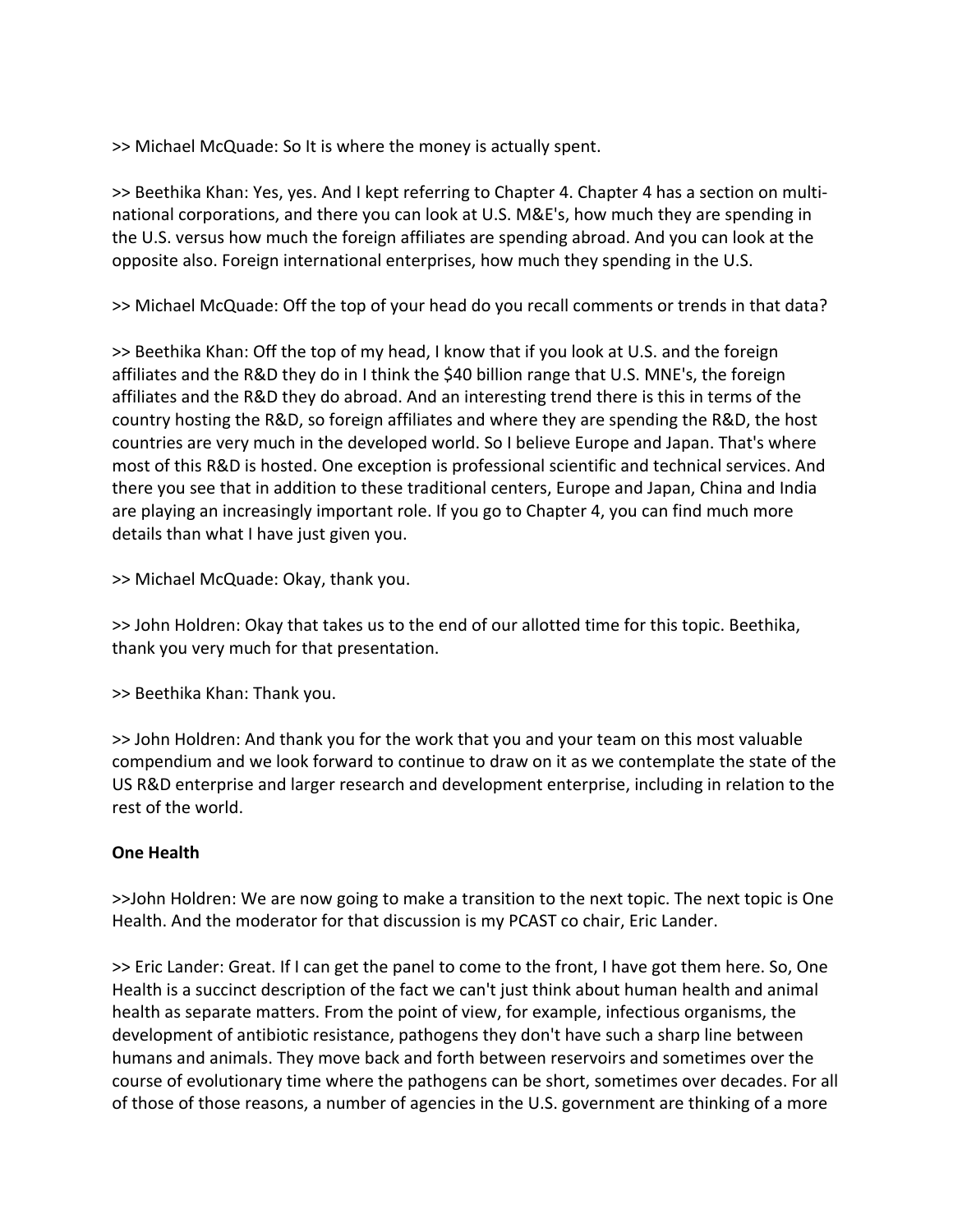integrative approach to health. And PCAST encountered this point of view at the squarely on the report on combatting antibiotic resistance but it is broader concept than that with One Health. We are joined by three speakers who can help us think broadly about this, we have Marguerite Pappaioanou from I guess the CDC liaison the FDA. So maybe from both CDC and FDA. And that is already a really important sign of the oneness of the One Health is that it stretches across CDC and FTA, and USDA. And we have Ellen Silbergeld from Johns Hopkins University professor in epidemiology and environmental health science and Health Policy and Health Management. And also joined by Keith Hamilton at Kansas State University the director of international programs and theof the college of veterinary medicine. We have not discussed the order, but I am guessing Dr. Pappaioanou will start and will move down the panel. So, welcome, thank you very much for coming and we be eager to hear from you.

>> Marguerite Pappaioanou: Is that on? Good morning and thank you for the invitation to share my thoughts and views on One Health with you today. How I view it the opportunities and benefit it is affords, current gaps and challenges, what's required to implement it most fully, and some positive examples of One Health today. A definition used for One Health very frequently is that which was developed by a task force at the American veterinary medical association and the American medical association. And it's on my title slide. The collaborative effort of multiple disciplines working locally, nationally, globally to attain optimal health for people, animals and our environment. My introduction to One Health concepts began in parasitology class in veterinary school in the early 1970s followed the study of epidemiology and graduate school learning about webs of causation and interconnectedness between human, animal and environmental health under the mentorship of doctor Calvin Schwaby who wrote the book veterinary medical in human health. I went on to work as an epidemiologist at the CDC for 24 1/2 years. And I also have worked as a professor of infectious diseases in the school of public health at the University of Minnesota for three years. And as executive director for the Association of American Veterinary Medical Colleges for four years. At CDC I worked in a variety of position and programs, none which directly involved animal clinical care. But in which I applied my comparative medical education and training to bring a different perspective to the table in solving global public health problems, such as malaria, H.I.V. aides, evidence based public health and surveillance of infectious diseases. Over the years I came to understand a One Health approach was important to most effectively address the full spectrum of challenges confronting the health of people, animals in our environment. For many years, I used this very graphic to convey the broad spectrum of One Health going beyond infectious diseases, which many do connote most closely with the topic. Largely following increasing urbanization of our human population, people began to lose awareness and understanding of our fundamental connections and reliance on nature, biodiversity and ecosystem health until a continuing series of highly communicable infectious disease outbreaks began to occur globally, west Nile, highly pathogenic avian influenza, H1N1, SARS, Ebola, MERS and it goes on. Transmission of pathogen from animals to people led an institute of national resource council committee in 2009, on sustaining global surveillance and response to emerging zoonotic diseases of which I was a co-chair to include this diagram in our report. Emphasizing the pathogens and disease pathways in animals before transmission into the human population. And then major, highlighting major drivers, human population and environmental drivers,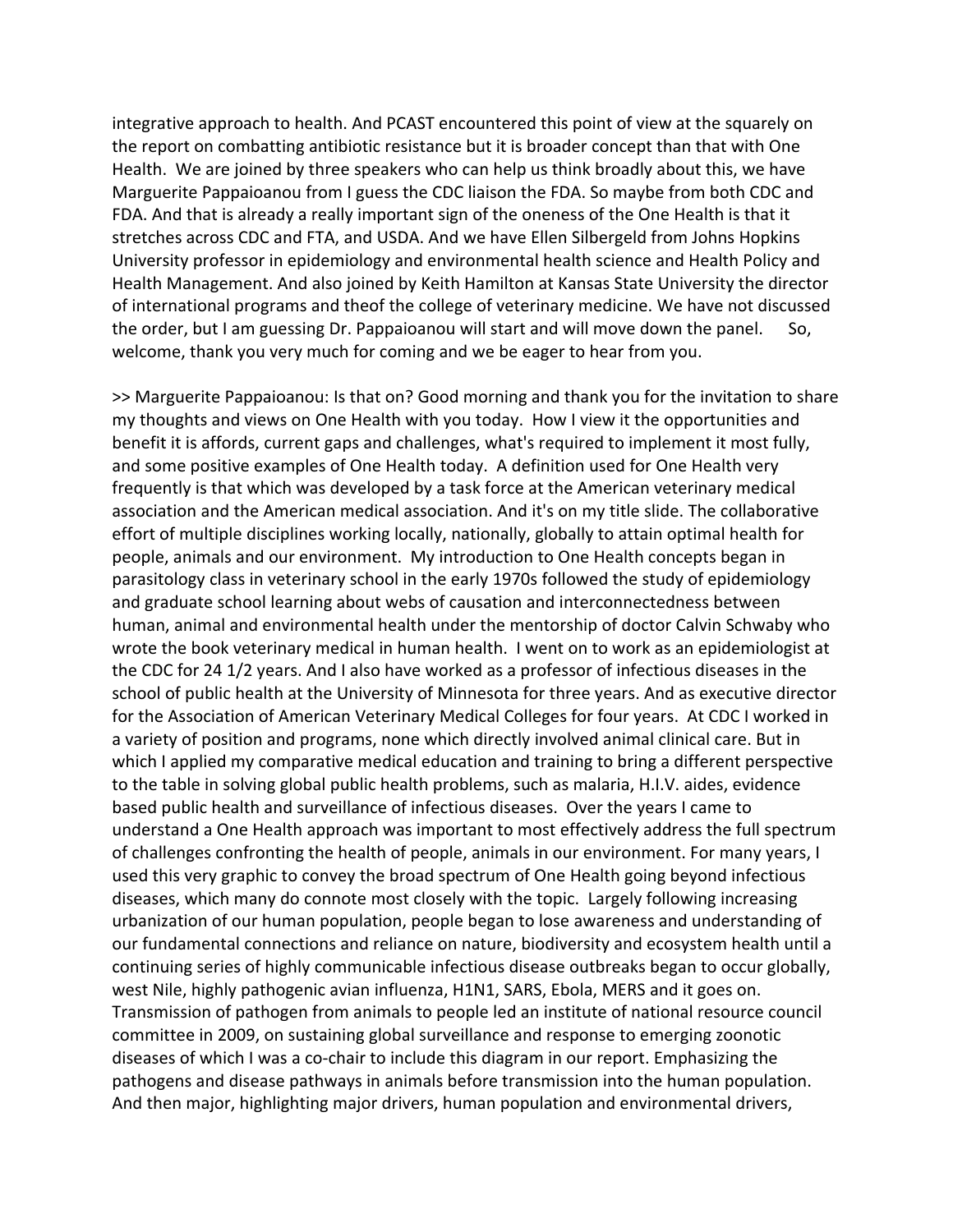creating the environment for disease emergence, transmission and spread. The small squares located on the bottom of the X axis in the report actually refer to a series of interventions that can be applied to intervene, and prevent and control the disease transmission pathways. The drivers include human population factors, food and energy, production and consumption factors, climate change, globalization and others. So another way I have in my own evolvement of One Health have come to look at the full spectrum of One Health is shown on this slide where individual clinical and population disease challenges are represented in the top and the middle tiers, but with this graphic there is a much better reflection that these two top tiers are a consequence of the bottom tier, which is an unbalanced what we're seeing now comes from an unbalanced ecosystem that is being impacted on by food and energy, population and consumption for our rapidly growing human population on our way to eight billion people and growing. To date, the majority of efforts in One Health have been aimed at the middle and the top tiers. With the critical importance of One Health to ensuring sustainable healthy ecosystems upon which all species depend is, in my view, the most important gap and has been largely overlooked as an opportunity to apply the One Health approach. And environmental expertise, for the most part, has not come in fully as a full partner in our One Health triad. Addressing the bottom tier again, in my opinion, is the most important One Health challenge and gap and opportunity of our time. Related gaps and areas of concern include failure to adopt a comprehensive whole systems framework to identifying and addressing our complex health problems of the day, with multiple disciplines and sectors participating. Moving away from single sectors and disciplines attempting to solve single problems, single species issues, an approach invariably results in unanticipated other problems. Those problems unanticipated by a single discipline trying to solve a single problem. Other important gaps include a lack of appropriate metrics and a lack of One Health competencies and disciplines among the professions. Putting One Health into action then requires policies and funding that enable and reward collaboration of cross sectors. Teamwork in the field working at the front lines, multidisciplinary integrated research, cross departmental integrated education and training and continued evaluation and improvement. Challenges to implementing One Health therefore follows, including leadership, failing to frame our complex health problems in a comprehensive framework, and then not bringing different disciplines to the table to work together to solve those problems. Siloed funding, and I use the term jurisdictional in the sense of government departments, and missions which that prevent agency and departmental funds coming together to help fund the work, this collaborative work that's needed, and also the lack therefore of awards and incentives. Confusion over what One Health is. And I listed a couple of different terms used, so again it is confusing to a lot of people and then there are some basic work force issues which I would be happy to comment if there is further questions. At this stage, however, and all this said, I will close my remarks with several positive examples of One Health applications. First, there's a growing awareness of the importance of the approach by public and private sectors to solve a variety of health problems. And the leadership by PCAST in application to the antibiotic resistance is but one example. International recognition upon which you will hear more shortly. The report on planetary health by the Lancet planetary health commission and new sources of funding for One Health approaches to complex problem solving and I have listed a variety of examined there on some of the funds, more are needed. Successful community programs have been initiated. Re establishing human connections to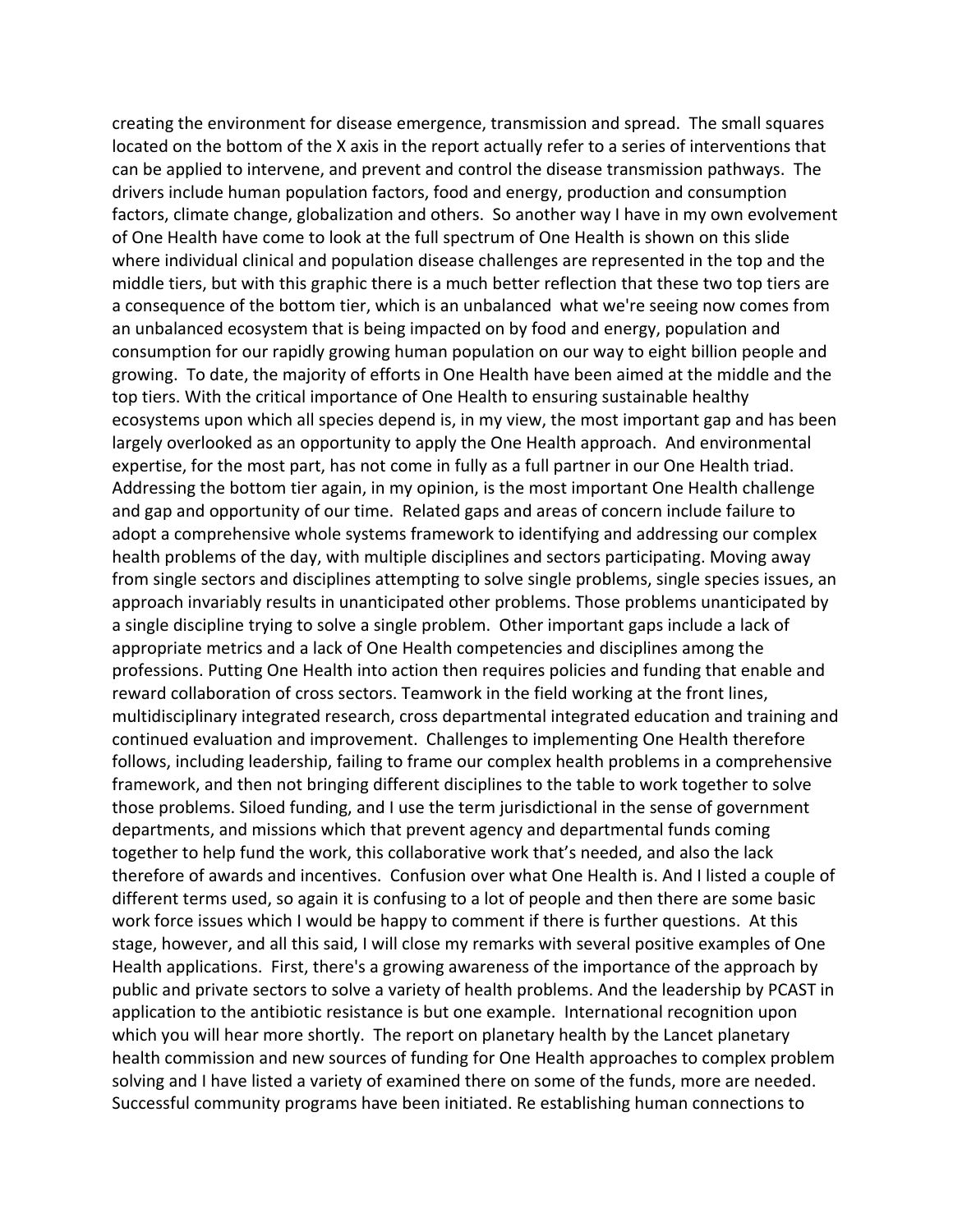nature, ecosystems and all other species that we share the Earth with. Work force studies that highlight the need to support assurance of a One Health work force. There's a growing number of One Health academic educational and research programs and centers in our universities, and most recently, and I will close with this, is a recent legislation introduced by senator Al Franken from Minnesota, just introduced, the One Health Act of 2016. Although it is still focused on the middle tier for the most part of the pyramid that I have used, if passed, it would be an important step forward to building that enabling environment to which I referred to previously. Thank you very much.

>> John Holdren: That's great, thank you for that big framing of One Health, that's very good to see the whole frame there. We'll turn next to Dr. Silbergeld and hear from each of our speakers, and then turning to PCAST for general discussion. Dr. Silbergeld?

>> Ellen Silbergeld: Thank you very much and for the ability to participate. And I am going to focus much more narrowly, taking advantage of the fact that I knew we would present the overview, and talk about one issue in which the One Health perspective is absolutely critical, and it is a bridging point between ecosystems and nonhuman and human populations, and that has to do with agriculture, which takes place in the environment, involves on human species and eventually involves ourselves as persons who interact with agriculture as well as assume its products. And I also want to pay a great deal of homage to the many DVM's who are my students at Johns Hopkins and really educating me on cross talk between our disciplines. My outline here really is to talk about how the One Health perspective is, from my experience of over 15 years of doing this kind of research, moving from a really deep geeky mechanistic involvement in toxicology to understanding much more broad perspectives as best I can in the domain of intensive animal food production. This is not working okay I am sorry, I guess this is not going to work. I will talk about ecological impacts briefly. Health impacts a great deal, and how thinking ecologically, which is something I had some earlier training in in terms of applying spatial temporal analyses and engineering background in understanding flow of materials, quite literally when I talk about resistance Genes, and the interactions of what we look at as microbiomes and macrobiomes, by which we might talk about populations of organisms, and finally critical questions and research. There are extraordinary ecological impacts the way in the which we produce animals and this is an outbreak of harmful blooms in Maryland in the heart of the chicken industry, which was a driving factor through utrification of service waters and the over production of algae including harmful species that can generate neurotoxins. And this is the Pocomoke River, and which you see in the long white buildings are chicken growing houses and my state is actually a part of the fourth most dense, most productive region of the country in producing boiler chickens, a fact that was little known. The fact it affected the nonhuman species is also evident in the insert picture in the upper left hand corner, which was this characteristic kind of scarring of fish and fish kills that occurred punitively in association with Pfiesteria although we have never really been able to pin it down. But ecologically there is sort of this doomsday we've developed in terms of agriculture, much of it in many countries of the world takes place in highly sensitive coastal ecosystems, in the top is North Carolina, the second or first, there is a war with Iowa over this in hog production in the United States. And it is right in the tide water zone which was heavily impacted by hurricane Floyd as you may recall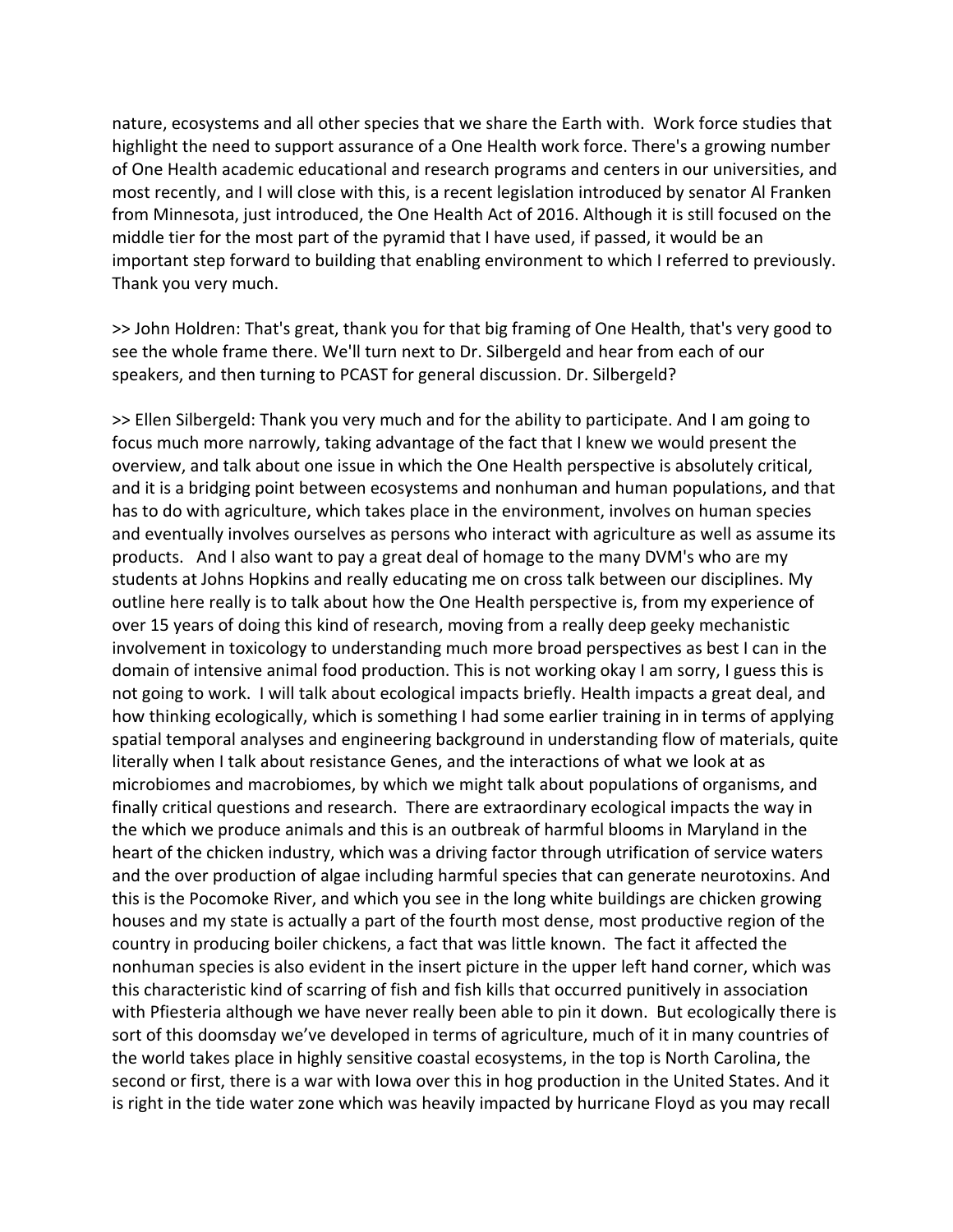leading to the destruction of the industry, which was rebuilt with no change in practice. And the lower area the Pearl River Aqua system that actually takes place in the Pearl River delta in China. And I mean by saying agriculture is embedded in the ecosystems. Now, animals, humans and food are extensively connected. As my colleague just said, most emerging infectious diseases that have been recorded over the past 30 years are zoonotic in origin, which is not where people traditionally look, but nonetheless it is an important flow of pathogens as we have seen most recently. I want to make the point, because many of my colleagues in one medicine like to go out and look at monkeys in the rain forest and that is much more fun than going to chicken houses on the eastern shore, but I want to state very clearly that the most intensive and extensive animal human context involve agriculture and human interactions with domesticated animals, not wildlife. If we're really trying to make a big impact on this Nexis in order to prevent damage and disease in all species, I think we have to give considerably more attention than what we have to agriculture. Our production methods disrupt shared ecosystems, as I have told you, and of course the great focus of my work coming admittedly from a human health background has been the use of antimicrobials in the food animal production which drives antimicrobial resistance, emergence and dissemination through microbiomes of animals, humans and ecosystems, which is what I mean by materials flow. This is one of the most recent, although now quite old, analyses of emerging infectious diseases and what these data show is that most of these diseases that have been charted over the past 16 years or so are actually drug resistant and that's what makes them novel. Many cases they are the same old pathogens that we knew quite well like staphorious but are now requiring highly dangerous treats of single or even multi drug resistance, phenotypes, they are also largely zoonotic in origin as shown on the right hand side of the slide so I think we see here the opportunity to pose the question as to whether our interactions with animals, which include the administration of sub therapeutic zoonosis to antibiotics are doses to antibiotics are linking these two prevalence's as shown in the graphs. I do want to say from the human health point of view the burden of antibiotic resistance is enormous. This is from the U.K. review on antimicrobial resistance conducted by the Ministry of Health. And it just shows the burden of deaths attributable to antimicrobial resistance every year. This is the projection to 2050. Many of you know with the discovery of resistance genes in pigs last disease, many have said that we may really have now crossed over the threshold to the end of the antibiotic era not to be a doomsday sayer. The drivers of antimicrobial resistance which we've known forever, and Fleming predicted them and Lederberg gave us some of the mechanisms it indicates that all use inevitably contributes to selection for resistance, and now we know also starting with Lederberg's work that it drives the remarkable ability for pathogens and commensal's to exchange resistance genes without cell division. Therefore speaking as a simple engineer, the intensity of the antibiotic use has got to have something to do with the intensity of the emergence and perhaps the comprehensiveness of the poly-resistant phenotypes. Inappropriate antibiotic use is particularly dangerous in the setting of kind of inevitable forces between us and the microbial world. And this is my definition of inappropriate use I'm sorry to say this, and that is the antimicrobial use in animal feeds. Despite various hand waving by the Food and Drug Administration nothing is really happening here. I just went and looked last night at the most recent report for FDA and actually uses of the antimicrobial drugs in animal feeds has increased since the FDA began issuing its totally infective statements about what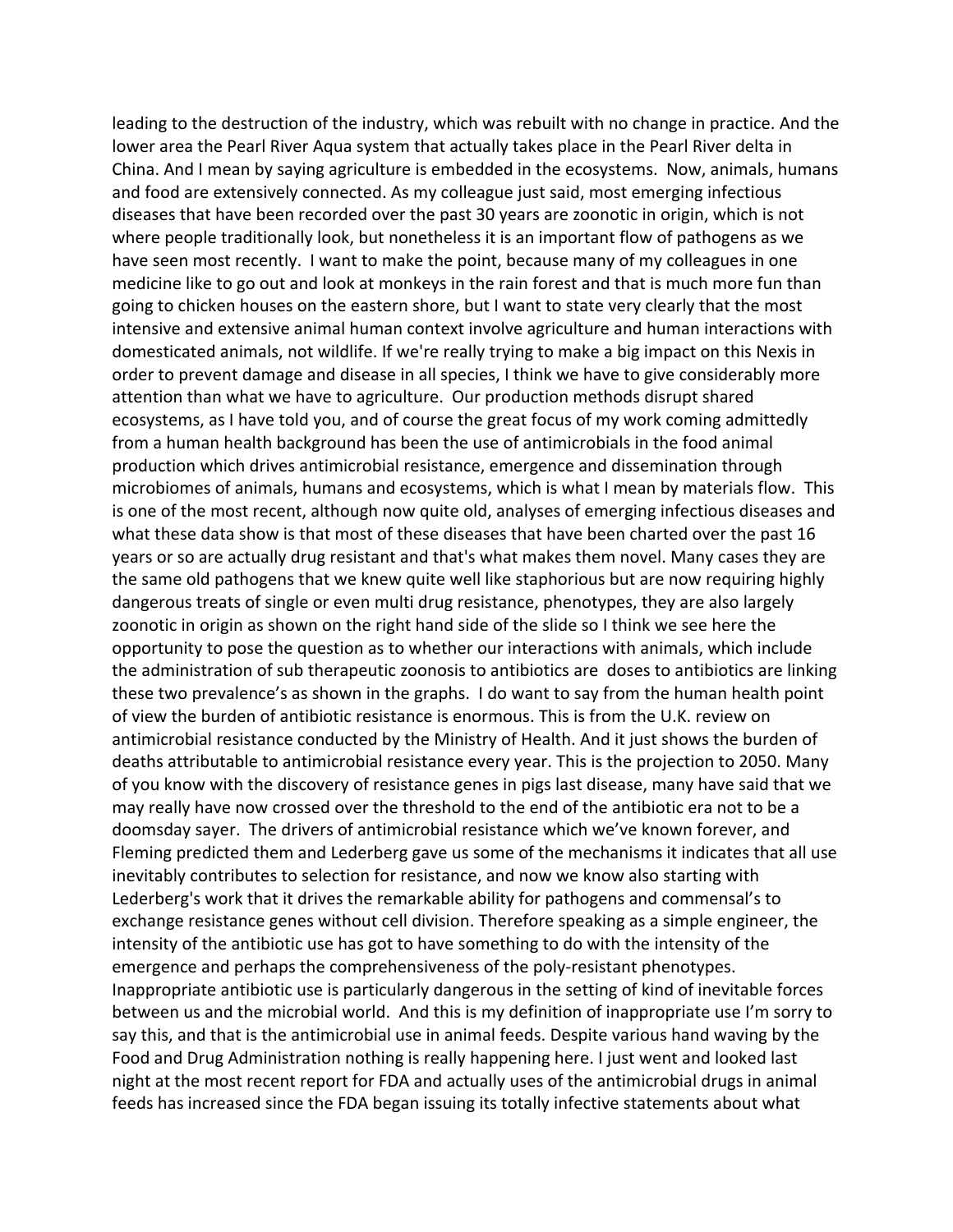industries should or should not do. And it is a major component of total antibiotic production in this country and in many other countries. Now we have adopted a kind of ecologic perspective in trying to figure out how this operates in ecosystems and among and within various populations in which we are now really not focusing so much on specific pathogens or even specific drugs, but the movement of Genes and gene flow within micro biomes in animals, within soils and ecosystems, and finally within the food supply and even within us. Some of these webs of transfer are quite literal and this is one of my students, one of my very good DVM students at CDC who did her thesis looking at resistance at pig farms in Peru. And while she was there, this is what is known as a lagoon where the waste is stored and what I call an open cesspit and it is drained largely now. And what you see are migratory birds hanging out in this lagoon because there is a lot of spilled feeds and other nutrients for the picking, and they will go up and down the western Pacific flyway carrying these resistant genes to a variety of other wildlife species, as well as human populations. This also contributes very directly in a molecular sense to building the capacity of the microbiomes in terms of the genetic tools at their call for resisting novel or continued antibiotic use. This is a study by NANDI into which they looked at the resistance genes that moved from poultry litter into soils. We have a study going on the eastern shore of Maryland looking at historical patterns of the enrichment of soils that have been receiving animal waste over the period of intensive food animal production and antibiotic use. By the way the use of antibiotics in animal feeds began two years after the production of streptomycin so it was very early and has continued unabated until this time. Gordon Wright and others have said a good way to look at it is look at the resistome, which exists within microbiomes and it is the antibiotic resistance genes and other mechanisms that can be transmissible genetic elements, which provide the communities for the resources both natural and anthrobiogenically applied to microbial stress. And this can be very complex and this is a very nice story showing the communities are highly organized and we need to understand this organization so we can figure out how these genes flow within and between microbial communities. I really thought of this as a kind of, excuse me for this cloud computing aspect of the way that bacteria behave, they really tap into this resistome which can be external to that bacteria, and can be genes in soil as Jose Martinez has pointed out. And through quorum sensing and signaling it can call upon that resource and incorporation when a population or subpopulation is under threat. And, of course, the information that's encoded within the resistome is genetic. And this is Jose Martinez kind of riff on this concept of antibiotics and the antibiotic resistance genes in the environment and his suggestion we should think of them as environmental pollutants. And in areas of intensive use and disposal of waste containing animal waste, even human waste, this could in fact are domain in which we really need to enlarge our focus on what antibiotic environmental pollutants mean. It is not just food, of course, because the operations take place within human communities, as well as ecosystems and therefore a variety of populations of animals and humans can be exposed. We ultimately may all be exposed through the consumption of livestock and poultry products, even through vegetables that are grown in soils where animal waste is used as fertilizer. And it's really our feeling now that it's the story of many microbiomes and the best way to understand it really does obliterate as the previous speaker said any boundaries in various host species. Thank you for your attention.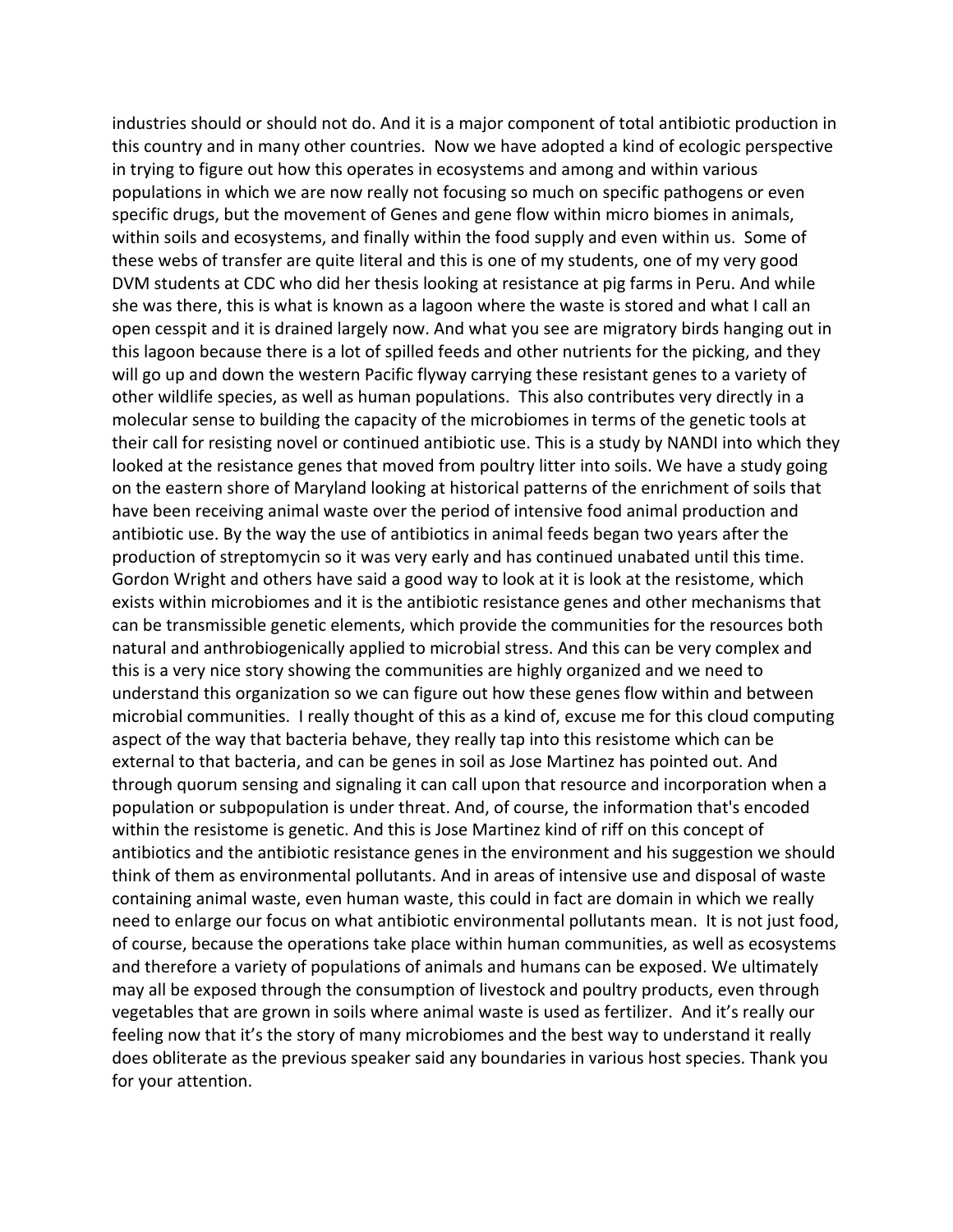>> John Holdren: That's great and thank you and we in particularly appreciate your very frank comments about some of the issues there. Issues that PCAST is indeed engaged with in the past. And we will turn to Dr. Keith Hamilton

>> Keith Hamilton: So, thank you for the opportunity of being here – before I started at K State, I used to work for an organization called the OIE that is the World Organization for Animal Health and worked on a number of OneHealth projects on them and my perspective is it an international policy perspective so that's what I will talk about today and focus on emerging infectious diseases. As our other speakers pointed out, diseases like Ebloa, MERS, H1N1, SARS, bird flu, and NIPA Virus; all emerged over the last ten years causing widespread international concern. Several events declared by WHO to be public health emergencies of international concern which has a legal basis. All of the diseases have an animal origin. They don't come from outer space, they come from animals. There is an absolute certainty that in the future infectious diseases will continue to emerge and have an impact on humans, and they will continue to emerge from animals. And as Marguerite and Ellen pointed out the drivers for disease emerges are climate change, land use and population growth. As a result, we're going to see greater opportunities for diseases to emerge, and for them to spread rapidly around the world. Although it's not possible to predict when and where the next disease will emerge, it is possible to be prepared and put systems in place to respond to these diseases quickly and minimize the impact. We need no reminding in addition to the terrible human and societal costs of emerging infectious diseases, they also have a very significant economic cost. And it's well acknowledged in many reports, and some published by World Bank and other organizations, demonstrating that the costs of dealing with biological disasters are far greater than the relatively modest costs of investing in health systems globally and in preparedness. In very over simplified terms, when it comes to infectious diseases, the animal and human health sectors collaborate in three broad areas. The first area is really what experiences of human health sector dealing with purely human infectious diseases, can help the animal health sector fight the diseases with comparable approaches and vice versa. And a good example of this is two diseases, smallpox, a human disease, and rinderpest an animal disease, and the two sectors shared their experiences for the betterment of each eradication campaign and then going forward to Polio eradication and other looking ahead to measles. Other infectious diseases that cause significant problems for animals and humans, For example, bird flu, H5N1, antimicrobial resistance and for these diseases it is in the mutual interest of the animal health sector and the public health sector to do something because there will be positive impacts for agriculture, as well as human health. There are impacts for both. And just to point out that antimicrobial resistance is a big deal for food and animal health as well as public health because if you run out ever are antibiotics it will have a big impact on animal health, welfare and food production. And the third category really infectious agents shared by human and animal populations which have a very serious impact on human health but don't really have an impact on the agriculture or the animal health sector. And examples of these types of diseases would be MERS which has a very mild clinical disease in camels getting a runny nose, but causing serious problems with human health in the Middle East and led to hundreds of deaths in people. And rabies doesn't have a very significant effect on agricultural animal health but kills up to 60,000 people a year in the most horrible way, mainly children in Asia and Africa. For this third category, the animal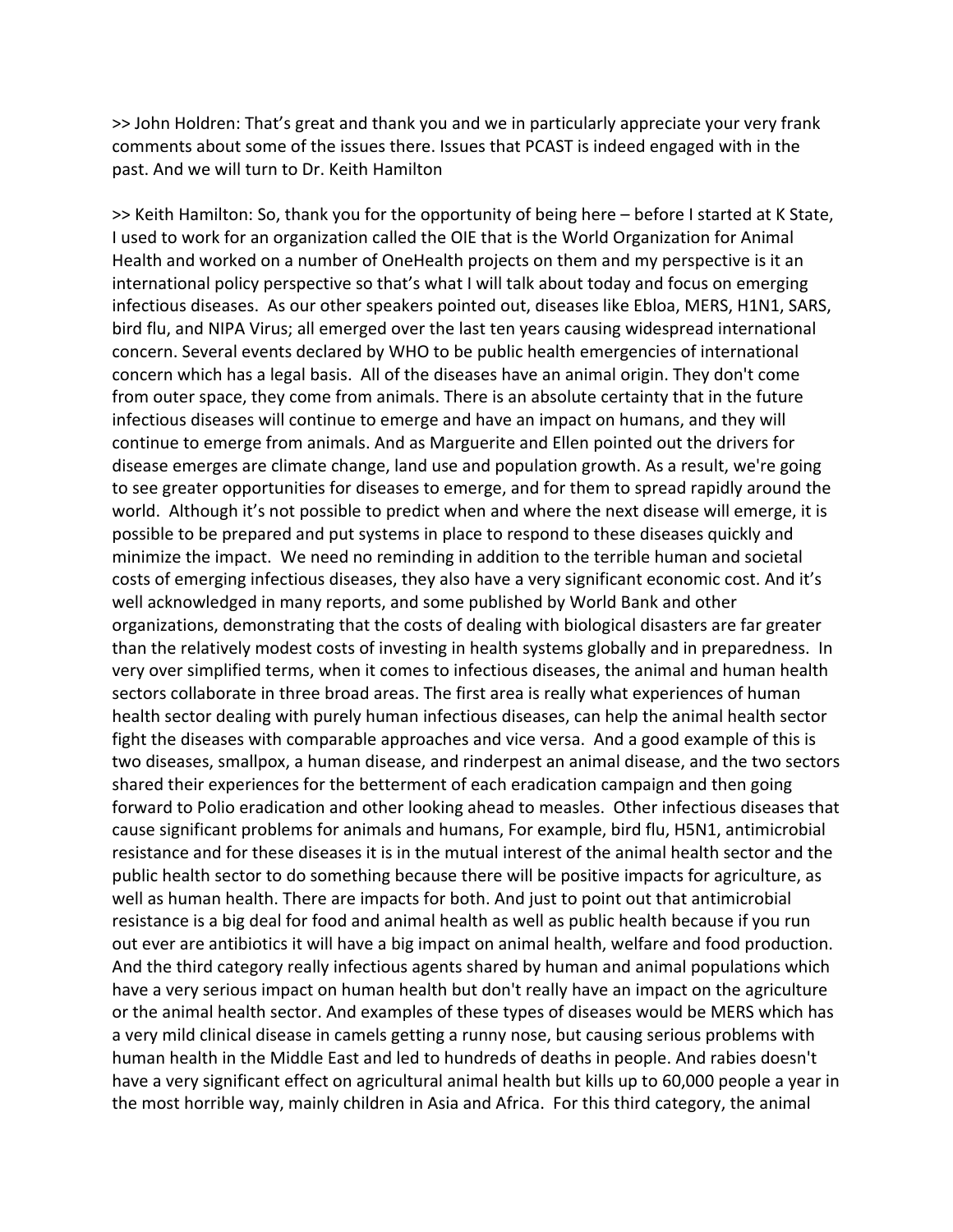health sector is playing an increasing role in taking action to protect human health when there are little immediate benefits in animal productivity or agriculture but it needs more resources to do it, because traditionally it is focused on controlling diseases of an agricultural impact. And for the diseases and events like antimicrobial resistance have less of an impact on the agricultural productivity but impact on human health and May not receive the immediate benefit when the farmers and producer take action, but the intervention should still be applied because it is for the good of the public and humanity. So in such cases financial behavior and social incentives are needed to get producers and industries to take action, and economic investments are also required when there is no immediate return for producer or industry when they take action. And a fairly simple message, but the west way to reduce the impact from the zoonotic diseases those spread from animals to human is to tackle it in the animal source and prevent the spillover to the human population at an early stage, this is true of many endemic and exotic animals similar to Asian flu, rabies and others. And the detection and control in the animal source is much cheaper and more effective than trying to deal with the disease once it has spilled over into the human population. Zoonostic diseases can be detected and controlled in animal populations before humans are infected when you have strong and very well governed and resourced veterinary services. Unfortunately in many parts of the world due to underinvestment in veterinary surveillance, many of the diseases sufficient as riff valley fever, Ebola, and Avian flu only detected in humans even when they have been circulating in animals weeks and months before. If action were taken earlier it would have prevented a significant human health problem. On the global level, the inability and the weakness of one country's health system to detect and respond to disease event is a threat to all other countries. If they don't detect the disease and contain it quickly, the disease spread rapidly across borders showing little respect for national borders and controls. Likewise, if one country doesn't take action on an issue such as antimicrobial resistance that is also detrimental to the whole International community. Conversely investments in one countries health system, investments in making that health system better also protect all other countries in a positive investment for the international community. So when diseases do emerge, as we have seen over the last ten years, it's very important that research and development into that new disease starts immediately so that scientists can work out what they are dealing with, how best to control it and what the likely impact is. This requires a rapid mobilization of resources and streamlined regulatory processes to get the products onto the market quickly. We also need to incentivize research and development, because for many of these OneHealth interventions there isn't necessarily a large market for the products in farmer and industry, and the private sector can't see an immediate return on their investments so there does need to be investments from philanthropists and government to stimulate this research. And WHO is currently working on a research and development blueprint action to prevent epidemics, which is aiming to coordinate research globally to work towards agreed priorities. If research is coordinated there can be a much more efficient use of the limited resources to achieve useful and worthwhile goals that have an impact. The blueprint also aims to develop mechanisms for incentivizing research, which is for the public good, but may not necessarily be commercially attractive. And also looking at developing mechanisms for creating mechanisms so research and development can be set into action as soon as a disease emerges. Now this is sort of a 10 12 month process and they're engaging policymakers from the human and animal sectors at the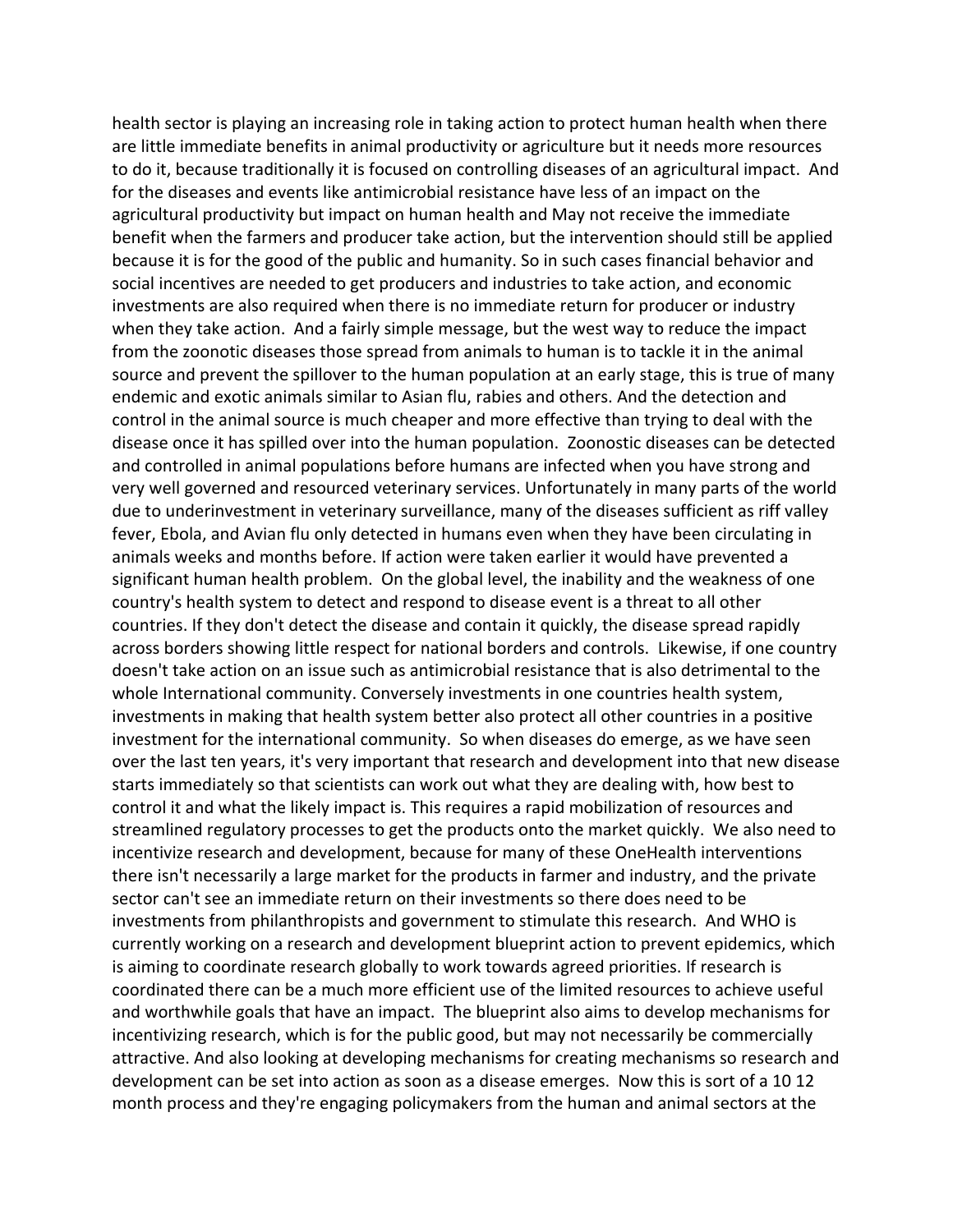moment and engaging scientists as well to come up with a plan and hopefully that will be rolled out in one to two years. And WHO and others are discussing implication of the health on the 11th of April, so next month. Because it is widely accepted that the health of humans, animal and the ecosystem are inextricably linked there is interest in supporting One Health. And this has started to reap rewards at the international level. WHO, OIE, and the FAO are now working much more closely together and have formalized their working relationship to reach priorities in the agreement. And they also developed common strategies to tackle One Health problems. Thanks to the new intergovernmental One Health mechanisms, data about influenza virus is circulating in animals, and they are being shared rapidly with the human health sector to help with the preparation of human vaccines, and action is being taken to eliminate rabies from street dogs, the human and animal health sectors are working jointly to promote the prudent use of antimicrobials and other models in other countries where it worked well like the Netherlands and U.K. The health and security sectors are working more closely together to reduce the threats from bioterrorism. Things are working well at the international level, but at the national level implementation of the One Health approach is very patchy. Some countries embrace One Health, other countries don't. Assorted barriers include politics and funding, and some countries the public health sector sees it as more to lose from One Health and the veterinary has more to gain. And status, some countries veterinarians have a low status and other countries they have high. And also in the historical context, in some countries like in my own country, the U.K., we had to deal with One Health crises like BSE, so the public health and animal health sectors have been forced together. But OIE, WHO and FAO they are focusing their efforts now on helping the countries strengthen the health systems and strengthen governance of the health systems to respond to all events rather than respond react to one crises after another. And WHO and OIE developed a framework to assist member countries to strengthen their abilities to meet competencies shared by the national, human and animal health services which are required to tackle One Health threats. And they do this by helping their country to assess its ability to tackle One Health threats on a number of core competencies, and then this reveals the gaps and they work with the country to fill the gaps. It is a harmonized approach which has been developed within consultation with the member countries themselves and policy experts. And the framework helps countries better comply with legally binding international standards, that's the IHR set by the WHO and OIE's international standards. They are finding on a global level the strength of governance of health services is still woefully inadequate, and as I mentioned earlier, one country's weak health system is a threat to all other countries including the U.S.A. In conclusion the key messages are the global public health security is not possible without animal health security. It is much more cost effective to invest in preparedness not just in the U.S. but in other countries because a problem in other country is it a threat to the U.S., then react to disasters. Further investments needed to advance One Health, and that means building capacities in other countries, and also incentivizing action from producers and incentivizing research where there is not necessarily a commercial benefit. And another plea from my experience is really for people, for countries to use the existing capacity building frameworks which have already been agreed by member countries, such as ones set by WHO and OIE, rather than countries developing their own frameworks. A lot of countries are inundated with different agencies and countries approaching them to assess their health systems when it would be much more efficient to use a system that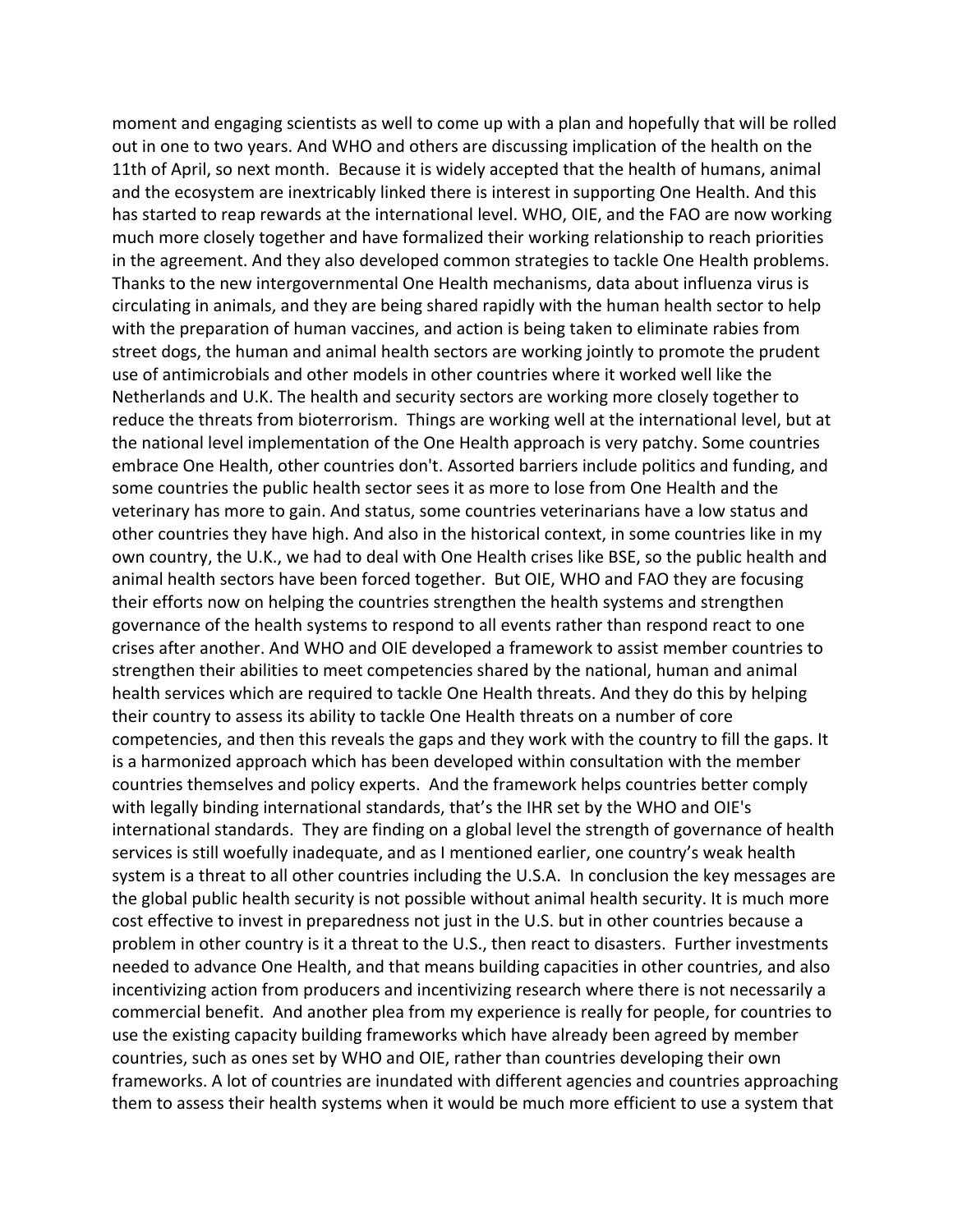has been agreed to internationally already. This is just a reminder this is taken at the time of the last U.S. election. But just a reminder that all of these countries are looking to the U.S. and what happens in the U.S. does have an impact on countries in all corners of the world, as I am sure you know. Thank you.

>> John Holdren: That's great. What a wonderful set of presentations and you covered this landscape very beautifully. It is an area of great interest. And the pattern is to put up our flags and I did not note the exact order, I am just going around the room here with Rosina first and then Chris and Barbara and then Susan and then Dan I did note just came in last there. And I will at least put Susan ahead of Dan.

>> Rosina Bierbaum: Thank you all that's incredibly sobering, so I thought maybe I would give two points of light. I wanted to come back to the first speaker and the challenges to health at different levels and that pyramid that you showed us, and how the attention is focused mostly on species and populations and I think most of the talks focused on the important middle tier. I wanted to come back to that large bottom about ecosystems and environment and how very important that understanding needs to be integrated back up into those two tiers. To that end I wanted to remind us all that PCAST actually did an earlier report on sustaining environmental capital five years ago. But I think in what is exciting progress, two executive orders are kind of moving that bottom pyramid up into the middle. Most recently President Obama issued an executive order that all of the federal agencies have to figure out how to value ecosystem services in their normal course of actions. And how all agencies or another have to think of climate change and build that thinking into their contributing missions and mandates going forward. So I think that's, you know, very interesting pushing at that large bottom into the very important middle area that you focused on today. And a second point of good news as an educator at now two great public universities, the system's approach that you all call for is just so much more natural to the students of today than it was to us. And I'm seeing an incredible profusion of dual degrees between students in natural resources and then public health or engineering, or public policy or urban planning and business. And I think those are really the great hope that we can get this entire pyramid built together much more quickly than the way we were trained historically. I just wanted to offer two points of good news.

>> Ellen Silbergeld: Thanks, I would like to however cast a sobering note that you already raised and that is that unfortunately the funding agencies have not adopted this kind of approach. If I told you the various parts of agencies for which funding has come from our research you would be astounded. There's no conversation, if I may be frank, at the NIH between the environmental health institute and the institute that is concerned with infectious diseases. If you send in a grant to one they say we don't do pathogens, and you send to the other and they say we don't do environment. We got funding from some of our research from of all places NIOCH, because workers were involved. That's not all we were studying, but the students are hungry, policymakers are hungry for this kind of thing but it is a devil to get funding for it. A lot of funding came from foundations. And NSF, usually when they see John Hopkins school of public health they say oh, no, go to NIH.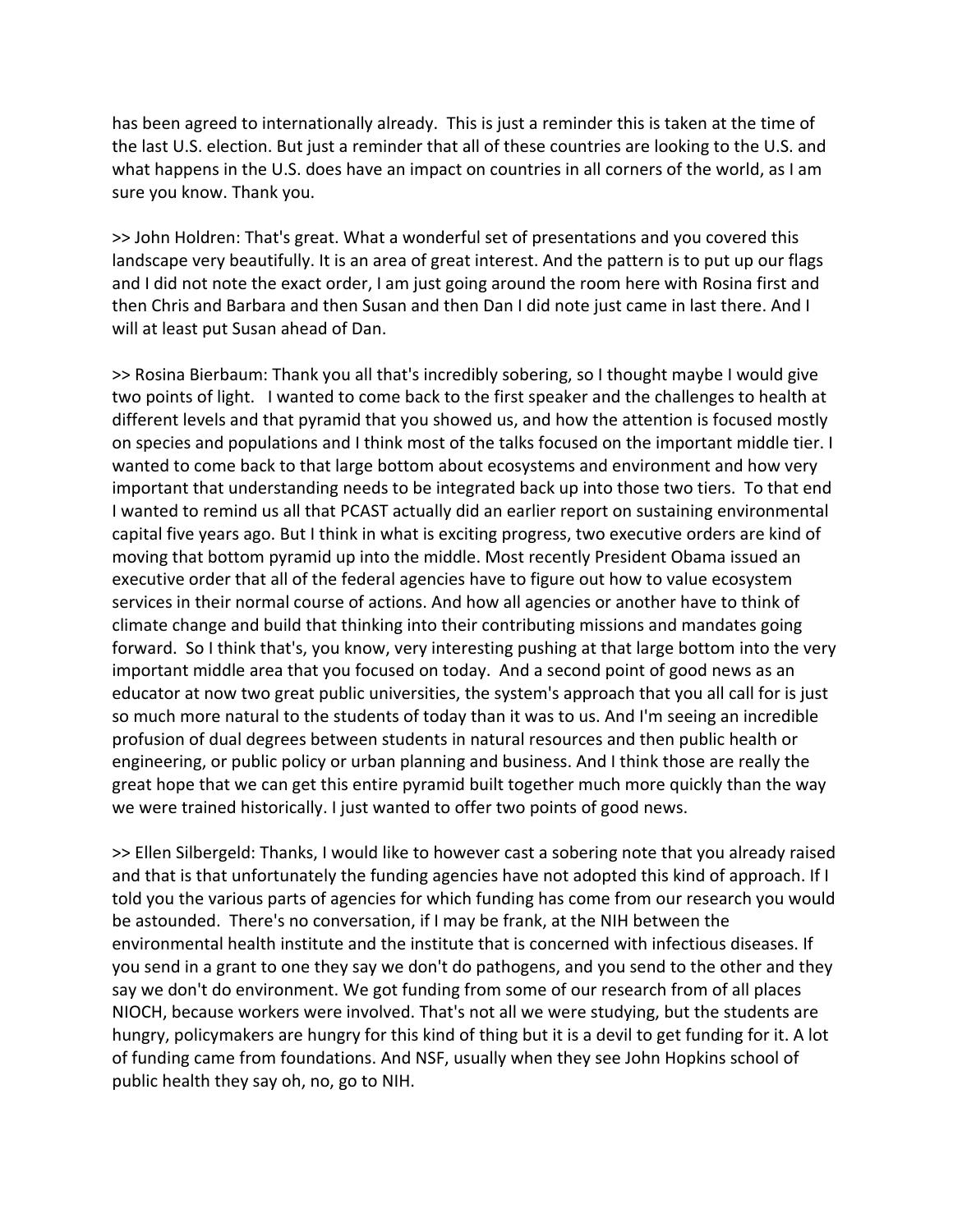>> Eric Lander: Have you had a conversation with NIH leadership with that?

>>Ellen Silbergeld: I have spoken to the director of NIEHS.

>> Eric Lander: How about the director of NIH?

>>Ellen Silbergeld: Since it doesn't seem to involve Genes, Dr. Lander with all due respect he doesn't steam to be interested.

>> Eric Lander: With due respect I would actually ask before concluding such things. I think it is probably worth investigating. I think it is a good thing to ask about, because, you know, the idea of inter‐institute discussions at the NIH is a very important one. We have many institutes and you raise a valid point and I would press it, it is a good point.

>>Marguerite Pappaioanou: And to the point, there is only there's a set of priorities that NIAD has so if it involves anything from outside of animal models, of human disease, they're just is no, no interest.

>> Eric Lander: Nonetheless, I don't want to conclude it without the experimental evidence of raising the conversation, that's all.

>> Marguerite Pappaioanou: I would like to stay on the bottom tier, too I think it was a gap in One Health coming out of the gate where the focus was on the top two tiers. That environment health scientists went elsewhere. And that was where I believe the planetary health effort and report thing came from. But as you read that report and their work, that is One Health. That goes back to the opening definition. But now you have the problem of disciplines talking and collaborating with each other. And people have commented you can't get environmental health specialists and health specialists in the same room to talk to each other.

>> Ellen Silbergeld: I might just suggest that your committee open this conversation with the director of NIH. I am just a lowly worm, you have influence.

>> Eric Lander: [Laughing] Yeah I think there are opportunities to convene that get people in the staple room, and I would not be shocked if there was receptivity at least to convening to discuss these discussion. The One Health concept brought people's attention to this idea much more. Who knows, you might find the receptivity at least for a meeting to talk about how those kind of connections could be built more. I am an optimist about such things, oh, well. Chris.

>> Christopher Chyba: I want to thank the panel for a set of interesting presentations. My question is really almost kind of a footnote and back to Silbergeld. You commented that the use of antimicrobial drugs in animal feeds has increased since the FDA statements, and I assume you mean the voluntary guidances. Could you break that down for us a little bit. In particular has the use of human medical use f antibiotic increased?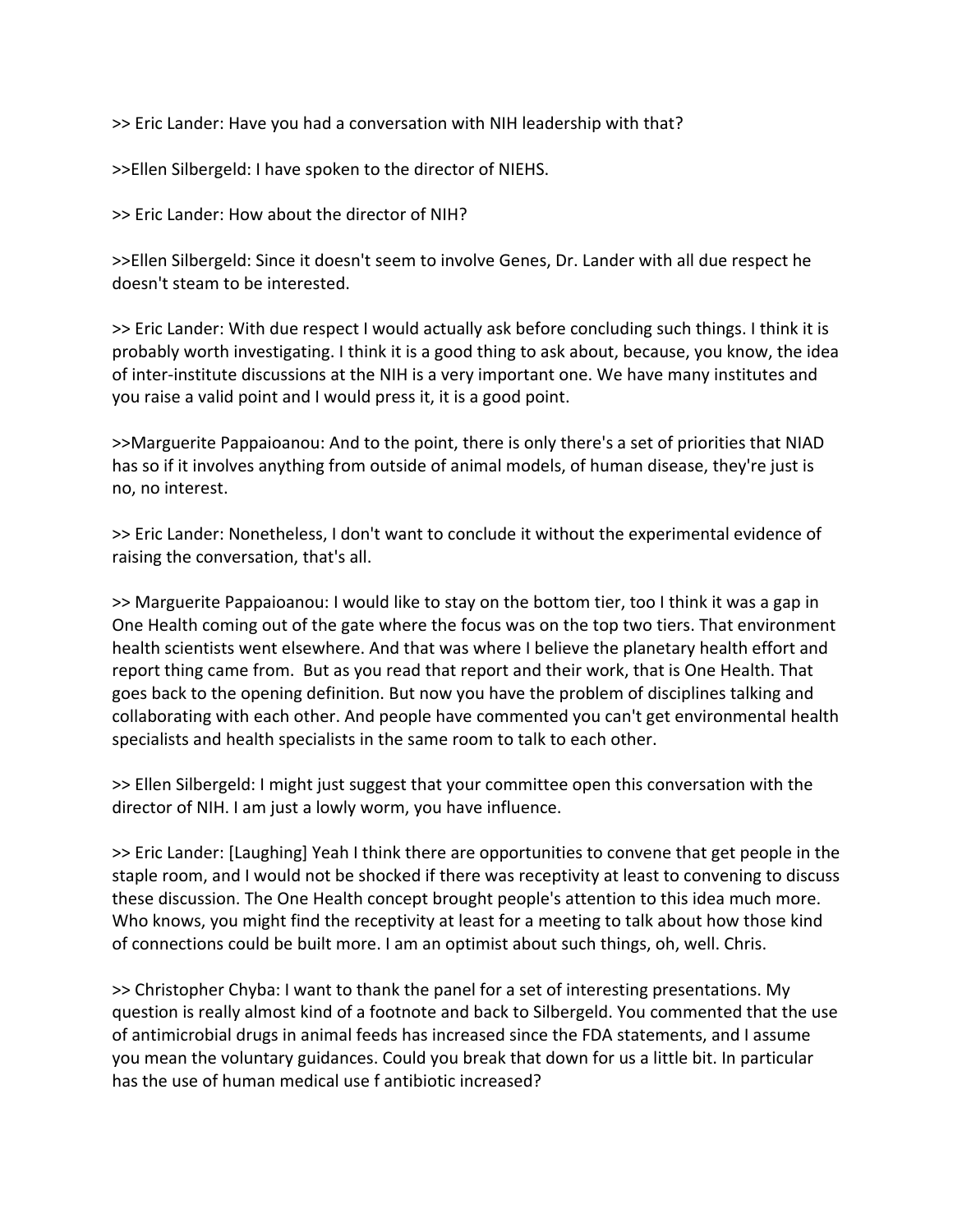>> Ellen Silbergeld: Yes, there are reports issued episodically by FDA under ADUFA which was legislation requiring them to report on uses of animals. And the two most recent, one in 2011 and the other one just issued in 2015. There is an increase. If I may, and they do break this down in convenient so called medically important and not. If I may, and they do break this down between medically important and not, if I may speak from the perspective of my friends in the microbial word they could care less. We know exposure to a medically unimportant drug can drive a multi drug resistance set among bacteria and I think we have to get over this. Therefore, if we continue, almost all meth resistant staphorious arising from animal populations contains a tetracycline gene. And who cares about tetracycline, but if you expose the bacteria in an in vitro situation which we have done you can drive horizontal gene transfer of a multi drug set among staphorious populations with tetracycline.

>> Christopher Chyba: So I think we've talked in this group about just that issue before. But even if one just focuses on human medical use relevant, that is also increased, thank you.

>>Eric Lander: I will ask, do we have experimental evidence of that in animals? That use will drive

>> Ellen Silbergeld: Yes. Very elegant studies done by USDA, as well as at Iowa and other institutions which show that if you look at the gut microbiome of animals you can see the phenomena going on.

### >> Eric Lander: Great, thank you. Barbara?

>> Barbara Schaal: Thank you all very much this is interesting and I want to continue in the line we just were talking about. The concept of a resistome is really interesting. And the fact that horizontal gene transfer really between microbiomes changes the way we look at how agriculture works. And I can see this as a plant biologist, plants share the soil microbiome with animals, so there are some really interesting possibilities. And your conclusion that the lines between microbiomes are blurred, this is really a different way of looking at things. So antibiotic resistance is really daunting, and now it is really exceptionally daunting with the new way of looking at it. So what do we do? What are the new practices that need to be implemented? What aren't we doing to address this way of looking at the microbiomes and sharing of genes in a very different agricultural way?

>> Ellen Silbergeld: Thank you very much that's at the heart of the research in my laboratory right now. In fact, by the way the same phenomena can be observed in soils that is the spreading of the resistance genes from microbes that have been added in animal feces to the soils, as well as resident bacteria in the soils. A study done by one of my graduate students. I think we need to stop focusing on good and bad bacteria and good and bad drugs. We need though have a policy that looks at and focuses on controlling gene flow. And the way in which we do, for example, narms is still embedded in the very 1950's definition of bacteria. And our relationship and animal's relationship with bacteria. Unless it is really a bad bacteria and a vital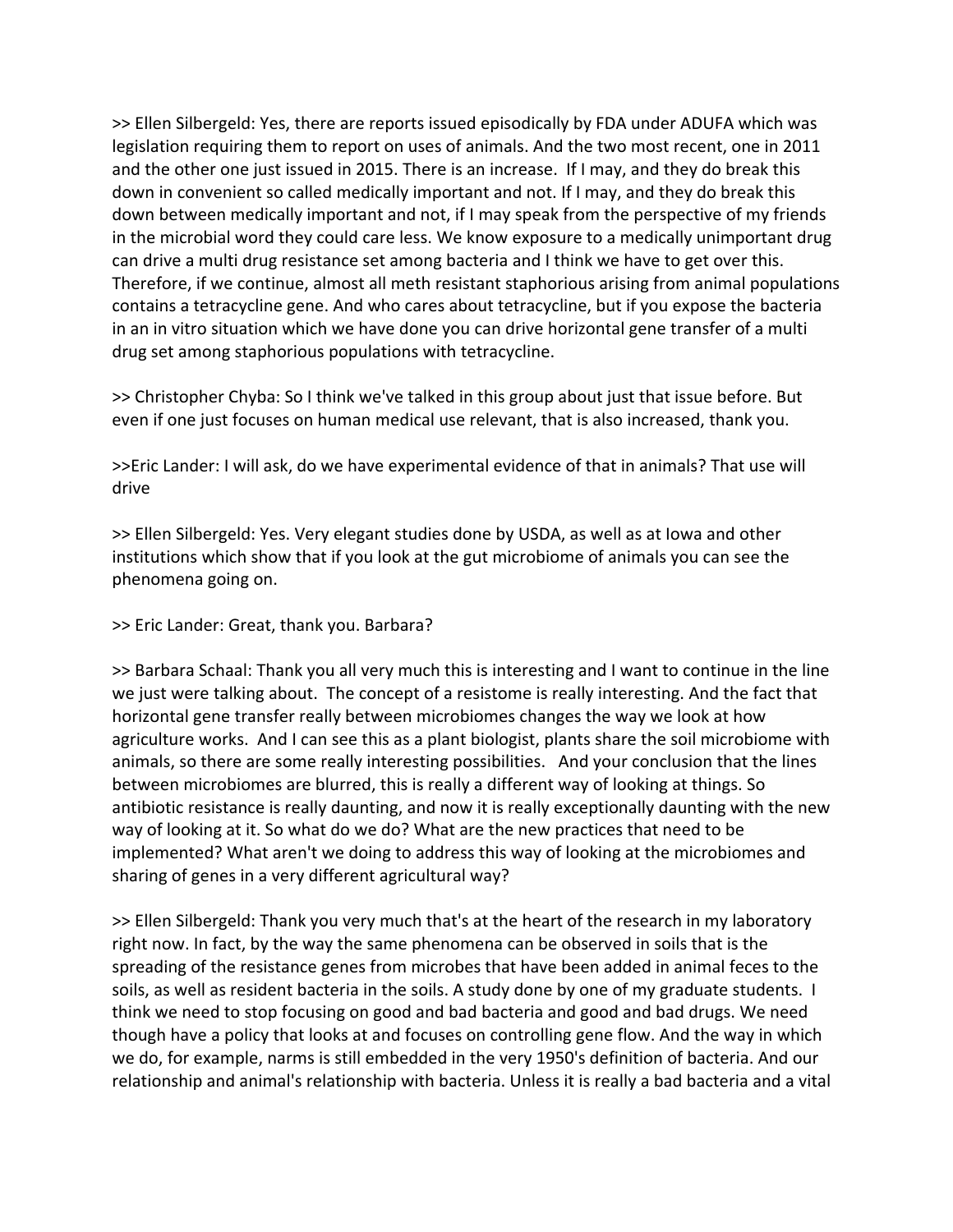drug that's involved, it's not really a problem. And that does not really reflect what goes on in the microbial world, thank you.

>> Marguerite Pappaioanou: And I would just add, however, that going back to drivers that antibiotic use came into food animal production because of the more efficient production of meat. And so as our human population grows, and as we get older, and as we get wealthier and our diet preferences tend to ask for meat, trying to find a sustainable food production system on this planet that would not right now we're looking at a serious reduction in rain forest, so land use and water use and what is happening around the whole area of food production is an incredibly missed One Health opportunity to really look at it in a comprehensive framework, and it's critical. What we're looking at in the next 10, 20, 30, 40 years is really critical. So it's you know, the focus even now to the genes, but let's look at the driver. Where is this coming from? How can we change how we get our food, and it's only going to get more severe as the number of us continues to increase.

>> Ellen Silbergeld: Well actually we looked into that, and I got all the registrations for all the drugs used in animal feeds from the FDA with the assistance of my senator. And in fact, the evidence that there really is a growth promoted effect is highly dubious. And the one major study we wrote a review with this done by Purdue that was a double blind clinical trial saw no effect on growth no effect on feed consumption and no effect on diseases. So I am operating right now that it's a rebuttable presumption that we need antibiotics at this time.

>> Marguerite Pappaioanou: Even more how important to look at how we are producing our food.

>> Keith Hamilton: Can I just mention a couple of initiatives that are in progress at national and international level. OIA Producing guidelines on the use of antimicrobials that will be kind of reiterated each year from feedback from their member countries, and action being taken; the Netherlands have taken a lot of action to reduce the use of antimicrobials in their agricultural system without impact on productivity. And talking about livestock and farming in general there is this progression of One Health that has been towards this sustainable crop and livestock system which takes and really looks at minimizing the impact of all systems including climate, antimicrobial systems, animal welfare, local kind of waste and environment. That's a pretty positive thing and that's been launched—people do acknowledge that livestock do have a role to play in food, we're not going to stop farming livestock, but what we can do is more efficient and in more ways with less impact. And on the research side, there's evidence providing recommendations on vaccines for animals that can lead to further reductions in the use of antimicrobials. So some of these productions could be tackled with vaccines rather than having to use antimicrobials.

>> Susan Graham: In this discussion I see One Health as an umbrella program in some respect. And you've talked about animals without ever saying what is meant by animals. And so I am inferring that that's the animals that are of interest to the veterinary medicine community. Maybe it's broader than that, that's part of my question. But the rest of my question is where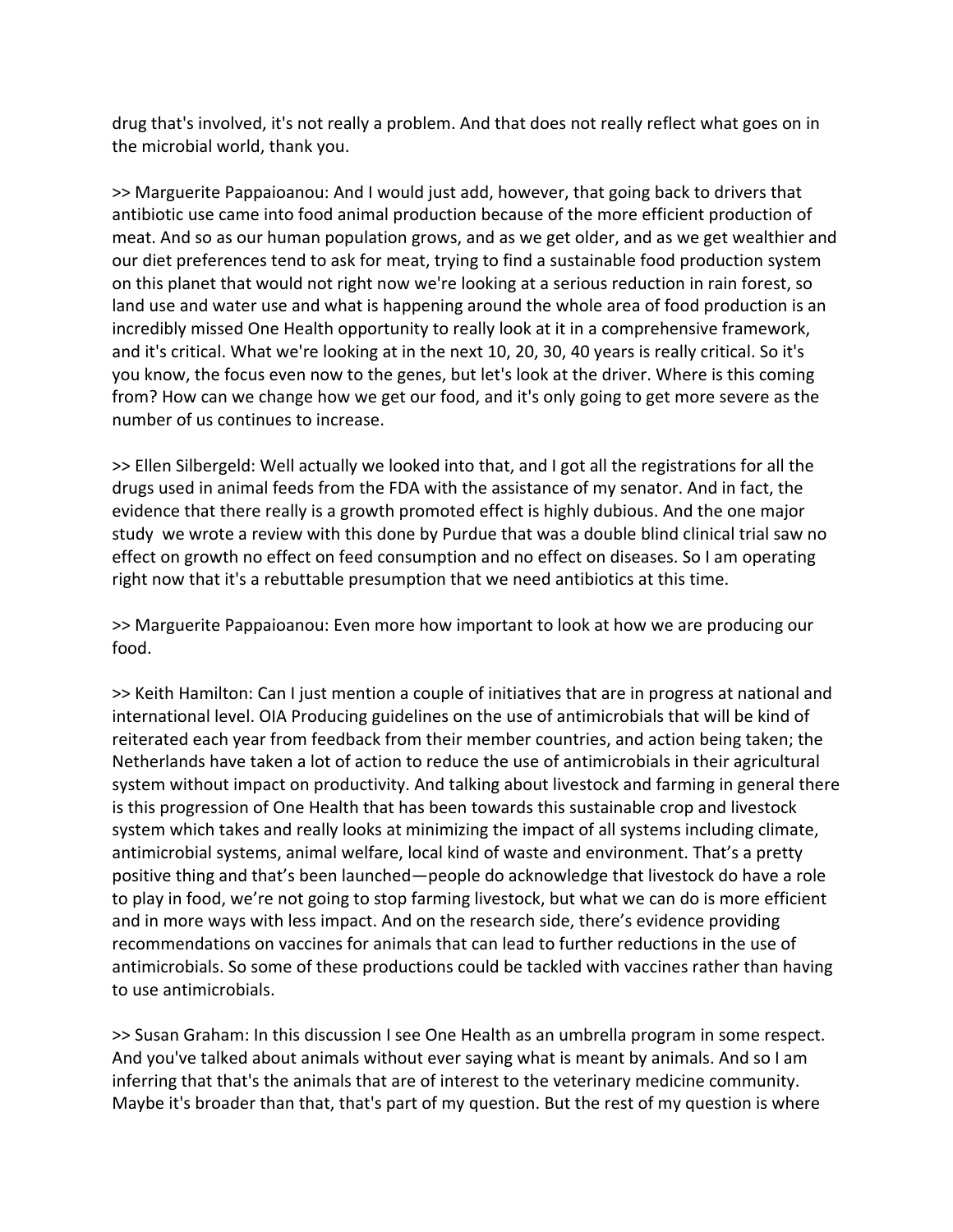are insects in this whole story? Because, for example, we talked about mosquito as lot yesterday in connection with it, and there are parasitic insects, and insects that live in soil, insects that live in water. And it would seem to me that they're part of this science picture, and yet I didn't hear them mentioned at all.

>> Marguerite Pappaioanou: When I often speak of One Health and the 10 minutes didn't allow it, I have a slide of all of the disciplines that are needed to work together on these issues. And there is no single discipline that has it all. And that's why the One Health approach and a comprehensive framework and the organizer and a convener to bring all of the different disciplines to the table that are needed. So whether insects fall in the environmental world or environmental piece they are there. And that expertise is it needed for a variety of problems that we face. So animals are quite broad. And on the clinical side can include companion animals. On the food production side we talked about that, there's wildlife. But it is one of the challenges on work force, any discipline actually is very fragmented. So, you know, as people frame complex problems broadly, it is somewhat of a challenge, but it's a surmountable challenge to actually bring the right groups and the right, you know, the needed people to the table. But thank you for raising that. They are often overlooked. I was speaking to someone with Zika Virus and I said I hope have you some of those people in animal control in the discussion because they are often forget. Thank you for the question.

>> Eric Lander: And the last question is Dan and only a minute or two left.

>> Daniel Schrag: I appreciate all of your perspectives is sympathetic for what you do. And I am involved with Harvard and what is aligned with the One Health concept. It is a research grant, a capacity building grant to create a community on planet health, almost the same thing as One Health. And I will tell you two problems we are having and I would love your perspective on them. One is a problem of actually getting health scientists really interested in engaging with there is lot of entomologists, and the other is a bias. Most of the people in this field, a small number, focus on examples where destruction of wildlife or habitat has negative health consequences. And there's a concern expressed by some people in the health community that what they are overlooking is all of the ways that, in fact, destruction of wildlife can have very positive health consequences, also. For example we know emerging diseases like Zika come from the interface. There are lots of examples where it actually can work both ways and there is this kind of bias and it makes some scientists afraid to be associated with this because it feels like a crusade, and doesn't feel like science. So I would love your perspective how to handle that, because it is something I am struggling with right now.

>> Marguerite Pappaioanou: This is where I made the comment that sometimes where this has gone to environmental health scientists and human health experts, it's hard to get them in the same room to talk to one another. Recently there is an upcoming meeting, the Consortium University of Global Health and this year focusing on the planetary health report and we convened a panel outside of the plenary, but a panel that is bringing the human global health so people traditionally working upon malaria, T.B., H.I.V., AIDS, but a speaker is speaking at the planetary boundaries work and where we are on that. We have a speaker who's going to be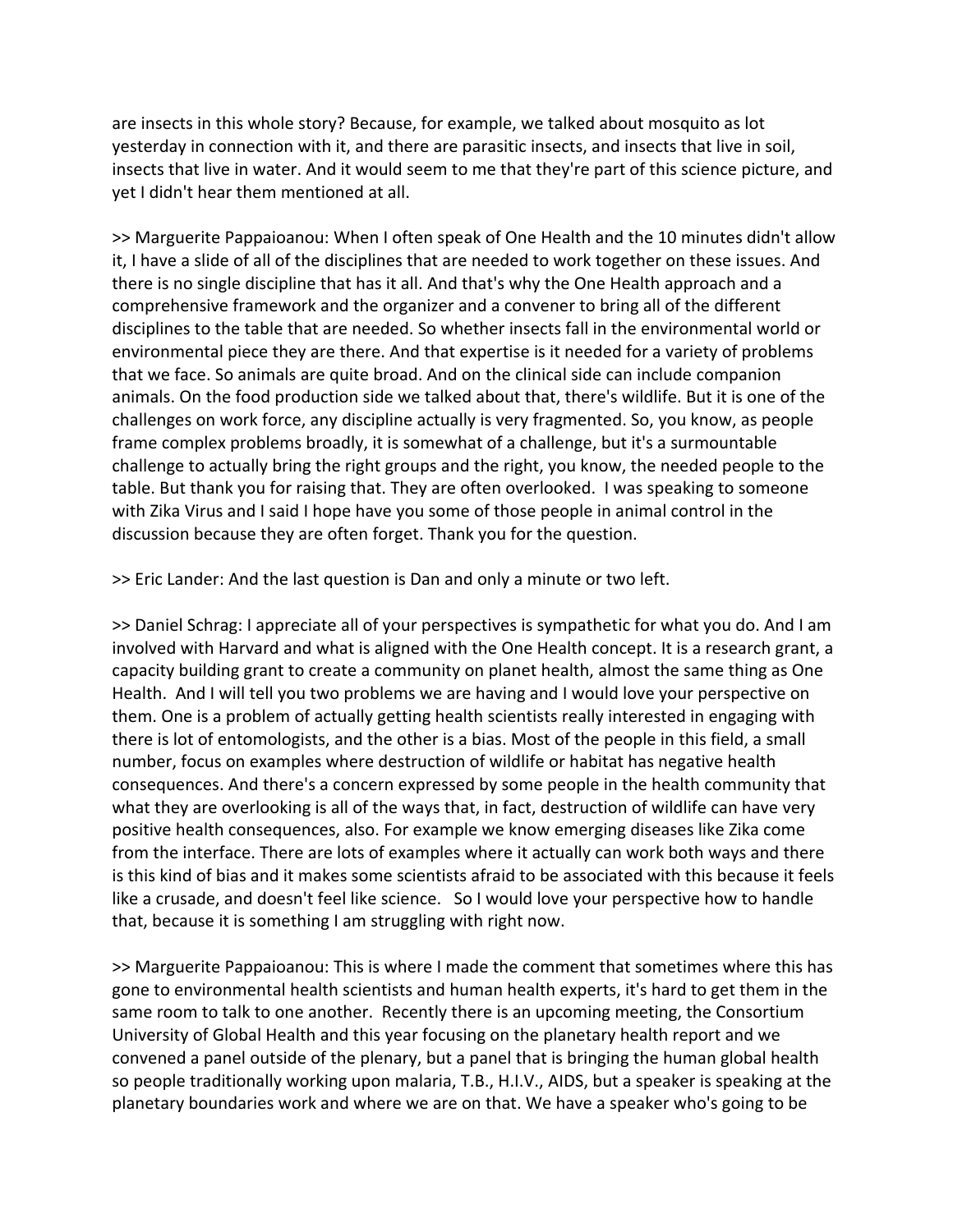speak being women's reproductive health. And one of our moderators is Dr. Sam Meyers, on the Rockefeller planetary health work. And we are getting them together, but it has taken extra work and effort and nurturing to bring them together. So I think you have underscored the gap which I was trying to allude to in a challenge, but I firmly believe that if we can keep putting the focus on the bottom tier and what is needed together to come up with sustainable solutions, we can overcome the biases and some of the other things that keep these folks apart. It's absolutely critical. Funding is a part of it. If you can get some of this joint funding, or funding that doesn't pit mission against mission, or you can't spend we have money but we can't give it to you. Or you have money, but we can't get it over here. And therefore, the silos continue. That leads to it. But it's a serious problem, but I am optimistic, like many of you here, that it is a challenge that can be overcome with appropriate attention and nurturing and support.

>> Eric Lander: We must end a few minutes over our time but I thank the panel for coming and informing us about this and doing so in a very frank manner, so thank you. [Applause]

>> Eric Lander: We are going to take a break about 12 minutes and resume and discuss research and cancer.

### **Cancer Research Frontiers**

>> Eric Lander: Okay. Welcome back. We're now going to turn to a discussion of frontiers of cancer research. There are a lot of motivations for having this conversation today. First, there's just been extraordinary progress in cancer research and the understanding of the underlying genetic and epigenetic changes that cause cancers, and thereby identifying targets, great progress in immunotherapies in particular, other modalities for treating cancers that are complementary to targeting particular processes that go awry in cancer. And an increasing influx of people from chemistry and engineering and other disciplines that are coming in with various different approaches. And we're really lucky today to have three speakers who can talk to us about this. And, of course, it's especially relevant because the President has declared a real focus on cancer research with his remarks in the State of the Union declaring a cancer moonshot that the Vice‐president has taking leadership of. And so we're eager to here today from Charles Sawyers, from Carl June and from Tom O'Halloran. Charles Sawyers is the Chair of Human Oncology and Pathogenesis at Memorial Sloan Kettering Cancer Center, and a tremendous expert in the development of cancer drugs. We have Carl June, who's a professor in Immunotherapy in the Department of Pathology and Laboratory Medicine at the University of Pennsylvania. And he is a tremendous leader in the field of immunotherapies in cancer. And we have Thomas O'Halloran, the founding director of the Chemistry of Life Processes Institute at Northwestern University. He's also the Director of the NCI Chicago Regional Physical Science Oncology Center. And he's really in a great position to talk to us about the roles of chemistry and physics and engineering coming together in new methodologies so we couldn't have imagined a better panel. Each of the speakers is going to take no more than 10 minutes, and perhaps less, and then we're going to get into general discussion. We'll start with Charles.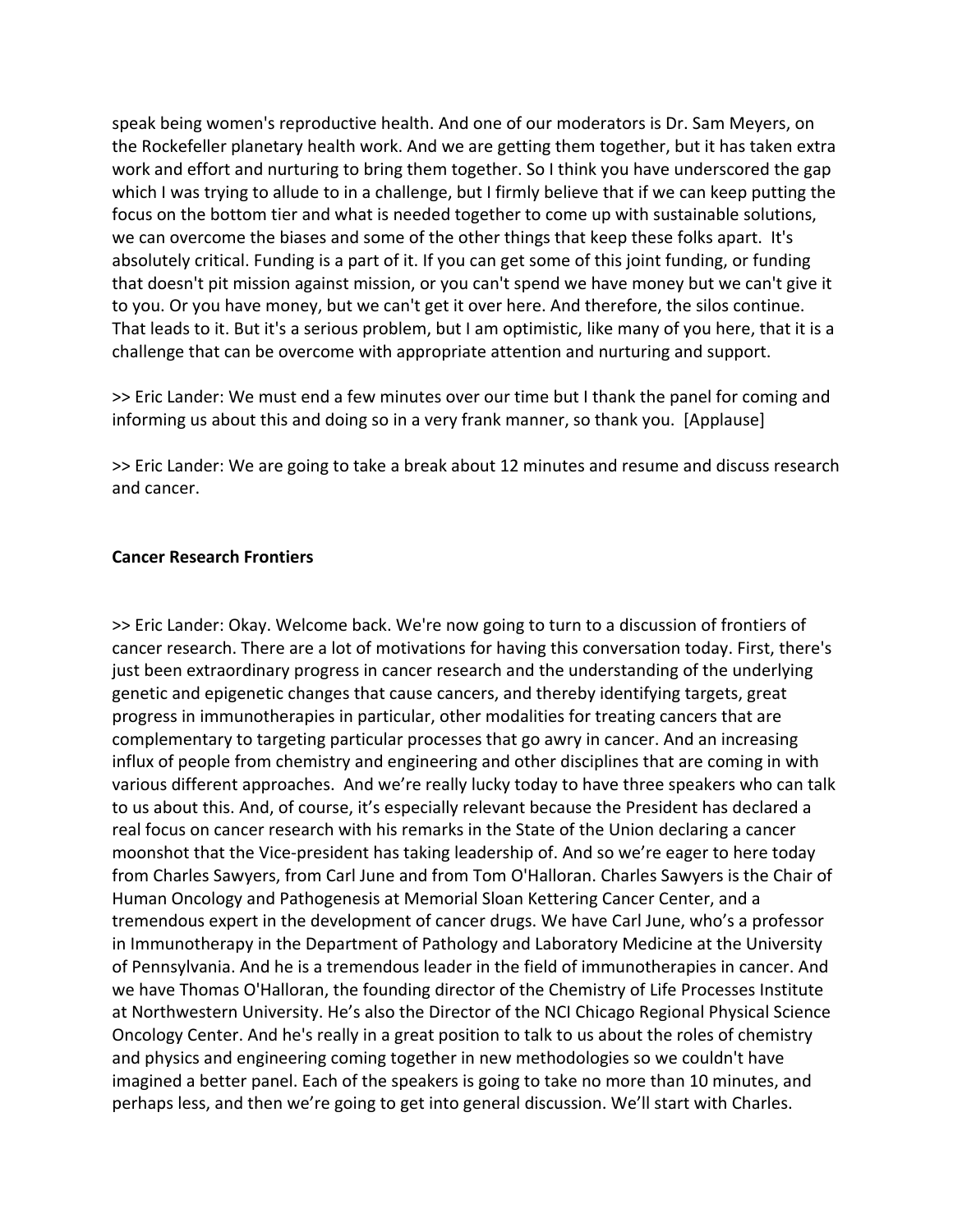>> Charles Sawyers: Thank you, Eric, and the committee for inviting me. So I've had the occasion to meet with the Vice president or his team three times since the beginning of the year, so I titled this Reflections on Moonshots. I want to start with this slide, which is a concept you're all familiar with. It's driven by genomics as having the ability to add precision of diagnosis of cancer and to guide treatment decisions. And I won't go through the flow chart, but this is something that, I think, has been adopted by most cancer centers in the academic world and is rapidly becoming the way clinical treatment outside of clinical trials is starting to go. So let me just at a very high level remind you that cancer is a disease of mutations. You get a mutation every cell division results in mutations. These are due to the error rates in D.N.A. polymerase if that mutation is in the wrong location, meaning the wrong base pair in a cancer gene, or in the -- and in the wrong cell, it has to be in a cell that has the potential to expand rather than just terminally differentiate and die. And there's this concept of timing. It turns out, the incidents of cancer we all think goes up with age, but there's a certain point when you're at a certain age your risk of cancer is actually going down because you've sort of made it through the critical period. So we also have this concept of bad luck. Some of you may recall a lot of attention in the press about a little over a year ago when Bert Vogelstein and colleagues published a really very compelling mathematical analysis of those first three bullets. But this was the press, and then there was another. Those were two "New York Times" articles, then there was actually a quite nice piece in the cancer letter about the press misinterpreting things. So what do we know about these mutations? As I think probably everyone is aware, both at a national and international level, the cancer research community made investments in deploying sequencing technologies to complete sequencing of thousands of cancers. So there's concepts like exomes, that's all of the coding regions, and just six, seven years that was a very big idea and now it's routine. And there's, of course, whole genome sequencing. Roughly 10,000 cancers have been sequenced through these efforts and are all publicly available exomes which have formed the basis for a lot of calculations of how many cancer genes there are. The second point here is that with those numbers we can, with confidence, say that we've defined all of the common cancer drivers. And "common" in this case means within a tumor type, and a "tumor type" means lung cancer or colon cancer or melanoma, if it's present at greater than 5% or more present in that cancer, we know about it already. So what does that really mean? Well, it means that there is a list of cancer genes across tumor types, in the ‐‐ depending on what you want to call – it's in the 200, 300 range of genes. Which you also find out is there are – those same genes are mutated at a much lower frequency in other cancers, and this is this concept called the "long tail." It's a very important concept in the clinical management of patients that's being exploited now through the clinical sequencing efforts. And let me give you a cartoon, sort of, to make this point. There's a concept that you may have heard of called in clinical trial lingo called "basket studies." And these are trials in which patients are enrolled based on the presence of a mutation regardless of the histology or the site of origin of that cancer. Patients are treated in the same protocol in this basket approach, and as a result we learn -- we can accrue these trials much faster and we learn that the drug works extremely well when the mutation's a certain context, but less well in another context. It was very difficult to accrue patients to such trials if you don't have mutation profiling happening in patient populations. And just as an example of how recent this is, at Sloan Kettering where I work, we really invested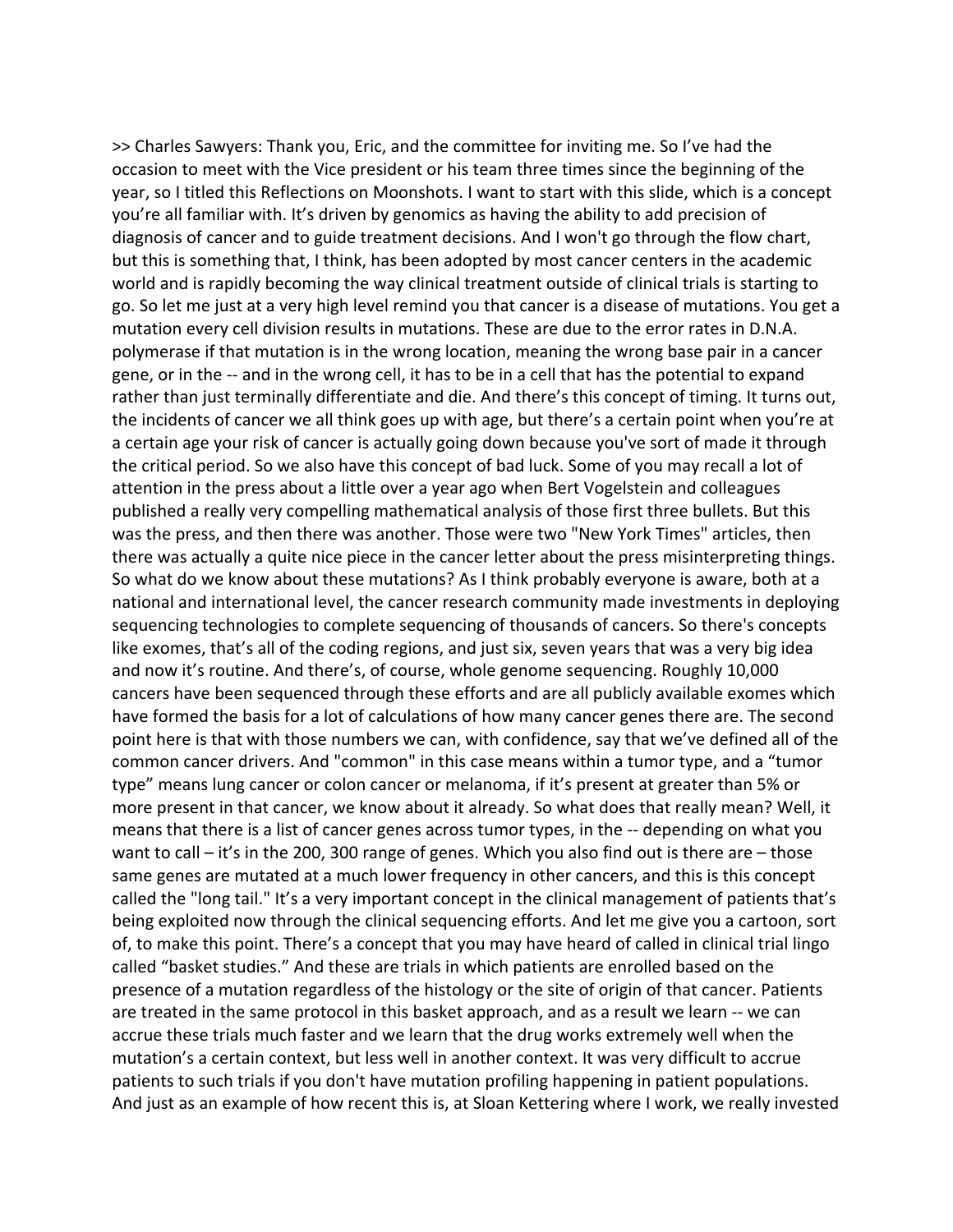in this heavily just beginning two years ago and you can see the rate at which we're sequencing. I want to point out the number at the bottom is 8400 cases. I want you to contrast that with the 10,000 across an international consortium that took several years to develop. This is how fast this is moving. Now these aren't whole exomes, these are panels, which is a detail. Now this slide shows the impact of that test which is called Impact. And that big, dark gray line is the accrual to these trials and that dotted line sort of between November and March of 2013 is when we launched this assay. And you can see the rate at which patients are accrued on these trials. It's a very positive outcome for enrolling patients and getting effective drugs more efficiency and precisely delivered to patients. What I want to finish with though, is that's a really great story, lots of excitement, it's the whole rationale behind precision medicine in cancer. But how many patients, of all cancer patients, are really benefitting from this? So I have a couple of pie charts that I want to walk you through. So we call these mutations when we sort of lock it down and say this is a cancer gene, we call it a driver. So how many cancers have known drivers? And it's about 2/3. About 1/3 we sequence an exome and we still don't really know what's causing that cancer. That's – there's a project out there we call the cancer of unknown driver. We need to figure that out. Then of the ones that have a known driver, one the right I've split that roughly in half and these numbers are approximates. Those are the ‐‐ and of those, how many do we have a treatment that we can offer that we believe is rational? About half. We call that druggable versus undruggable. So for the first pie chart, how do we get – how do we improve on the unknown driver problem? Well, we need to do more exome sequencing because then we will have mutations – we'll discover mutations that are present at an even rarer frequency. And we need to do, I think, whole genome sequencing on some subset of these to find out if there are mutations outside of the coding region to explain these cancers. And there are enough examples, precedent for that being an explanation. What do I think will happen? We'll never get rid of completely this blue slice, but it will get smaller. And how do we address the problem of the undrugable drivers? This is a very large challenge. I think we need new chemistry and pharmacology and we can go through some of these details in the questions if you want, but there are very clear steps forward. Another strategy is to generate a map, what I call a map of cancer vulnerability. So if you have a driver and you can't make a direct drug against it, perhaps you can take advantage of a dependency that the presence of that driver creates on another gene or pathway. That's known as synthetic lethality. And then the third point, is that the perfect drug actually is nucleic acid‐based drugs because of the perfect match with the driver, but the problem has been delivery, and I think this is a potentially solvable problem. Though note at the bottom, is that I also want to, you know, I'm enthusiastic about this. Druggable does not mean cure. And we need combination therapies to overcome resistance. Essentially it is an exact parallel argument as we heard with the antibiotic resistance. So I want to conclude with four sort of thoughts. We really have to leverage this explosive growth in clinical sequencing. This fits into the data sharing mantra that the Vice President has been talking about and I'm involved very intimately in one such data sharing effort called Genie. I believe we should do a large scale project, it has the sort of feel of a moon shot engineering style to define all cancer vulnerabilities. We need to invest in this new chemistry. And we'll hear from Carl, but this explosion of immuneoncology, including huge commercial investments by biotech and pharma, it's happening, I think, on a background where we don't have a fundamental understanding of the basic cancer immunology underlying all of this and there's a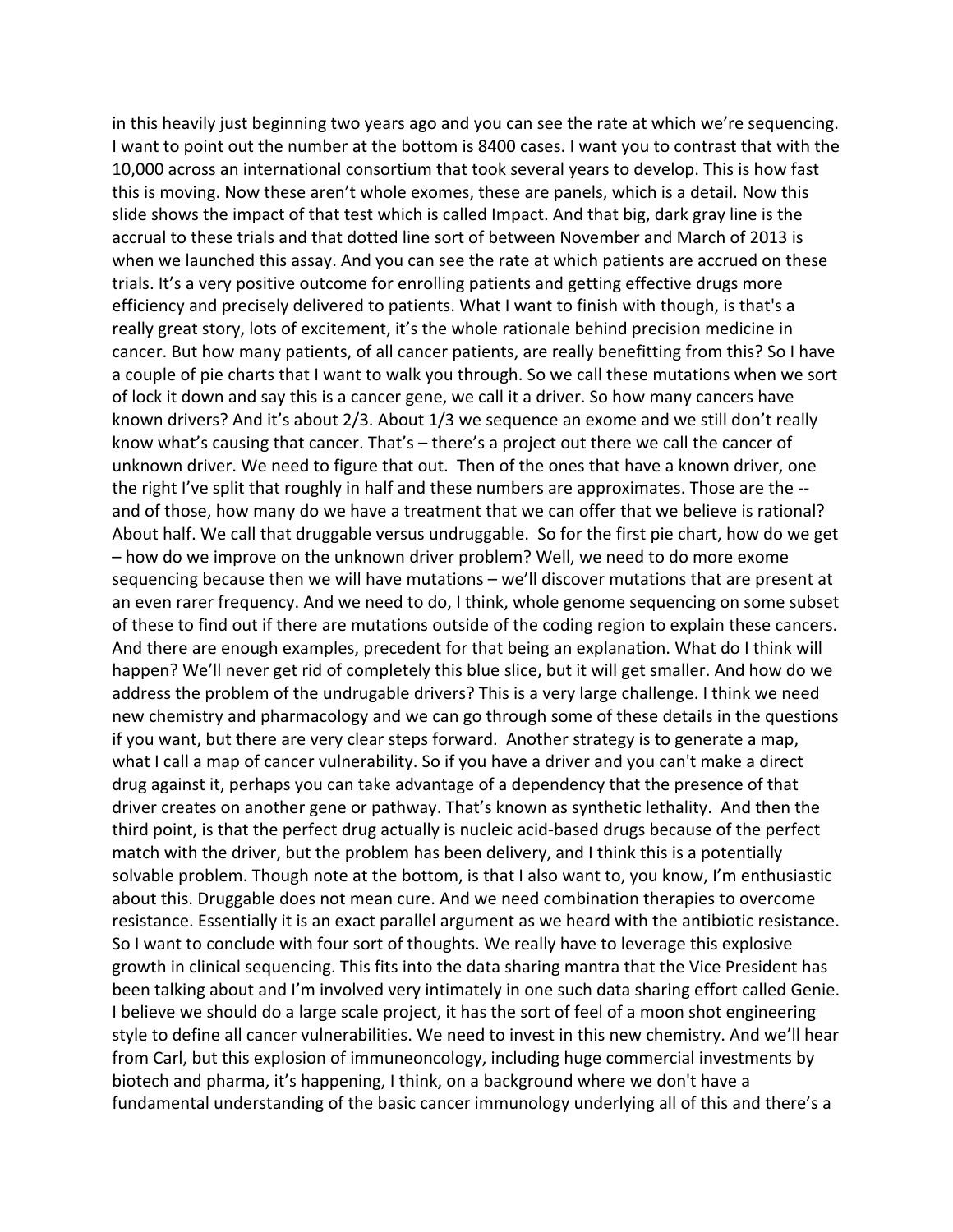lot of challenges in the models to make those conclusions. And so I will stop there. And there's two of my photo opps with the Vice President. [Laughter]

>> Eric Lander: Where's the third? That was one of the most coherent tours of the horizon that I've heard. Thank you so much, Charles, for coming down and distilling it in that fashion. So let's turn to Dr. June who's going to talk to us, I presume, indeed about cancer immunotherapy, an old idea that finally has its day.

>> Carl June: Well thank you, Dr. Holdren and Dr. Lander for the ‐‐ and members of the Commission for the opportunity to participate in this. I think everyone here has been challenged or touched by cancer in some way. My head actually was touched last week, and that's the reason for the patch on the top. What I would like to do over this next few minutes is go over some of the excitement in cancer immunotherapy, and you'll see how it dove tails in with the precision medicine that Charles has just outlined. So cancer immunotherapy had a quite disappointing history for over a century. It's not a new idea, but finally some major advances occurred beginning and around 2010. And that was recognized by science in 2013 as the number one breakthrough in all of science and engineering. So it's now a field that's recognized, after some time, and making rapid progress. When you look at the cancer epidemic, for many years heart disease over ‐‐ was over represented as a cause of death, and it was only about 10 years ago when cancer actually became the number one cause of death for those under age 85. So we faced this as a challenge in the United States and worldwide it's an epidemic that we need to solve. So cancer therapies traditionally have been looked at as a way to treat patients and the end points of those trials that led to FDA approval was pushing out the median survival curve. Often as few as six weeks of lifetime extension could enable commercialization of a drug. What is unique about cancer immunotherapy is that it has pushed the survival, long term survival out so that people live decades and maybe are cured. And that's the appeal of immunotherapy is it's long lasting effects. And where we're at now in the field is how do we combine therapy so that we can basically have everyone have long term remission and cures. We're not there yet. So what is the case for immunotherapy? The immune system is a living drug, if you will. The immune system, a vaccine at age 5 can protect you at age 60 against chickenpox. So the immune system is a living drug. The cells that we give last. They only need to be given once in many cases. And another advantage, is that the immune system can evolve as a tumor may evolve so that it can respond to escape mechanisms, whereas single drugs given cannot do that. And the data so far is that immunotherapy can, in fact, cure some subsets of cancer. I think the data is best at this point in melanoma and Leukemia. So one of the hallmarks of cancer, other than the mutations that lead to the growth abnormalities that you just heard about from Charles, are that the cancer, to become metastatic, needs to escape the immune system and that, in immunologic terms, is called tolerance. There are two mechanisms and approaches now in the field to overcome this, one being so-called checkpoint therapies. Antibodies that are antagonists of the systems, immune systems that normally shut things off. So these are ways, if you will, to take the brakes off. These first became FDA approved in 2011 and have now been extended too many kinds of cancers. The particular area that I have been interested in are the area of cell therapies which can be given to patients as a form of transfusion. A number of these are being developed for many kinds of cancer. And I would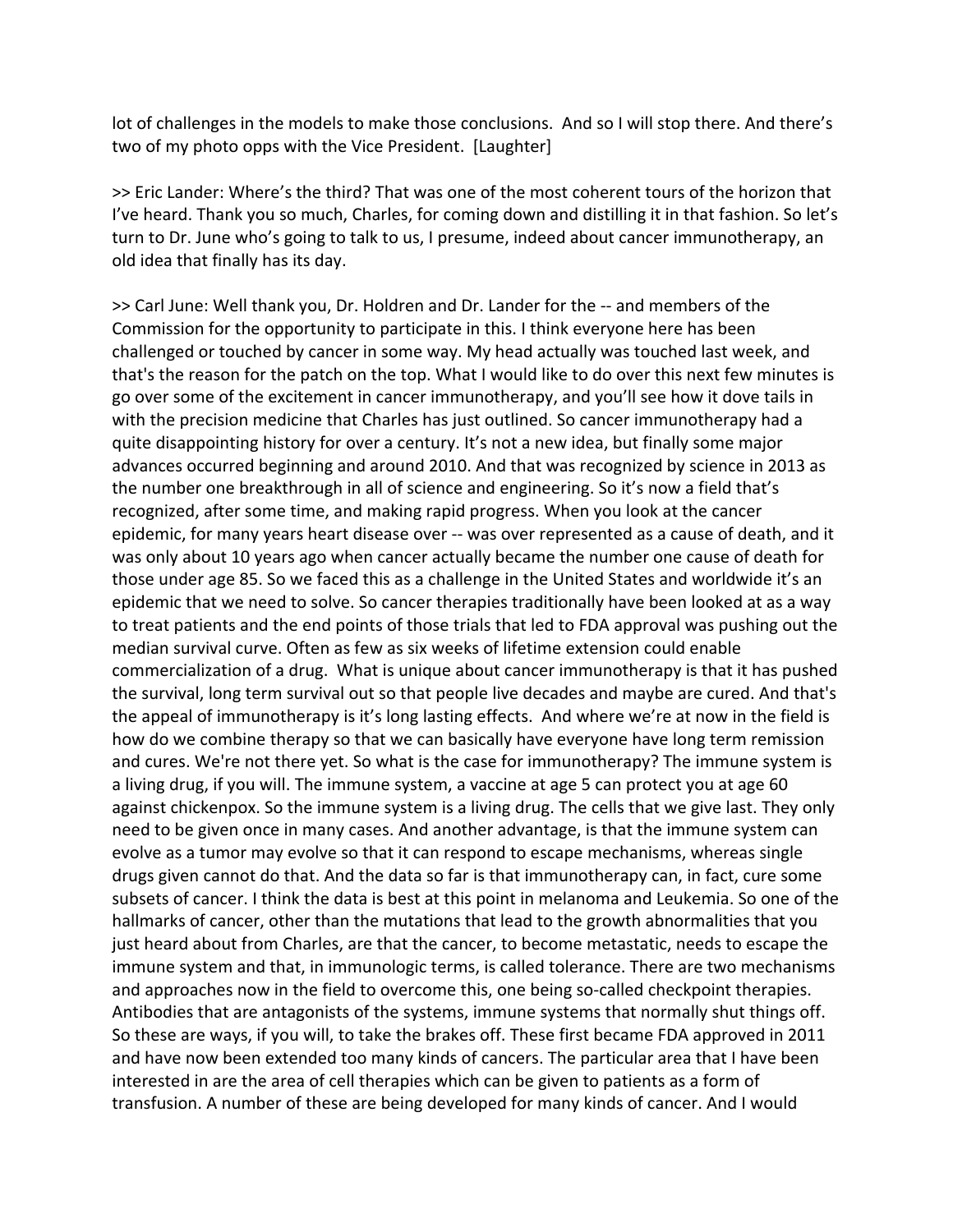make a point that these should be synergistic based on the modeling data that we have at this point. So, so-called CAR T cell, that many of you have heard about is a synthetic module that creates a T cell that does not exist in the natural immune system and that's one point that really differentiates the engineered cell therapies from standard vaccines. One can create an immune system that is more potent or has properties that didn't exist in nature. And in particular the goal that we have is to make an immune system that will be resistant to the tumor microenvironment. For instance, the tumor microenvironment may have poor vascularization, might be hypoxic and have a number of immunotoxic aspects there, so the field is rapidly evolving in this area to overcome some of the subversion from the cancer system. So the first patients treated with CAR T cells were in 2010. Initially adults with refactory Leukemias and then pediatric cases. Now hundreds of patients in our most recent assessment more than 500 patients have been treated with various forms of CAR T‐cells and so we've gone from small numbers of patients in 2010 to now at least three companies have registration trials in place for various types of CAR therapies. We know now the initial responses have been durable. They've been durable in both Leukemia, lymphomas, myeloma, and melanoma. What we don't know and where their future lies is what their role will be in solid cancers like lung cancer. These are the first examples of synthetic immunity, using the principles of gene transfer to improve the immune response. They're living drugs, the first patients that we infused back in 2010 continue to have these CAR t cells in the body and we can show that they are functional. And, as I mentioned, the immune system can evolve with the tumor. If you will, it can encode a counter punch to help prevent relapses. The data so far with 5 year follow up indicates in some cases patients are cured. One of our first patients with acute Leukemia was with President Obama at the launching of the Precision Medicine Initiative last January and remains in remission now nearly four years after therapy. So there is a deep pipeline of cancer immunotherapies shown in the review. Many different antibodies engineered drugs, vaccines and subtherapies are being developed. The first T cell therapies are anticipated to have FDA approval in the next year or so, so there will be both many new therapies come on the market and the real issue is going to be figuring out where the resistance mechanisms are and how to efficiently overcome those. So we're at a point now in medical delivery where healthcare system consists really of three pillars, one being the pharmaceutical industry, the other biotechnology industry that delivers recombinant proteins and medical devices that form the basis of our system. Where we're headed now is the new pillar being added, which will be cell therapies. And that's a new one. There are a number of issues specific to this, one being that at this point the cell therapies are personalized coming from the patient's own cells. And so they're no called N‐of‐One therapies from the regulatory point of view. One major effort is to develop universal cells so they would be off the shelf. At this point red blood cells are transfused from universal donors and to engineer T cells that way is a realistic goal. Another issue is what the reimbursement models will be for these kinds of more expensive cell therapies. Another point I would like to bring up is that this is highlighting, in my view, meetings with the Vice President. We found there is a shortage of trained scientists and clinicians in this area. For many years the field was not viewed as one having a future. So translational research in cancer immunotherapy was ignored. It's not different from other areas where we have a very strong pipeline in basic sciences. What we need to enhance, I think, is the intersection of clinical sciences. And that is there is an evolving new specialty in how to efficiently conduct the first human trials with these kinds of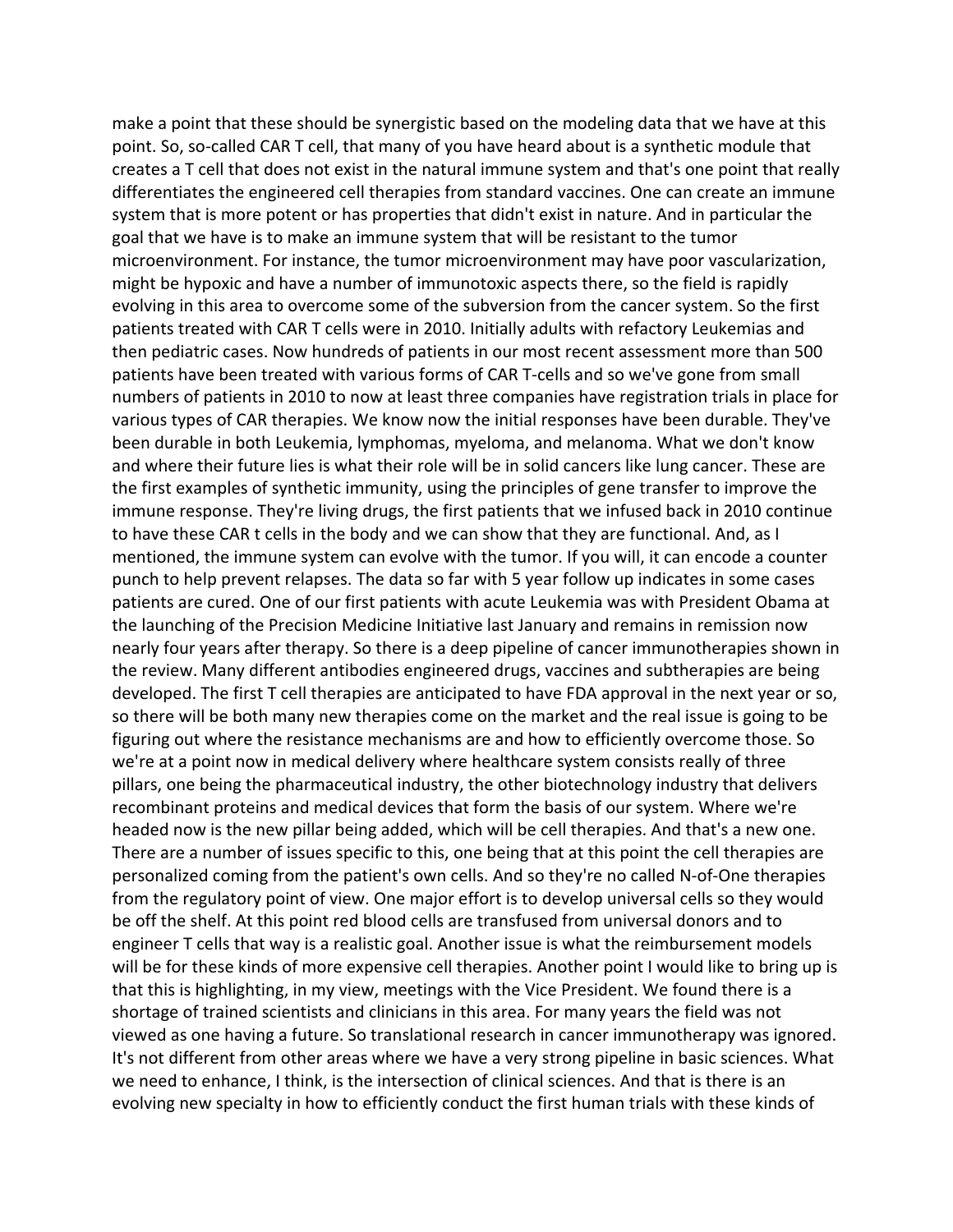therapies and how to work with what may seem to be orthogonal therapies with precision medicines that may target basic molecular pathways. So in summing up, synthetic biology is adding to the tool box of cancer therapies. The first engineered herpes virus was approved by Amgen this year for metastatic melanoma, and CAR T cells have pivotal trials on the way for Leukemias and lymphomas. There are combinational trials with many other agents where these appear to be synergistic. So that means there were thousands of potential combinations and we need to understand how to efficiently conduct those trials. The Moon Shot Initiative may accelerate the cure for cancer and I thank you for your attention.

>> Eric Lander: Wow, another extremely helpful and coherent presentation, thank you, this is really great. I hope that the people watching it on the web will come to the site and listen to the talks, because I think they do a beautiful job of summarizing the state of the whole field. Thank you. No pressure there, Dr. O'Halloran, but let's see if we can let a hat trick here.

>> Tom O'Halloran: Well, I have to say the last slide that Carl presented, maybe the second to last is a perfect segue. My simple thesis for you in these slides, going to take a very high level view is that we can really accelerate the rate at which we make these kind of innovative discoveries to the rate at which I think society expects of the scientific community. We all are having friends dying of cancer regularly in spite of the phenomenal progress in breast cancer and prostate cancer and therapeutics and early diagnostics in those areas, but we are not going fast enough. My talk is about how to do that. It really involves around how to stimulate translation, and that's my thesis, that we bring in outsiders into the mainstream of cancer biology and oncology and put the teams together in innovative ways with short term goals and expect the best out of it, so why should we expect that and how will we do it. Well, the NCI is one of the most successful organizations in the world in stimulating advances in human understanding of cancer and the treatment of it. It is, by nature, a silo driven process. The expertise to reach a cure or an application of immunotherapy takes 20 years of training and of investment and cross checking and developing an understanding of the molecular pathways. The molecular pathways is generally one of the hearts and focuses of the basic science research at NCI, and the silo structure creates a set of incumbents, using two types of terms. Incumbents are people that are experts in the field with great depth and knowledge in the field and knowledge in training in particular subsets of cancer biology. The outsiders are people who have interests and ideas often orthogonal to what the normal approaches are and when they come into the field they bring revolutions, sometimes, and other times they bring nonsense. So the question is how do you optimize that process? So how do you do that? This kind of Silo structure gives rise to really excellent communications between oncologists, molecular biologists, cancer biologists, immunologists, but all of these other parts of the structure, there's not nearly enough communication and transfer of knowledge and rapid insights. We're now looking at single molecules within cells; we're watching where they go. This is something we couldn't imagine 5 years ago. How can that help a cancer biologist think about a pathway or help a drug discoverer optimize thinking about a target? I would argue the way that we're going to do that is by having a much more extensive communication network. This is easy to draw, the kind of thickness of these lines would often represent the number of publications that have a joint co-authorship between people from two different fields, and this is kind of an idealized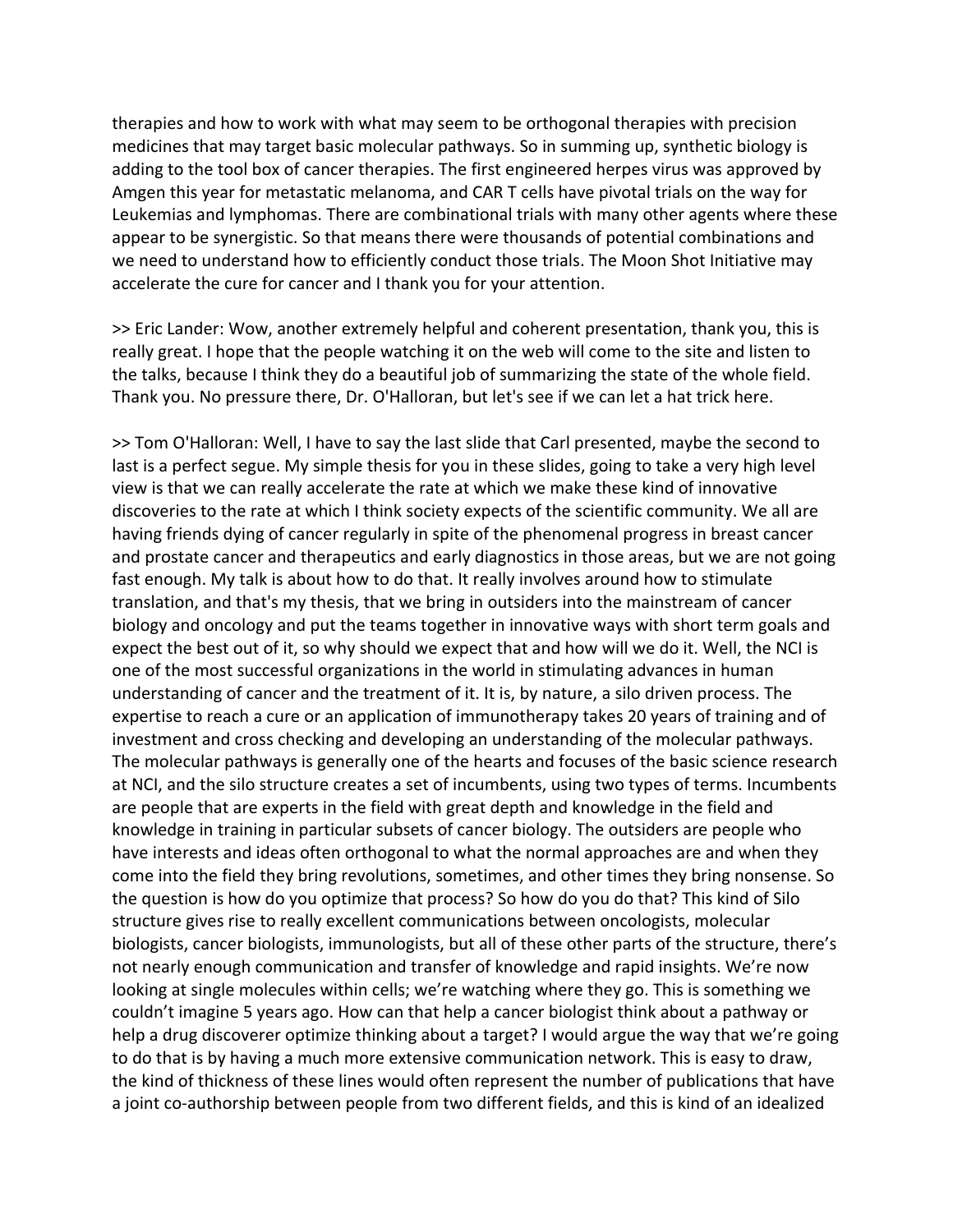version of the system in the future. All sorts of hurdles and buried and sunken costs in given technologies, language differences and culture differences. Even how to do a simple control is so different between these fields so is it building a tower of babble? I would say historically oncology has been dependent on the physical sciences and the breakthroughs that have come from them. From using x‐rays, using radio activity within 20 years of Marie's first Nobel Prize, we see these applications in cancer in radio-immunoacid – I just picked some Nobel Prizes here—I think you can see how they each transformed the current practice of oncology, the problem is these types of translational events are incredibly slow. Much more than 20 years, sometimes between when that fundamental discovery gets established and when it works. So what's different over that kind of 110 year period is that science is evolving culturally, and the highest impact papers, and this is a beautiful study from my colleagues at Northwestern in the Kellogg School of Management; they analyzed over 20 million publications and looked at them over the function of time over 60 years and that we are absolutely moving towards team based science and that team based science gives rise to the highest number of highly cited papers, over 100 citations, these teams dominate 6 to 1 over a single investigator or a very singular discipline approach. So that's the future, but how do you build these teams and how do you catalyze this and I would argue the moon shot is a phenomenal opportunity for the administration to come in and say "Look, what we're doing now is the best that each of us and our groups can do but we are going to now put a connectivity layer over and we're gonna start catalyzing the cross fertilization of ideas and focus those cross fertilized ideas on to immediate goals in cancer. In another Brian Ouzi publication. He wonders where does creativity come from? And he asked a very simple question and he analyzed the analytically prior relationships between collaborators. If they published a bunch of papers before they are going to have a high value on the lower access. A lot of prior relationships. And he plotted that against the experience of the team when it came into a project. They had very little experience, like a graduate student. They would be low on the other axis. What he found, is what did he take? He took Broadway musicals. Going back 70 years for Broadway musicals. These are the same types of problems we face in science. You have a librettos, you have a book, a composer, and you have all of these creative people that had to work together. He said how often did they highly the team that had worked together on dozens of musicals, come together to produce something and how often did they have a lot of experience. He took this kind of matrix and then asked well what is the criteria of success and looked at the box office revenues and he saw that there was a sweet spot between having a bunch of prior relationships and having very few. And that sweet spot is there, is in the blue. So those were the most successful musicals. The critical reviews also had a sweet spot in this type of analysis and in the end one of the favorite examples is "West Side Story" where a phenomenal team came together but needed fresh blood when they were composing and went to an unproven guy who was 25 years old, Stephen Sondheim. And this is an exact example of incumbents mixing with outsiders that we want to achieve in science. This is not a brand new idea. If we go around the room, I bet half of the panel was an outsider whether they started in the community where they made a significant scientific impact. The national cancer institute and NSF, and other agencies experimented with these. I think we have phenomenal success stories with the Cancer Centers for Nanotechnology Excellent, and the Physical Science Oncology Centers that the NCI has said but these are always fighting a head wind of funding of silos. When the silos, which are very important farms for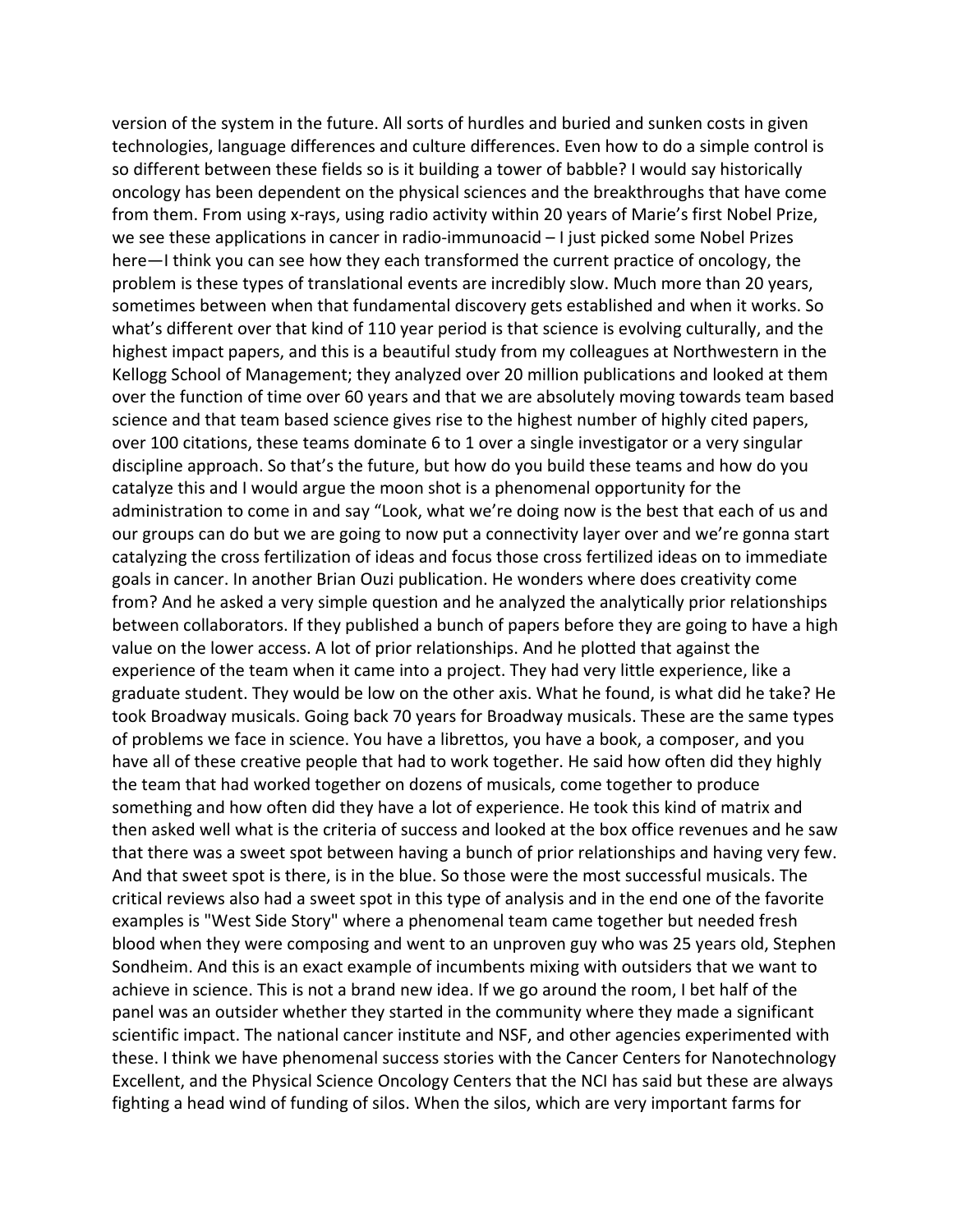cancer research are only funded at the 7% level the outsiders are the first to take a hit. This is where the opportunity comes, that if through the process of the moon shot, that a real plan for sustainable break throughs could be built. And here now is the big issue: The moon shot I did not warm up to this analogy, it took me a long time. But within the period of eight years from Kennedy's announcement from Cape Canaveral that he was going to put a man on the moon to Apollo 11 in 1969, what was spent was about \$152 billion in today's dollars, all right. And that was a multiyear investment over time to get there. All right, \$1 billion is a good start, but it has to be part of a vision. And what should that vision do? I would argue we create centers to begin training people to speak multiple languages across the disciplines. To think across physical science and quantitative biology and systems biology and synthetic biology, and bringing all of these types of players together. How do you do that? It has to be a multiyear program. I think the national nanotechnology initiative NITRD are examples of this that this group knows much better than I do. I would argue you have to integrate the incumbents and the outsiders as you do this. We can talk about themes in the discussion. I think immunotherapy, biology, early detection is so critical. And it is also right in the sweet spot of the materials and engineer communities that we're talking about as outsiders. Mining health data, etc., new materials to deliver drugs, right, to deliver the nucleic acids that we talked about and that the previous speakers have talked about. And I will not go through the National Nanotechnology Initiative but it was started under the Clinton administration at about \$1 billion a year and it's still going and it had a profound and continuing to have a profound influence on interagency research across the fields where nanotechnology can have a stunning impact on our national well being. And my last slide and what I would recommend. And it is kind of from my experiences in leading interdisciplinary teams. This is not only doable, but we have a lot of assets and a lot of templates. We know what works and what doesn't. We need teams of five and ten people that integrate these outsiders and incumbents. And I would argue if we want to do the moon shot, we take that same period of time, about that same amount of money, and we can transform the practice and treatment of oncology treatment of cancer and its early diagnosis and I'll stop there.

>> Eric Lander: Great. Thank you. We have time for a few questions. I think we have 10 or 15 minutes or so. Chad Mirkin and Dan Schrag have flags up. Dan Schrag just had a leftover flag, so Chad Mirkin.

>> Chad Mirkin: I want to start by thanking all three of you, I thought it was fantastic and what an incredible diversity of ideas and I think spot on from starting with Charles in terms of I believe nucleic acids will be the next and I believe that the terms of what we do and in terms what we are trying to accomplish on the cancer research side of things. I also believe what you said, that there are major hurdles. Understanding pathways, it's critical. It's the bread and butter of what we do in biology and medicine. But if you don't have in parallel, efforts aimed at developing the right materials and the right ways of getting drugs where you need them to go, a lot of that's wasted. And I didn't hear from both Charles and Carl, maybe by design the way you guys set this all up, what you thought the path forward was in terms of really capitalizing on this. I look at things like antisense, siRNA, antisense has been around for 30 plus years. And siRNA now 20 plus years. We're just beginning to see drugs come online and the sad part is all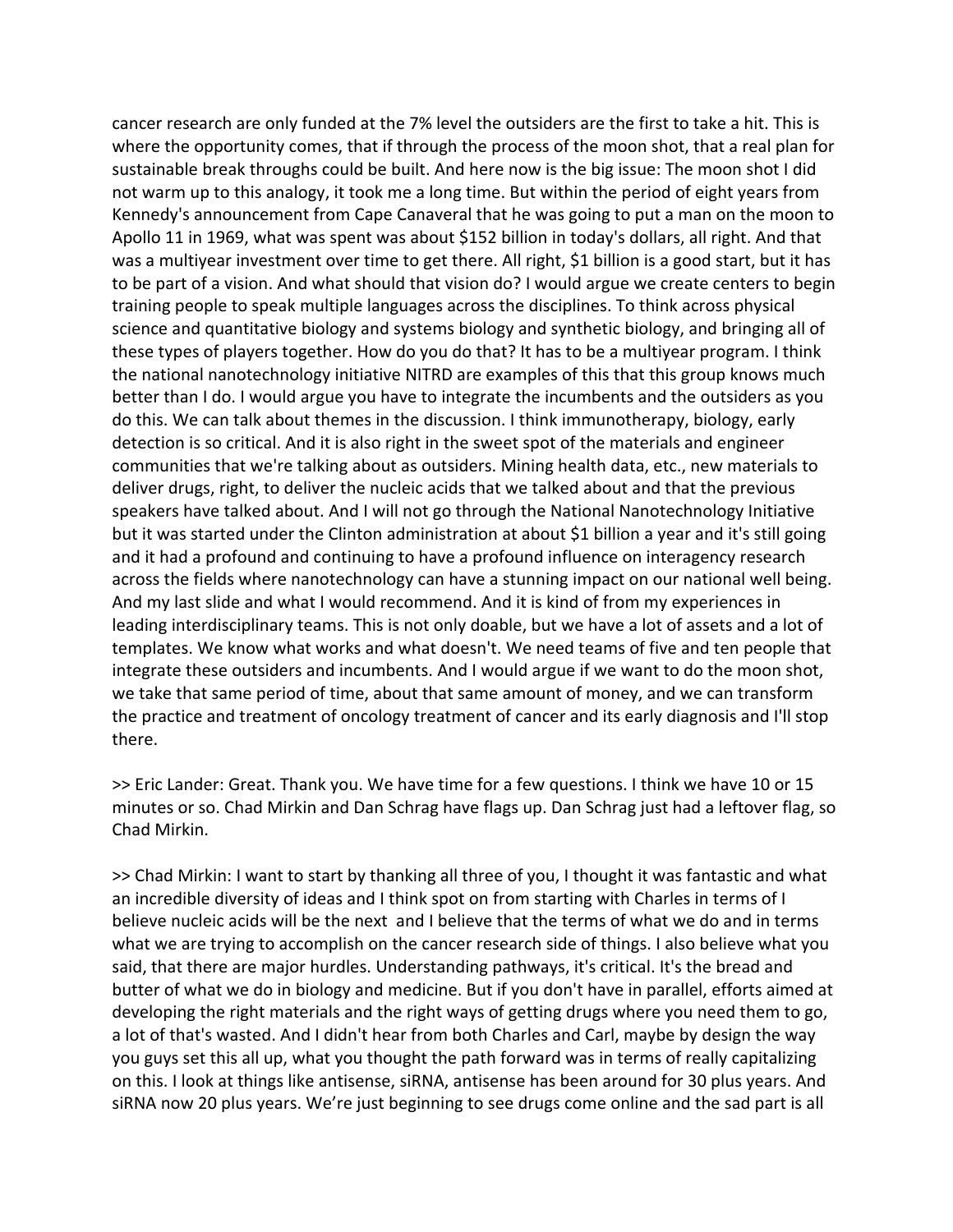of them are for diseases of the liver. Because that's where these things get dumped, it's the lowest bar. And we are missing this incredible opportunity. How do we use the moon shot to capitalize an effort that the does not just move the needle, but create a (for lack of a better term) a quantum leap in how we develop therapeutics for cancer.

>>Charles Sawyers: Chad, I think you are more qualified to answer than I am. But I will just make a couple of points. The antisense got a bad rap for quite a while but my understanding is that maybe liver is the only indication. And I know eye is another one. And I am hearing that the chemistry is much better. It just took, you know, time. And there's this ‐ maybe this is the incumbent problem ‐ Incumbents have trouble forgetting about the failures of the past. And so then readopting once the kinks have been worked out. I actually saw a presentation on antisense recently in a research context, very detailed. And everyone is like rolling their eyes, we heard this 30 years. But instead of saying wow, it looks like it is finally working, so maybe it is a cultural aspect. I didn't know what Tom was going to stay and it resonated very much with me to bring in newbies and people in the material sciences because I believe in this nanotechnology concept and the nano initiative is 8 to 10 years old, maybe that's not enough time. Maybe there's just a few centers, I think there is clearly more there.

>> Eric Lander: Carl, do you want to respond at all?

>> Carl June: I think it is a very similar analogy to what we had in immunotherapy. And I think for instance the delivery of nucleic acids is at a tipping point and it will happen with the liver deliveries, and I think it was just more complex than anyone assumed. I think the great thing is that now the momentum will happen. The mixture of incumbents and outsiders will occur. And I think we will see rapid after maybe more than 30 years of stagnation and it is a wonderful time to see that happen.

>> Eric Lander: Bill Press and then Craig Mundie.

>> Bill Press: One of the biggest incumbents of all is the FDA. And I guess I've heard at least two of you suggest that there's going to be a need for different kinds of clinical trials, different kinds of regulatory apparatus generally. Between combination therapies, personalized therapies, cellular therapies. So really a question to all three of you, if you were going to give the new director of the FDA advice on how does FDA have to change to support this moon shot, what would your advice be?

>> Charles Sawyers: I've met with the new FDA director actually and I am very excited that he's finally approved. Honestly I think the FDA is not a right limiting step at all here. They very much understand a lot of what we talked about today. They need and they're interacting with the academic community for advice on how to set up the guidances. For sort of telegraphing to the commercial world what they will set as bars for approvals. There are also new incentives to push companies to start combination trials earlier, which we all need. They include things as simple as instead of if it is a two drug combination, the old way was a 4‐arm study, the standard of care, A, B, A plus B. Now you can do standard of care, A plus B. You can count A + B as a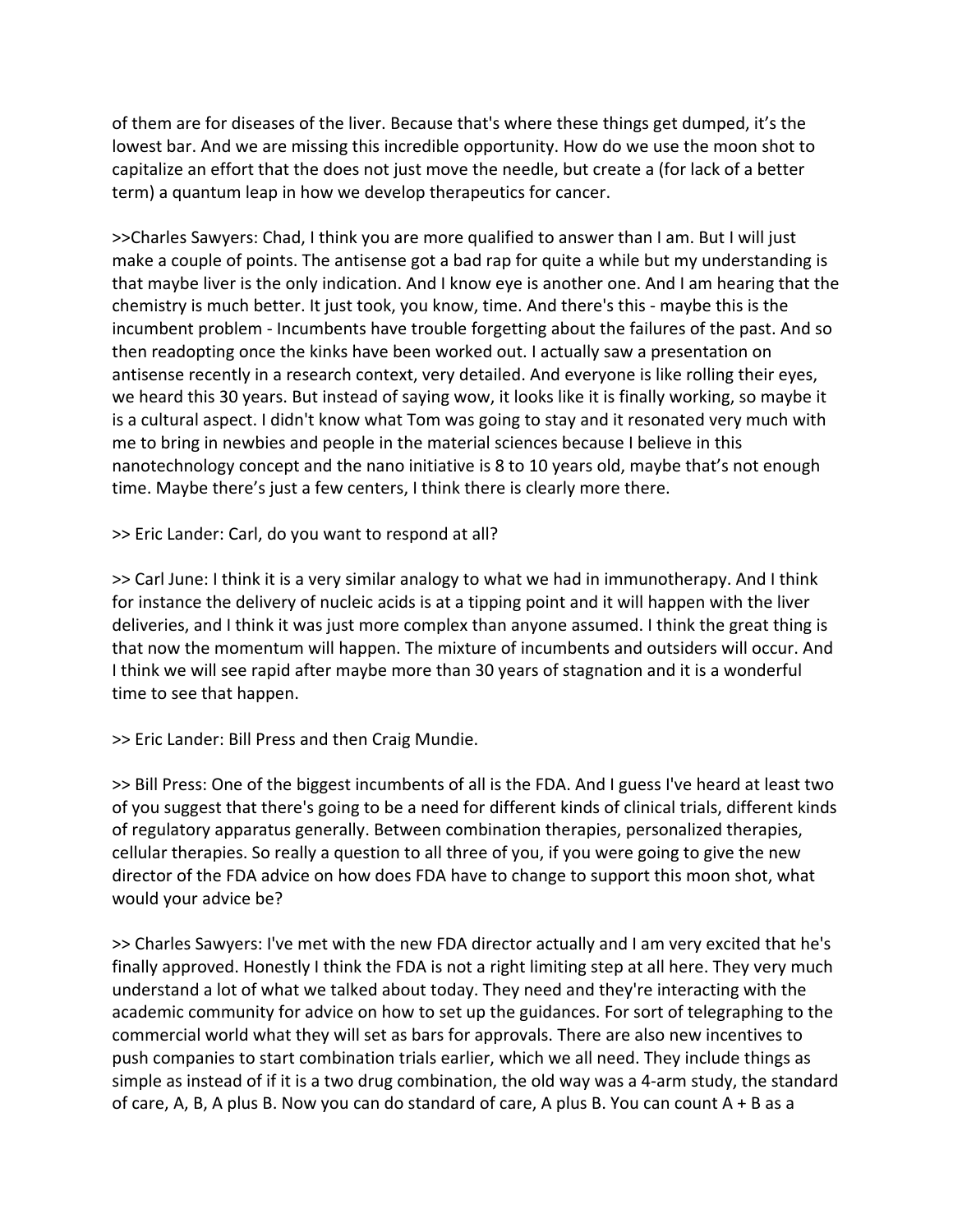single drug. You have to do a little safety on each one. There are also incentives to extend patent life for certain orphan or pediatric indications. So I guess my main point is the FDA is not really the problem in my view, but let's see what Carl says.

>> Carl June: I deal with the side of the FDA called CDER and also the Office of Cellular Tissue and Gene Therapies, and I can tell you they are widely regarded as leaders around the world in the development of new technologies. The critical issues are acceptance of basket, trial designs that Charles mentioned and the other issue is surrogate in points and when they can be accepted for rapid trial completion. The FDA has been a leader in how cell therapies can be done. I think their next challenge is with genetic engineering, issues such as crisper and so on. But I think they have a very good relationship with science balance and the regulatory parts with the science, which is so rapidly changing. So I would agree, they are not the problem. And our issue is learning how to work together with different siloed data sets.

### >> Eric Lander: Did you want to add something Tom on that?

>> Tom O'Halloran: Briefly, I think the issue is speed and innovation. And we have to adapt more quickly to the novel materials and the novel biological tools that allow us to interrogate where they are now that they are working and I think it is one of the critical things that the FDA can do better, is to innovate more quickly.

## >>Eric Lander: Great, Craig Mundie.

>>Craig Mundie: As I listen to all three talks, there is certainly an undercurrent of the role of computing related to the genomics itself. But it seems like there is a lot more computing and modeling may be able to do than was implied in the discussion. And even Tom, I think made mention to systems biology once. But it seems a lot of these questions, the pathways, interactions and rather than the ad hoc, they have two things and maybe they interfere with each other. That whole thing seems to be underrepresented to me in the moon shot and even this discussion. So I was curious if you think that's true or not. There was a lot of talk about the physical sciences, etc., but computer science seems broadly underrepresented in the way you described at least bringing these together.

>> Tom O'Halloran: Craig, I think you hit on a critical part of this the type of outside communities that need to get for fully integrated. I think these types of people come from applied math, from systems analysis, complexity analysis, looking at flow of airlines and clients through airports on a minute‐to‐minute basis looking at patterns. It takes large computational capacity and we keep every year getting more of it. So we're actually able to do more modeling now than we actually know how to design the right questions to make sense out of the complexity of all the patient data we are getting. I think it is a critical part of it. There is a fellow at Northwestern I know in applied math and physics and basically is redoing the way we understand the Warberg effect by looking at it as a massive protein production opposed to net energetic calculation. So it is a really important need.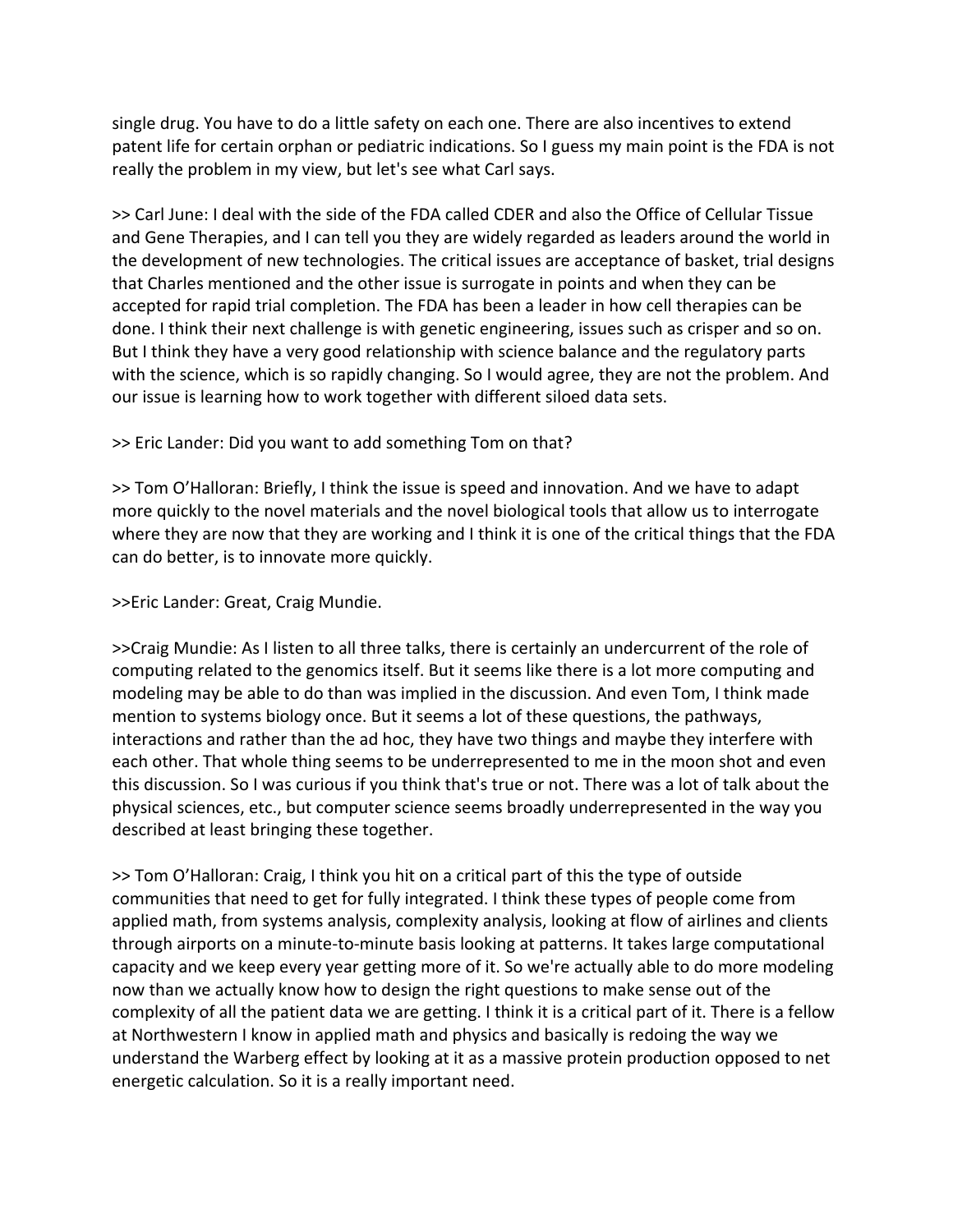### >>Eric Lander: Any other

>>Charles Sawyers: I'll just I take your point, but I don't want you to think the biomedical research community has ignored this. At our center, we have computational biology, systems biology, most others have. Whether or not it is resourced at the level it should be, I can't really say. I don't have a good sense for that. What has happened though, is that the genomics, the clinical sequencing genomal efforts created a demand for a certain type of computational person which is not necessarily what you are getting at, it's also an incredibly safe career path for a young mathematician. We may be unfortunately sort of skewing people down more that applied pipeline when we can leverage them for larger questions.

>>Craig Mundie: Even in your comment, computation biology, that's all basically people who are using computers in the biology, you know, as they understand it. And I was suggesting, you know, that people who are trained as computer scientists, not the people who use the computers, the people who design the computers, who design the networks, figure out how all that stuff works, they actually also bring some skills to these things that you don't have. And you won't discover it, you know, just coming at it from the application. And so I am just saying getting computer science people coming in and thinking about these networks, the way that they think about computer networks might actually inform these things in a way you might not otherwise find.

>>Tom O'Halloran: Craig, amplifying on that, I think the key is you have to train them in the language and some of philosophy of cancer. That is a little bit of a road ho right? There is some investment in that. But, you look at the moonshot, you look at the Kennedy's initiative, the average age of the person on the entire Apollo mission platform, average age 28 years old. So it was new thinkers. It was equivalent of our post-docs, coming in, being the nuts-and-bolts, inventing stuff and accelerating the rate of micronization of electronics transistor, printed circuits, creating drive and a demand, they had no training in it, they had to invent the languages as they go and I think that's the kind of spirit that we want to kind of inculcate with this opportunity. Very unusual to have this kind of money sitting in between normal age.

>>Craig Mundie: But it has to go both ways. You can't just teach those guys about cancer, you better take some cancer guys and teach them computing.

>>Tom O'Halloran: That's right. That's what the centers do, the physical science oncology centers are able to do.

>>Eric Lander: And we are officially at the end of the period but I think we are okay, public comments are just two today. And Charles, tell us a bit more about the Genie program that you and your colleagues have launched. I think it is something that folks on PCAST would be interested about.

>>Charles Sawyers: This addresses the silo question. And basically these institutions, a lot of cancer centers have used their own funds, philanthropic funds, etc., to build out this clinical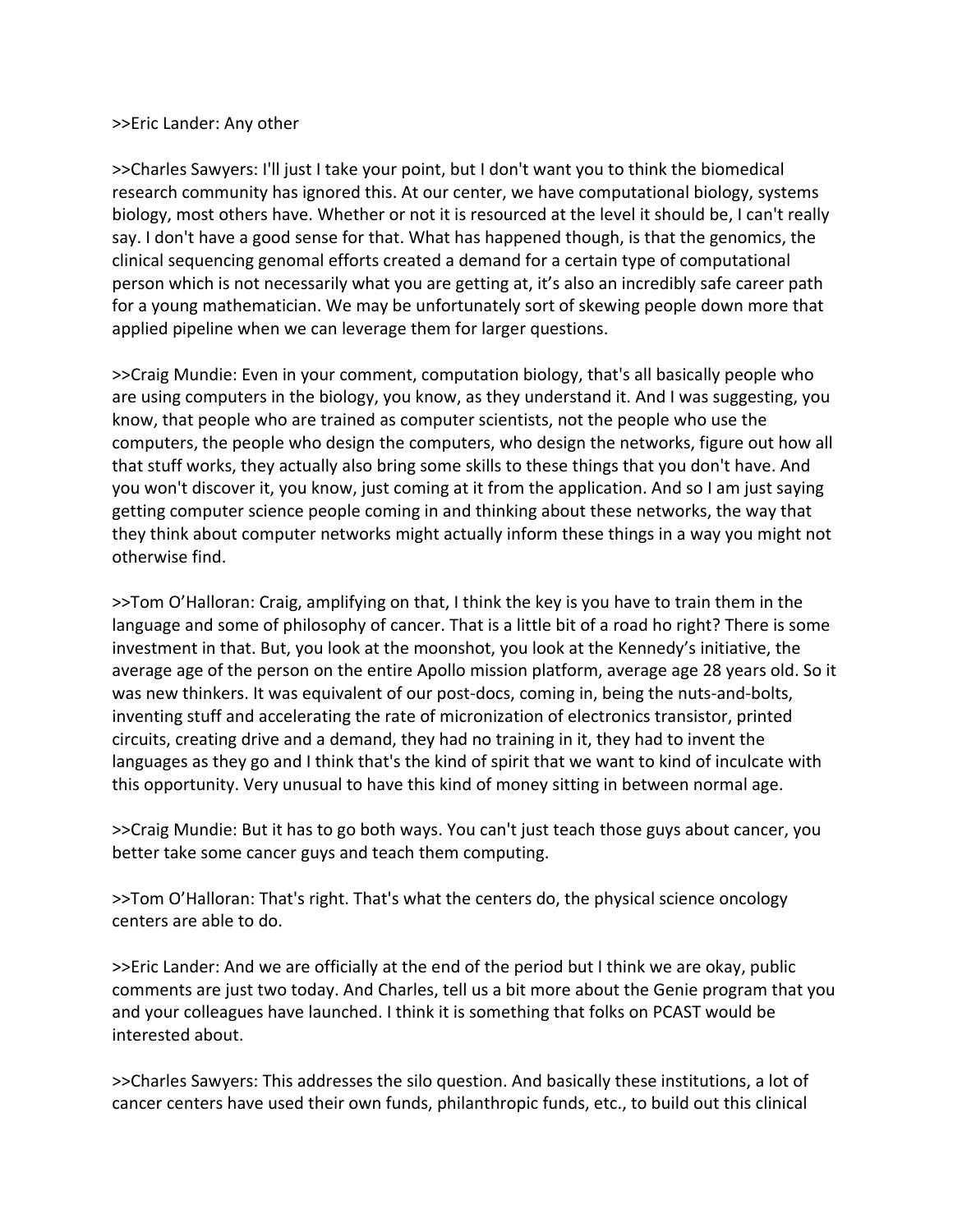sequencing infrastructure which we have done, because we believe it is good for patients and faculty, and interests an incredible database of what I almost would call maybe a little bit of a misnomer, but kind of a population science experiment in a way. And this is, you know, on a background of electronic medical record tracking of clinical phenotypes. So, you know, a couple of years ago it dawned on many of the people who were first doing this that once you have done a couple of thousand and realized you haven't really cracked the problem, you need bigger numbers. So to cut to the chase, seven centers agreed to participate in a pilot to pool their data. It required an unbiased sort of neutral Switzerland to become the broker. That is the American Association for Cancer Research which for many reasons was a good idea, including the fact that I served as its president a couple of years ago so I knew how much money was in the treasury and could afford at least to get it started. But going through this, there's been a lot of learnings about what are hospital systems willing to share from the general council's point of view for legal risk and what are the faculty members willing to share for all of the reasons we hate about not wanting to give up the low-hanging fruit before they had a chance to pluck it. But we came to a pretty good understanding, and I mean for the nitty-gritty, all the genomic data from the seven institutions is polled into a central database including a little bit of clinical annotation of the sample. So it's now 17,000 patients' genomes in in data set. Now an investigator or clinical group from any of the sites can say we have seen 10 people with this mutation, that's it here. Has anyone else seen it? You can instantly find it out. If it is a compelling enough question, you can ask headquarters to do a query out to each of the centers to collect more phenotyping data and so forth. So those kind of projects are now happening. And we have bigger visions as well, and part of this was to sort of build the model for the ecological mix to happen at a comfort level that everyone was familiar with.

>>Eric Lander: That's fantastic, and I think moving slowly but carefully to work out the issues is really important there. So well done. I know we have come to the end of our time. It really was a great panel. The three of you just fulfilled the assignment in just a spectacular way. I will reiterate that I hope people will navigate to the PCAST website and listen to these talks, as many young people in particular are thinking about the cancer moon shot. The educational value of each of the talks, plus the vision was really a great combination. So let's thank our speakers. [Applause]

### **Public Comment**

>> Eric Lander: And the last order of business is public comment at this meeting, for which I am going to turn to Bill Press to share that session.

>> Bill Press: Thanks. We have two public comments today, if they are present. There is Ernesto Perez‐Chanona why don't you go to the front. And you'll have 2:00 and I will give you a 30 second warning.

>> John Holdren: Press the speaker button.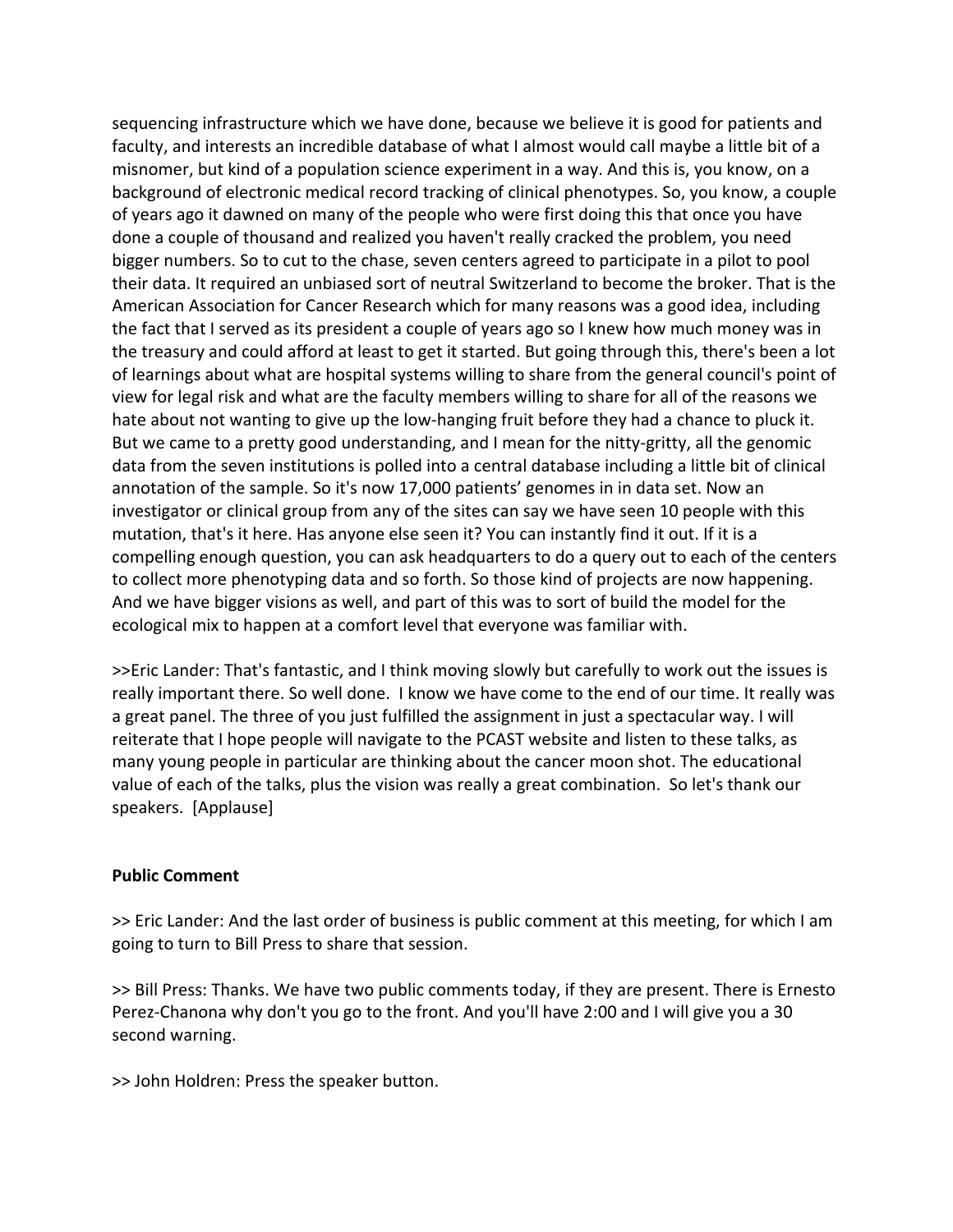>> Bill Press: And his topic is the post‐doctoral community of the biomedical research sciences.

>> Ernesto Perez-Chanona : Thank you so much. Before joining the CNI as a post-doctoral fellow I work at Johns Hopkins University, University of Florida recently graduated from the University of North Carolina chapel Hill. And I come to you as a private citizen today because I am interested in the question, are American taxpayers getting enough bang for their buck from the current research communities. While I do not know the answer to this question, I do believe that the efficient City of our laboratories to finish and publish products in decline. One thing I found striking from my graduating class is the very few Americans who obtain their Ph.D.s in bio medical science interested in pursuing a career in research. Most people went on to consulting, public policy and a lot of private sector jobs, leaving a vast number of foreigners in our research labs who are also not necessarily interested in pursuing tenured track positions due to their struggles with the English language, or sometimes the assimilation of the American culture. And so what it has culminated to is it the vast wealth of data in our labs that goes unpublished sometimes. And I think that this level of this discontinuity has made an expensive, glitchy machine in which should be a 21st century efficient engine and I urge you to take up this matter and discuss. Thank you very much for your time.

>>Bill Press: Thank you very much. Our second public comment from Andrew Maccabe, is he present? Good. He is the executive director of the Association ever American Veterinary Medical Colleges and his topic today is One Health.

>> Andrew **Maccabe**: Thank you. The AAVMC represents colleges and faculties of veterinary medicine throughout North America, Europe and Austrail‐Asia. And One Health has been a long priority of ours and specifically with interest in inter‐professional education in the health professions and transdisciplinary research approaches. AAVMC has participated with the office of the director the NIH over the past two years to host a series of interagency meetings on One Health. We have been very pleased to have the participation of nearly a dozen NIAH centers and institutes and representatives from CDC, FDA and USDA at the meetings and have been very gratified by the willingness to collaborate among those members and use the One Health approach to their issues. We're also very excited about the recent introduction of the One Health Act of 2016 by Senator Al Franken which would charge the nation's agencies to work together on identifying specific goals and priorities to help prevent and respond to animal disease outbreaks that threaten human health and well‐being. Using the One Health approach requires that partners with different mandates collaborate and communicate effectively. And since federal agencies have different mandates, different cultures, and even different values, a One Health approach will help bring them together to address some of our most challenging health threats. And as PCAST recognized in the 2014 report to the President on combating antibiotic resistance there is a need for a One Health approach to that. And the animal and health facility accepted the responsibility and challenge to be an integral part in the reduction and the mitigation of antibiotic resistance.

>> Bill Press: 30 seconds.